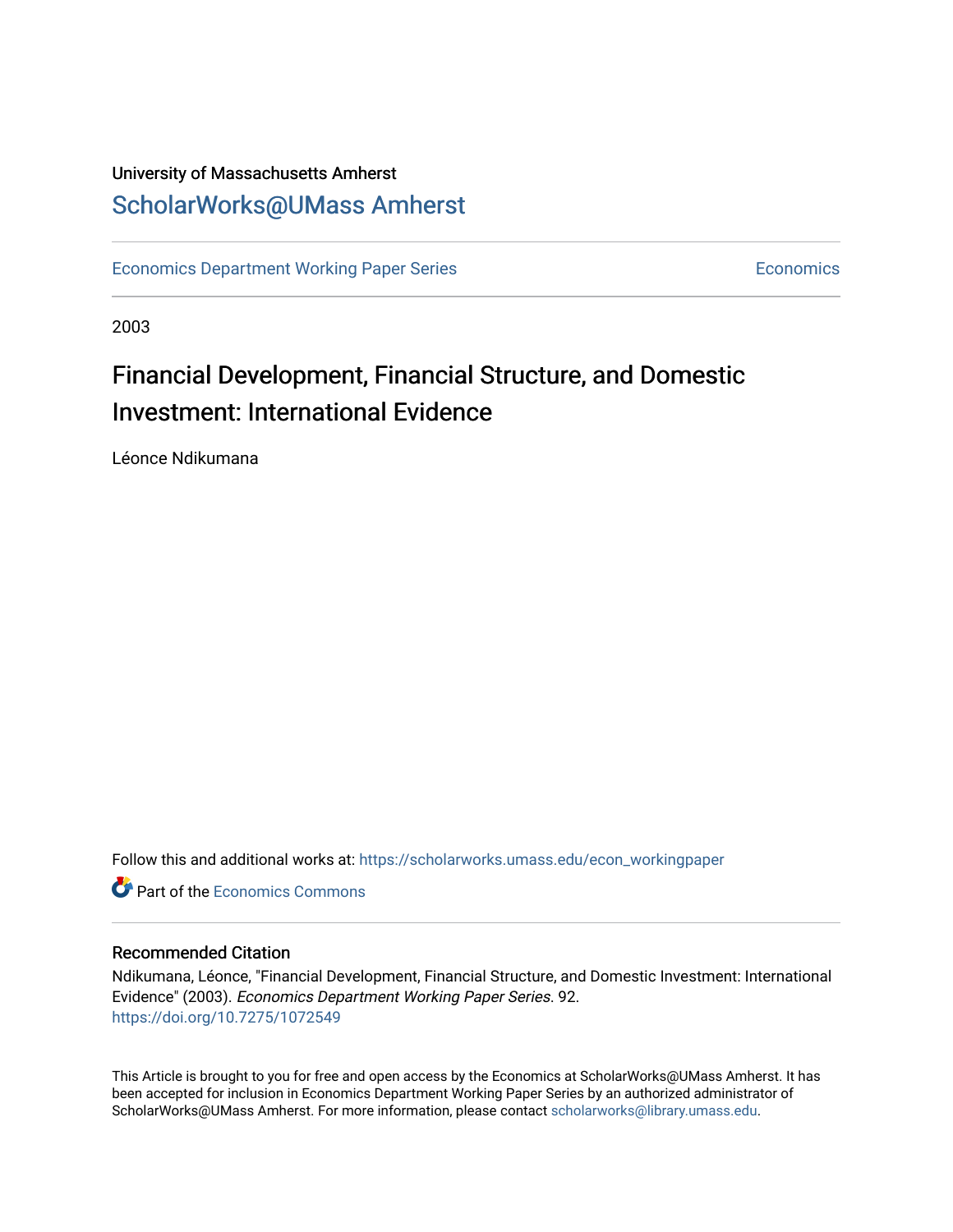## Financial Development, Financial Structure, and Domestic Investment: International Evidence

Léonce Ndikumana

Department of Economics University of Massachusetts Thompson Hall, Box 37510 Amherst, MA 01003 Fax: (413) 545-2921 Email: [ndiku@econs.umass.edu](mailto:ndiku@econs.umass.edu)

## **Abstract**

Does it matter for domestic investment whether a country's financial system is bank based or stock-market based? This paper posits that financial intermediation affects domestic investment notably by alleviating financing constraints, allowing firms to increase investment in response to increased demand for output. The key result is that the structure of the financial system has no independent effect on investment, in the sense that it does not enhance the response of investment to changes in output, while financial development makes investment more responsive to output growth. Consequently, rather than promoting a particular type of financial structure, countries should implement policies that reduce transactions costs in financial intermediation and enforce creditor and investor rights. This will facilitate the development of banks and stock markets, which will stimulate domestic investment.

**Key words**: domestic investment; financial development; financial structure; bank-based systems; stock-market-based systems.

**JEL classification**: E22; E44

**This draft: January 2003**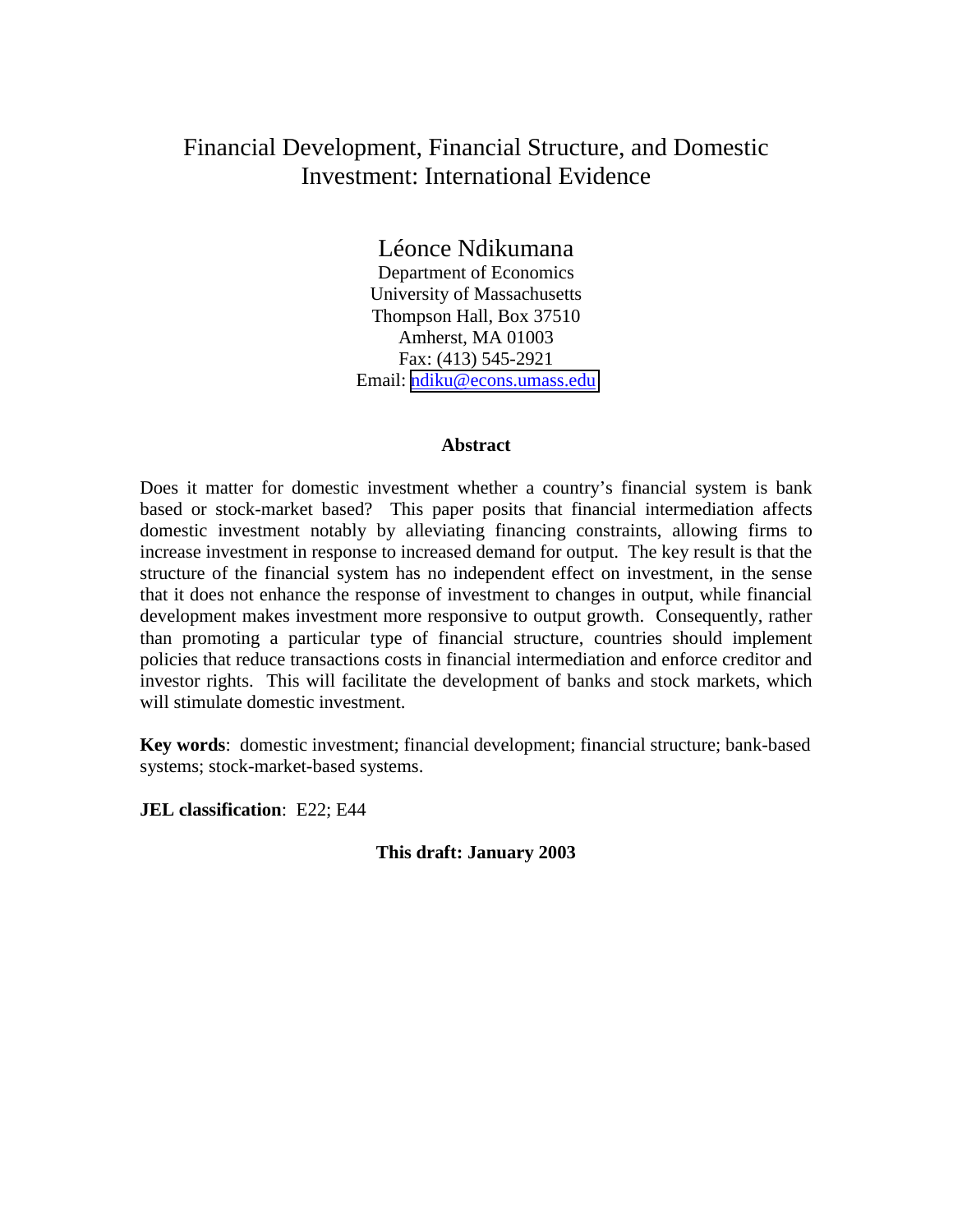## Financial Development, Financial Structure, and Domestic Investment: International Evidence

### **Abstract**

Does it matter for domestic investment whether a country's financial system is bank based or stock-market based? This paper posits that financial intermediation affects domestic investment notably by alleviating financing constraints, allowing firms to increase investment in response to increased demand for output. The key result is that the structure of the financial system has no independent effect on investment, in the sense that it does not enhance the response of investment to changes in output, while financial development makes investment more responsive to output growth. Consequently, rather than promoting a particular type of financial structure, countries should implement policies that reduce transactions costs in financial intermediation and enforce creditor and investor rights. This will facilitate the development of banks and stock markets, which will stimulate domestic investment.

**Key words**: domestic investment; financial development; financial structure; bank-based systems; stock-market-based systems.

**JEL classification**: E22; E44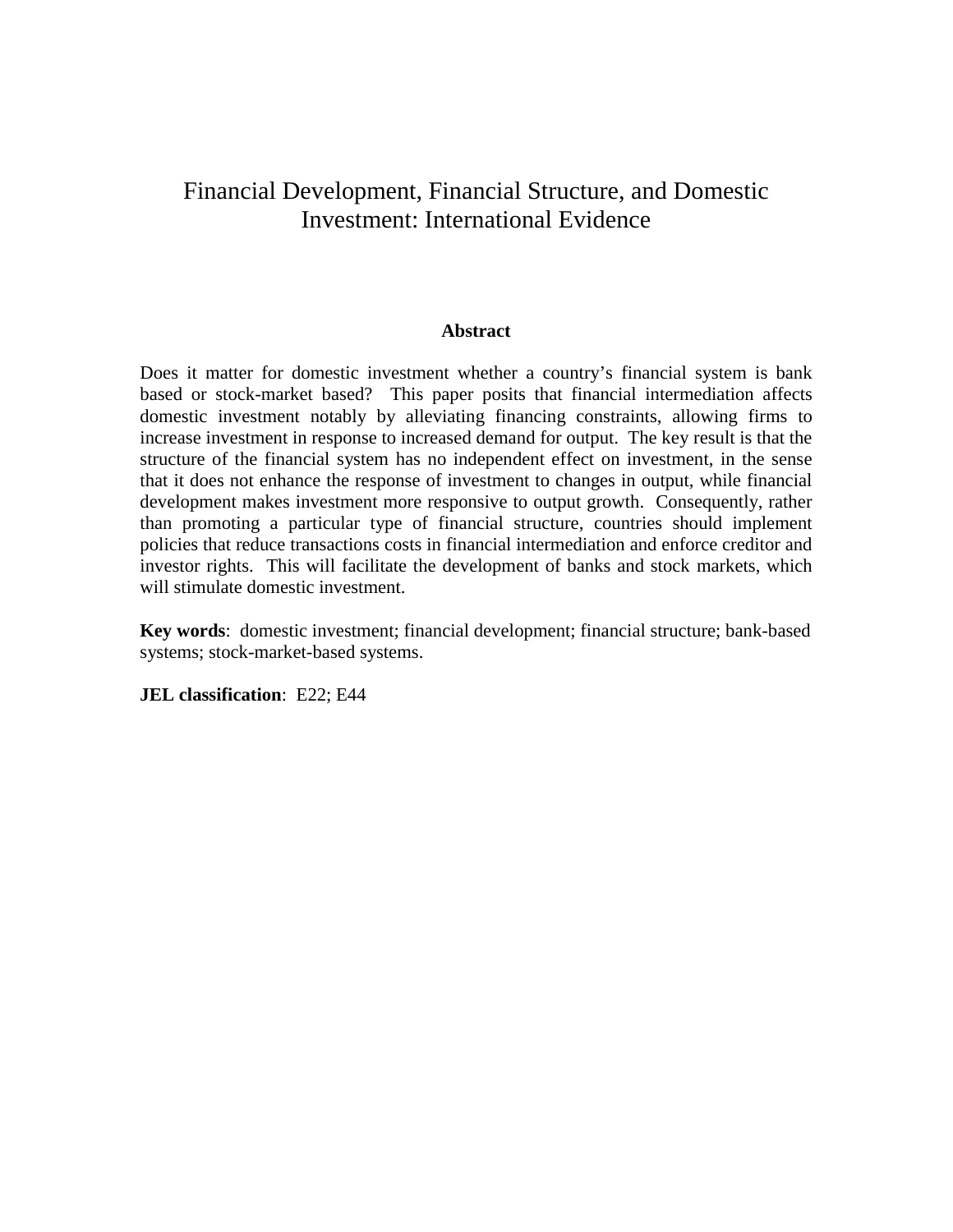## **1. Introduction**

 $\overline{a}$ 

For over a century, economists have debated the comparative merits of bankbased systems and stock-market-based systems in mobilizing resources and enhancing economic growth (see Levine 2001 for a review of this debate).<sup>1</sup> This paper examines whether bank-based or stock-market-based financial systems are better at promoting domestic investment. To investigate this empirical question, the paper posits that financial intermediation affects investment notably by alleviating financing constraints, and that better functioning financial systems allow firms to invest more in response to increased demand for output. It follows that at the aggregate level, developed financial systems are associated with a stronger response of domestic investment to an increase in per capita GDP. This analysis draws from the accelerator theory, which predicts a positive relationship between investment and changes in output.<sup>2</sup>

The econometric analysis in this paper is based on a sample of 99 countries including developed and developing countries for the period 1965-1997. The effect of financial structure is examined by classifying countries into four categories: financially developed bank based, financially developed stock market based, financially underdeveloped bank based, and financially underdeveloped stock market based systems (see Demirgüç-Kunt and Levine's 2001). The analysis uses a dynamic investment equation including lagged investment, an indicator of financial intermediation, an interaction term between the lag of the growth rate of per capita GDP and a dummy for the financial structure category, and other determinants of investment. A significant

 $<sup>1</sup>$  Also see Stulz (2001) for a discussion of the links between financial structure and corporate financing.</sup>  $2^2$  See Jorgenson (1971) for a survey of the accelerator investment model and other conventional investment theories.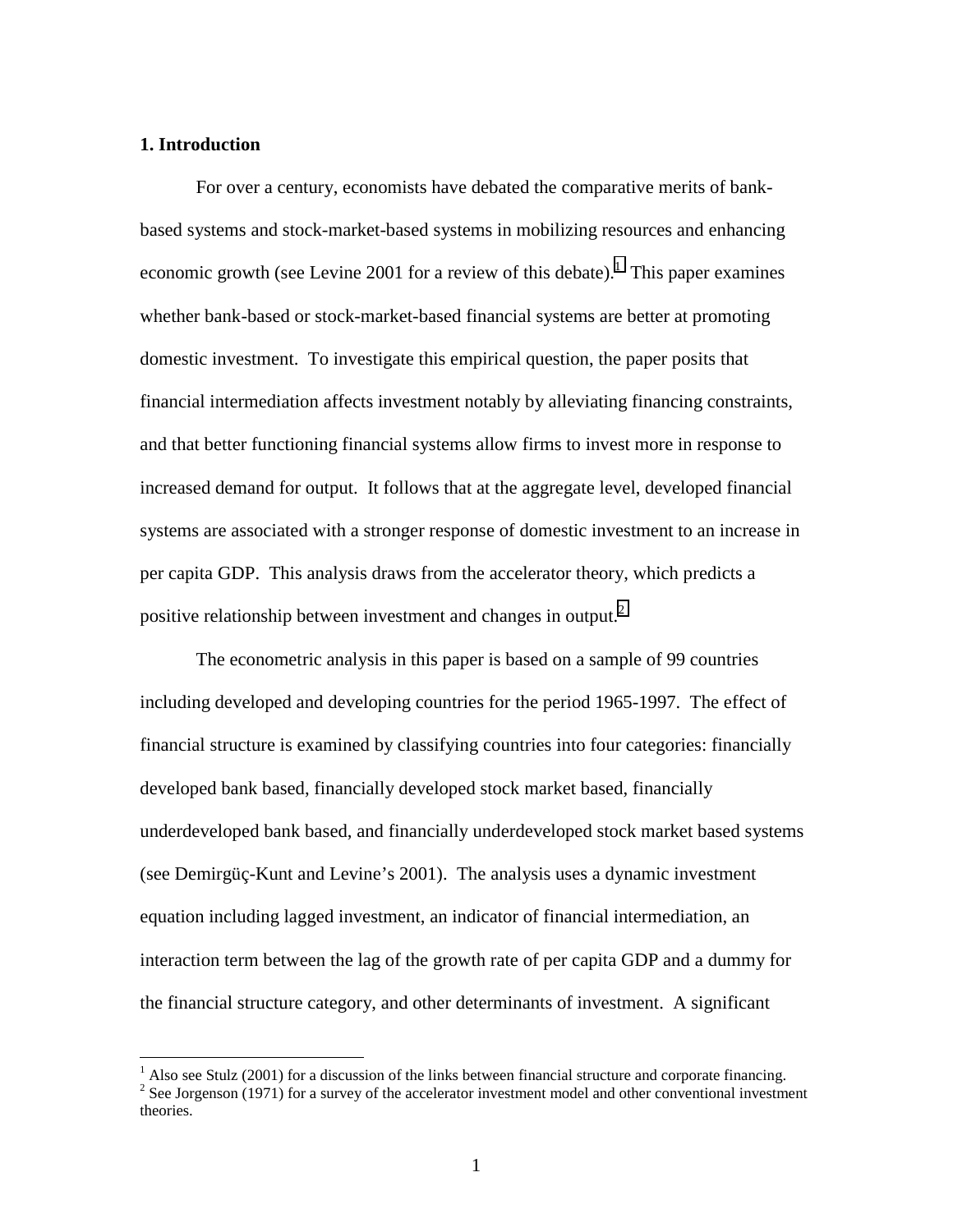coefficient on the interaction term implies that financial structure affects domestic investment through the accelerator effect.

The paper tests whether financial structure has an independent effect on domestic investment by controlling for the level of financial development using conventional measures of financial intermediation. The effect of financial development on domestic investment are tested using both cross-section and panel data regressions. To circumvent potential simultaneity problems arising from possible two-way relationships between financial intermediation and investment, lags of the financial intermediation indicators are used as instruments in the panel data regressions. In the cross-section regression analysis the initial level of financial development and the country's legal origin are used alternatively as instruments for financial development. The objective is to establish a connection between the exogenous component of financial development and domestic investment and test whether financial structure exerts any incremental effect on domestic investment given the level of financial development.

The key finding in this paper is that the structure of the financial system has no independent effect on investment, in the sense that it does not enhance the response of domestic investment to changes in per capita GDP in a model that accounts for the level of financial development and other determinants of investment. In contrast, the overall level of financial development makes domestic investment more responsive to output growth (*accelerator-enhancing effect*). The evidence in this paper suggests that it is the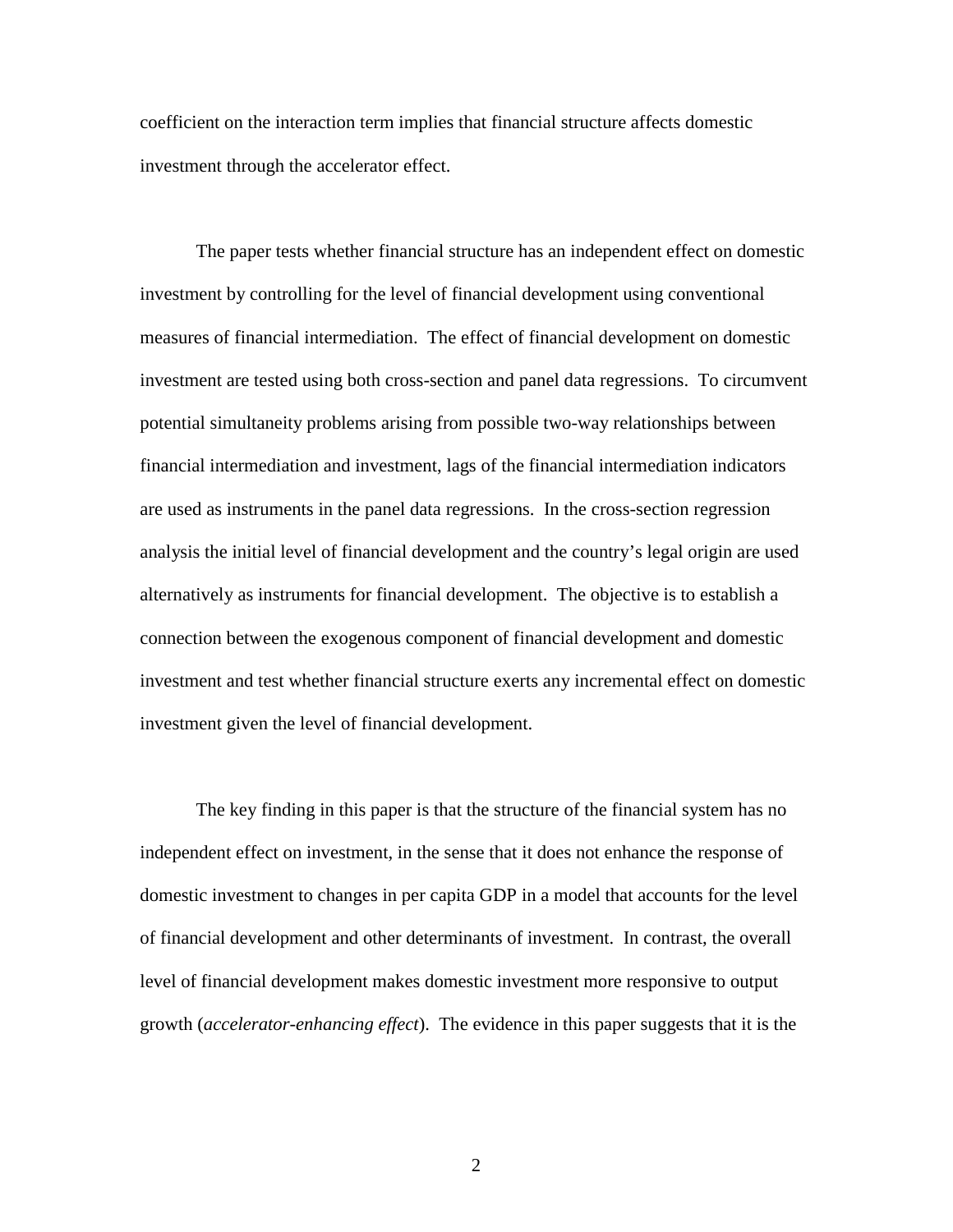level of financial development, not the type of financial system that matters for domestic investment.

This paper is an important contribution to the existing body of empirical research on the links between financial intermediation and economic activity. Specifically it sheds some light on the debate on the role of financial structure and complements recent studies that have concluded that financial structure has no effect on long-run economic growth (Levine 2001). This paper focuses on an important aspect of economic activity, namely domestic investment, which plays a substantial role in long-run economic growth. Unlike conventional country case studies which have been used to explore the effects of financial structure on economic performance, this paper exploits cross-country variations in both financial structure and domestic investment.

 The remainder of the text is organized as follows. The next section reviews the literature on the role and comparative merits of banks and stock markets in facilitating domestic investment. Section 3 describes the data and presents some summary statistics. Section 4 presents the methodology and discusses the econometric results and section 5 concludes.

#### **2. Financial Development vs. Financial Structure**

### *2.1 Overview*

There are two related but different questions with regard to the impact of financial intermediation on real economic activity. The first question is whether financial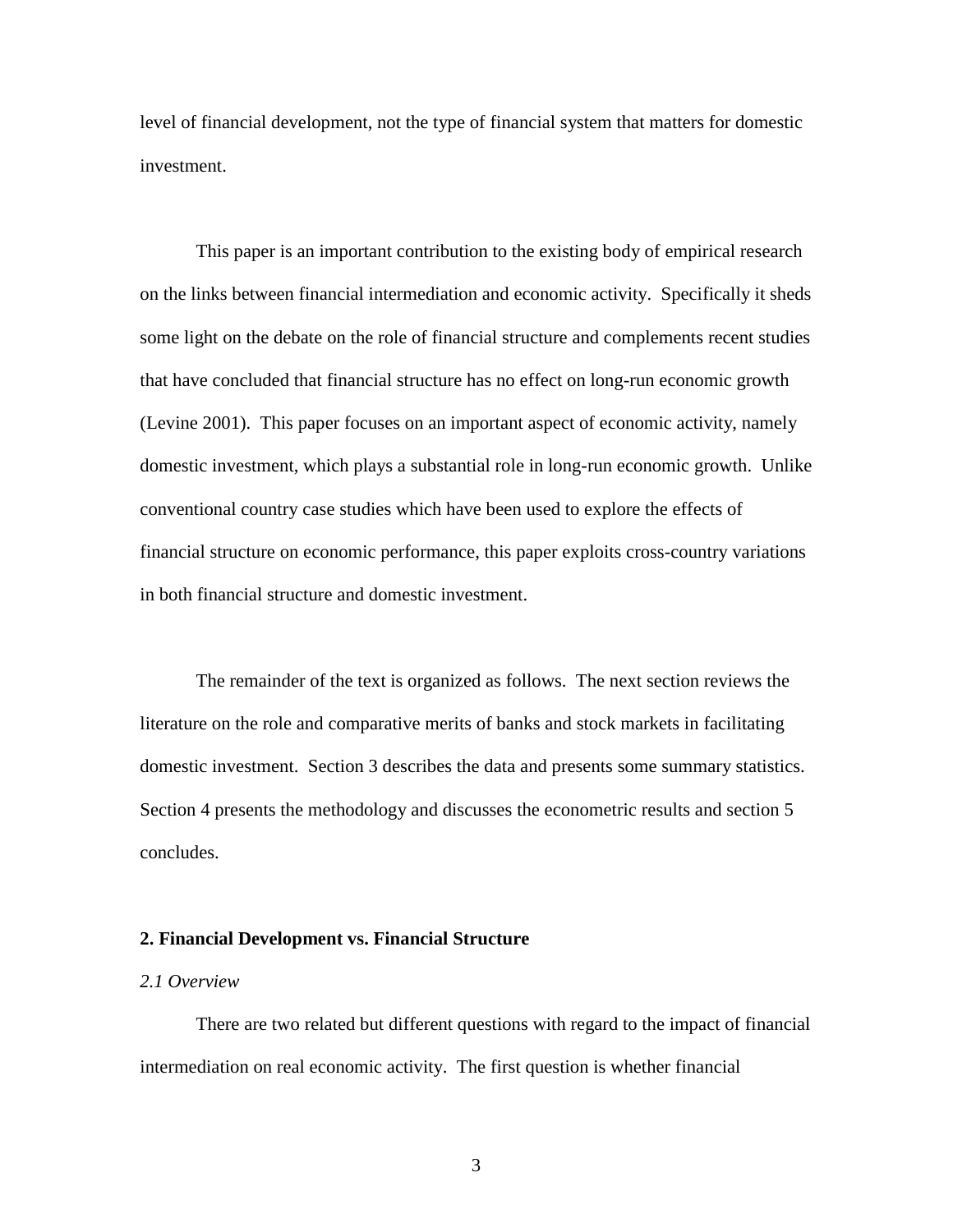development affects real economic activity. The second is whether the structure of the financial system matters for real economic outcomes. Empirical research has explored the first question quite extensively. Following the influential work by King and Levine (1993a, 1993b), several empirical studies have provided evidence that strongly supports the view that financial development has a positive effect on various aspects of real economic activity, including investment (Ndikumana 2000; Rajan and Zingales 1998; Demirgüç-Kunt and Maksimovic 1996), employment, productivity, and long run economic growth (Levine, Loayza, and Beck 2000; Beck, Levine, Loayza 2000; Levine and Zervos 1998; Levine 1997). The evidence suggests that the expansion and deepening of the financial system lead to faster economic growth. Without completely settling the issue of direction of causality, $3$  this empirical literature has made significant advances in establishing that the exogenous component of financial development has a positive effect on economic growth. The results support the view that financial development leads economic growth.

Until recently, there was relatively less empirical research on the impact of financial structure on economic activity. Historically, the debate over the role of the structure of the financial system for economic activity has revolved around case studies on the comparative merits and disadvantages of banks vs. stock markets in stimulating economic growth.<sup>4</sup> The research traditionally focused on the comparison between

 $\overline{a}$ 

 $3$  Since Goldsmith (1958, 1969) and Patrick (1966) raised the issue of direction of causality between finance and economic growth, arguments have been made in support of both the schumpeterian view of finance as an engine of growth (Schumpeter 1934) and the Robinsonian view of finance as a passive follower of economic growth (Robinson 1952).

<sup>&</sup>lt;sup>4</sup> See Levine (2001) and Stulz (2001) for a review of this debate, a discussion of its relevance for empirical analysis and policy, and further references on this topic.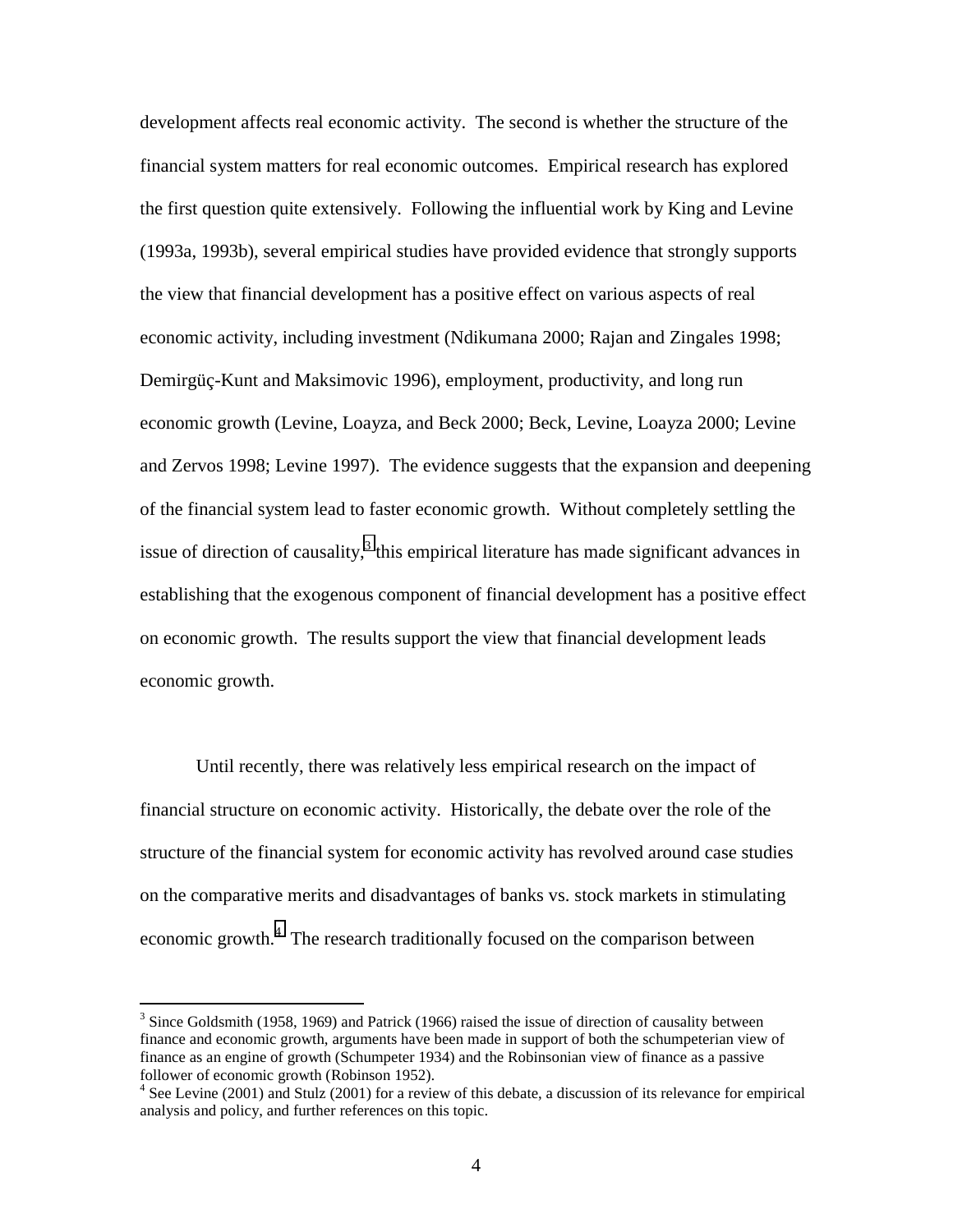countries that have predominantly bank-based financial systems (Germany and Japan) to those that have stock-market-based systems (the United States and England). Studies on Germany and Japan have examined the role of banks' involvement in the ownership and management of corporations and specific roles of bank-firm relationships in the supply of credit, the efficiency of resource allocation, productivity, and overall economic performance. Studies on the United States and England have emphasized such special functions of stock markets as collecting information and facilitating takeovers, and their impact on economic performance. It is difficult to draw general conclusions on the comparative merits of banks vs. stock markets from these case studies, especially given that the four countries most studied (England, Germany, Japan, and the United States) have had similar long-run economic performance.

Recent research has concluded that both banks and stock markets are important for economic performance and that they are complementary. This new research suggests that it is not analytically useful to think in terms of banks vs. stock markets (Levine 2001). Levine (2001) identifies two new approaches in this literature: the financial services view and the law and finance view. The financial services view stresses the role of the financial system in alleviating market imperfections and providing key services to the private sector, thus enhancing economic performance (Merton 1995; Levine 1997). Financial systems improve economic performance by assessing investment opportunities and exerting corporate control, easing risk management, and lowering the costs of resource mobilization (Levine 1997). As financial systems develop, they become more efficient in providing these services, which enhances economic performance. According

 $\overline{5}$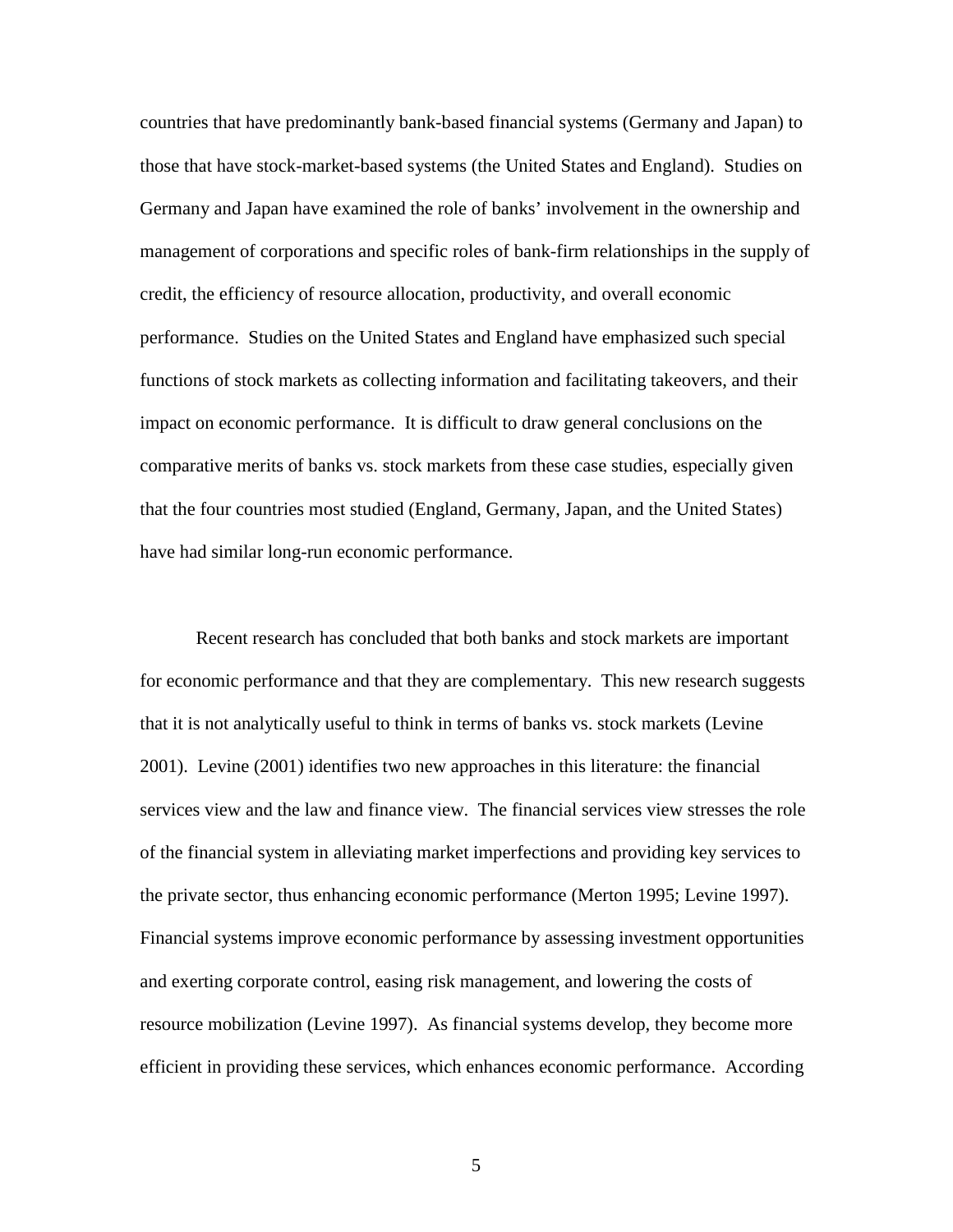to the financial services view, whether the financial system is predominantly bank based or stock-market based is largely irrelevant for economic outcomes.

The law and finance view, initiated by Laporta, Lopez-de-Silanes, Shleifer, and Vishny (1998, 1997), emphasizes the role of creditor and investor rights for financial intermediation. In countries where the legal system enforces these rights effectively, the financial system also becomes more efficient in providing services to the private sector. Consequently, the quality of the legal system is a strong predictor of financial development. Empirically, this view suggests a positive relationship between economic performance and the component of financial development identified by the legal environment. Evidence from cross-country growth analysis supports this view (Levine 1999, 1998; Laporta *et al*. 1998, 1997). The implication of the law and finance view is that the establishment of an appropriate legal environment will facilitate the development of banks and stock markets, which enhances economic performance. The remainder of this section discusses the role of banks and stock markets in promoting domestic investment.

## *2.2 Banks and investment*

 Banks can enhance domestic investment in various ways. First, banks increase the amount of funds available for investment by pooling savings. Financial intermediaries are able to economize on the costs of collecting savings from heterogeneous saving units by exploiting economies of scale in information gathering and processing. As a result, for given levels of per capita income and potential saving rate,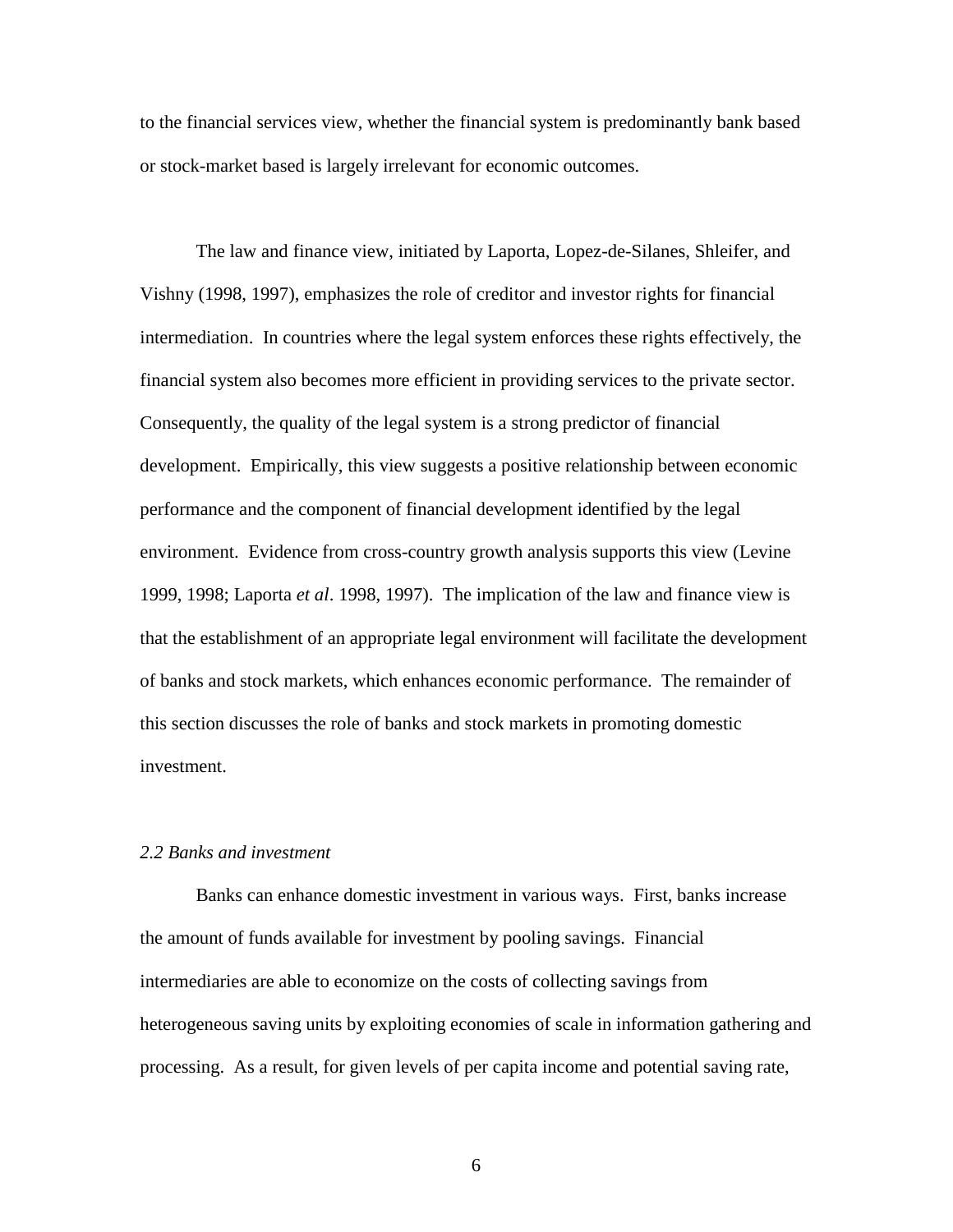the actual saving and investment rates should be higher in countries that have more developed banking systems (see Pagano 1993).

 Second, banks enhance investment by reducing liquidity risk (Diamond and Dybvig 1983; Bencivenga and Smith 1991). Investment often requires the commitment of large amounts of capital for a long time. However, individual savers are reluctant to lend over the long term because they need to maintain a comfortable degree of liquidity in their asset portfolios. Banks can facilitate this trade-off between returns to assets and liquidity by pooling savings, borrowing short term and lending long term. In a country with a poorly developed banking system, profitable investment projects will not be undertaken because of the lack of capital. The development of banks should be accompanied by better allocation of resources and a healthier balance between short-term and long-term investment in the private sector.

 Third, financial intermediaries play an important role in reducing the costs of acquiring and processing information about prospective investment activities and in exerting control over the management of existing firms (Diamond 1984). Large firms obtain funds from a diffuse pool of external investors who individually cannot monitor the use of their funds inside the firm. Banks play the role of "delegated monitors" of the behavior of firm managers on the behalf of individual investors. The ability of banks to perform this monitoring function provides more incentives to outside investors to part with their savings and improves the allocation of funds across projects. A developed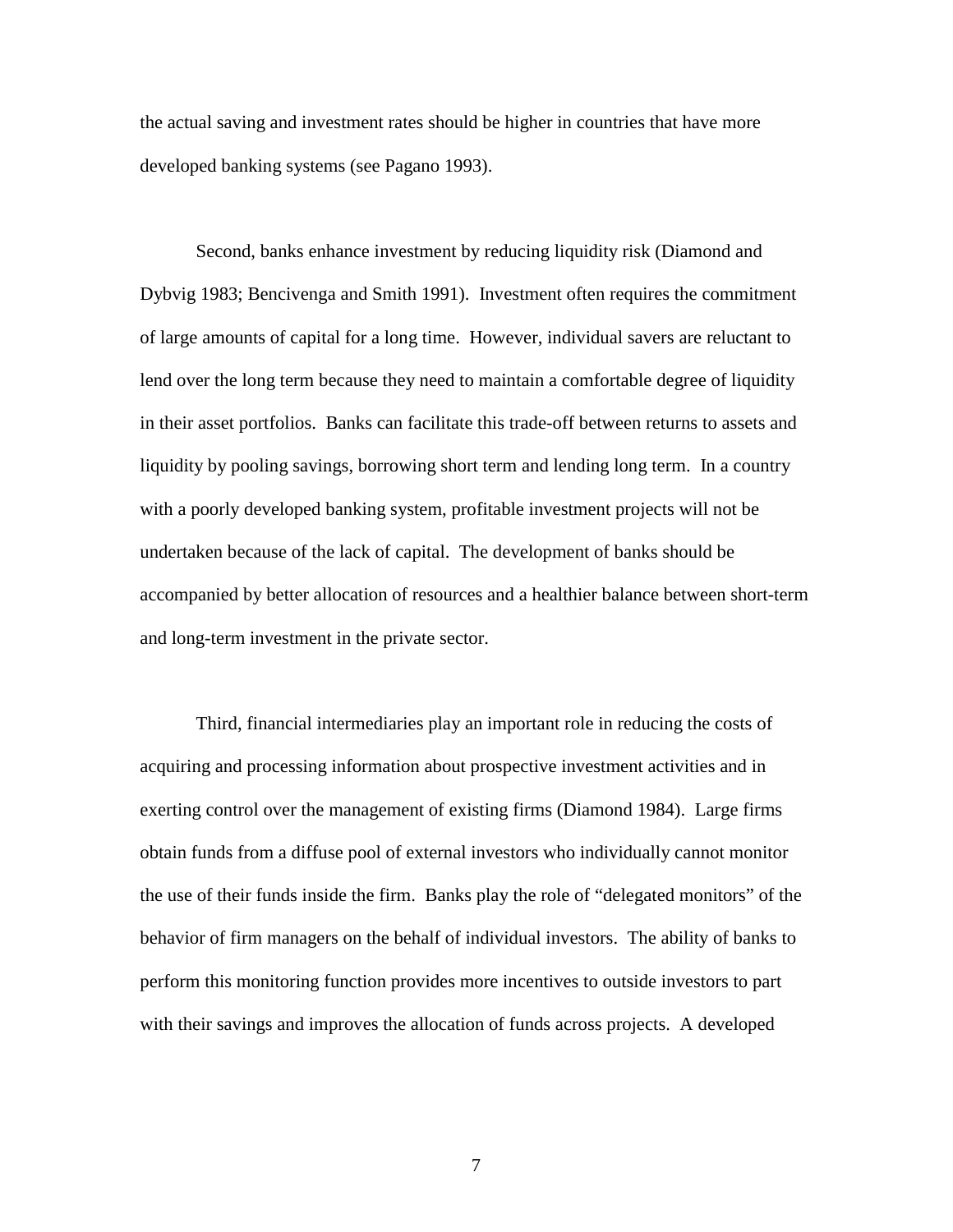banking system, therefore, should induce higher volumes of investment and more efficient allocation of capital.

Banks specialize in offering customized financial products that are tailored to the needs of individual firms. They are especially the primary source for external finance for investors (borrowers) who have little access to financial markets, such as new and small firms. As Merton (1995: 26) points out, "financial markets tend to be efficient institutional alternatives to intermediaries when the products have standardized terms, can serve a large number of customers, and are well-enough 'understood' for transactors to be comfortable in assessing their prices. As we also know, intermediaries are better suited for low-volume products." Banks are especially important for financing the operation of small firms and the creation of new firms. Evidence shows that small firms in industrialized countries tend to rely more heavily on bank finance than larger firms (Fazzari, Hubbard, and Petersen 1988). Moreover, studies from industrialized countries show that shocks to credit supply by banks (e.g., from monetary policy innovations) have a disproportionately large impact on investment for bank-dependent firms, especially small firms (Gertler and Gilchrist 1994). As a result, we expect a close connection between bank lending and aggregate investment.

 Due to their special role of offering customized products, banks are important in financial innovation, that is, the creation of new financial products. Eventually, some of these new products are transferred to financial markets through the "financial innovation spiral" by which banks and financial markets are complementary institutions (Merton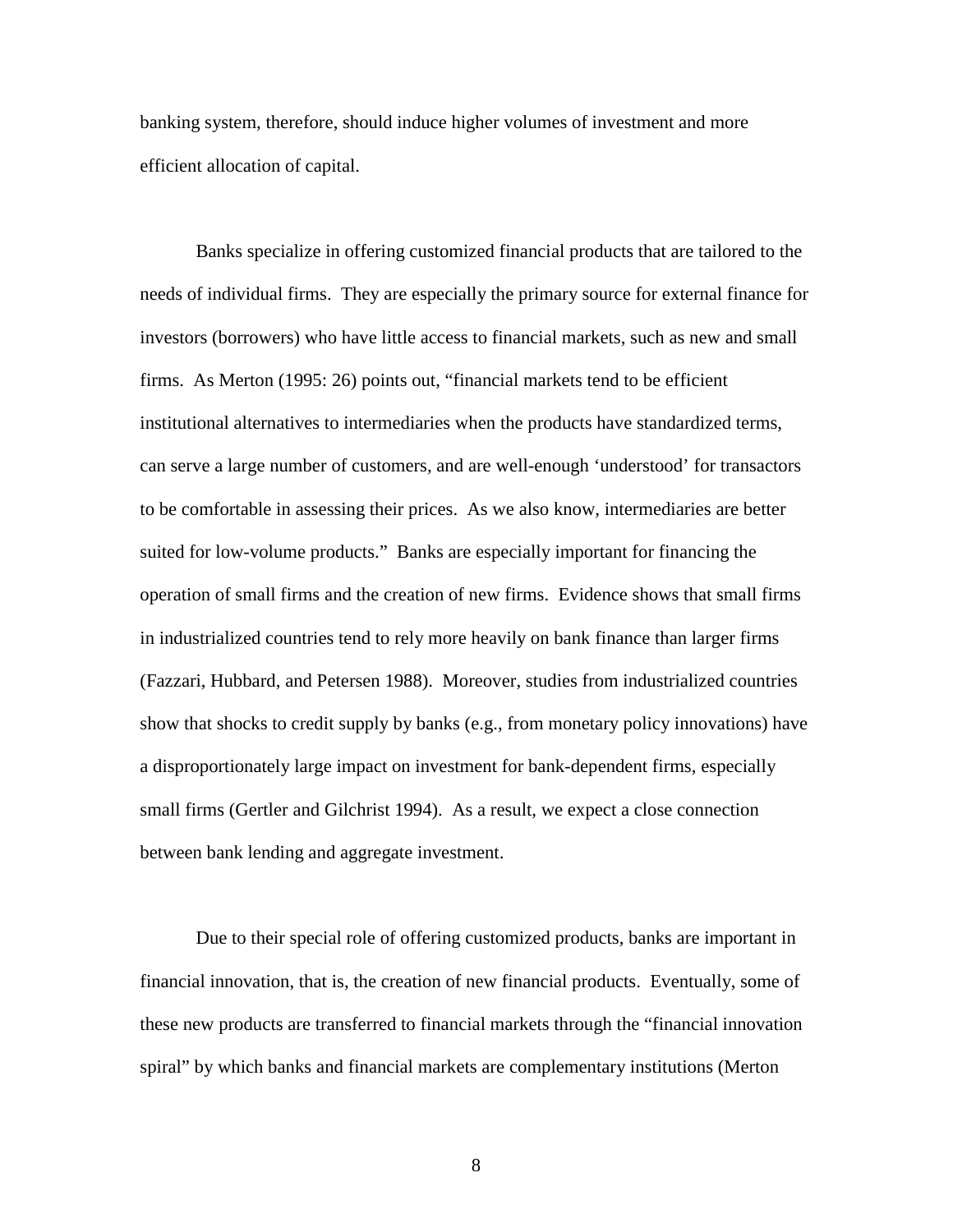1995). Banks therefore are important in the Schumpeterian destructive creation process of innovation both in the real sector – by financing innovating entrepreneurs – and in the financial sector – by creating new financial instruments.

 Critiques of bank-based systems point to a number of drawbacks and weaknesses of such systems in their ability to enhance investment and economic performance. First, banks may be tempted to extract rent from the information collected on prospective investment projects, thus reducing the payoff that accrues to firms. This may reduce the efforts by firms to undertake innovative activities (Rajan 1992). Second, banks may have a "bias toward prudence." Indeed, evidence from Japan shows that firms with close ties to a "main bank" tend to use innovative technologies less and also have lower profit rates than those without close ties to a "main bank," suggesting that banks extract rent from their relationships with firms (Weinstein and Yafeh 1998; Morck and Nakamura 1999). Third, critiques of bank-based systems argue that close bank-firm relationships may preclude competition in credit markets and reduce banks' ability to enforce efficiency in corporate governance. Morck and Nakamura (1999) present evidence suggesting that banks tend to "prop up" weak firms that belong to bank groups while they promote the interests of creditors when dealing with firms outside of bank groups. Moreover, some studies have shown that while close bank-firm relationships may facilitate access to capital, they do not necessarily reduce the cost of capital nor do they increase investment for firms with close ties to bank groups (Weinstein and Yafeh 1998).<sup>5</sup>

 $\overline{a}$ 

 $<sup>5</sup>$  A number of studies find that firms with main bank relationships tend to incur higher interest payments.</sup> Weinstein and Yafeh (1998: 659) interpret the interest rate differential as a price for liquidity services (higher access to capital) and an "implicit insurance premium" (insurance against bankruptcy) offered by banks to client firms.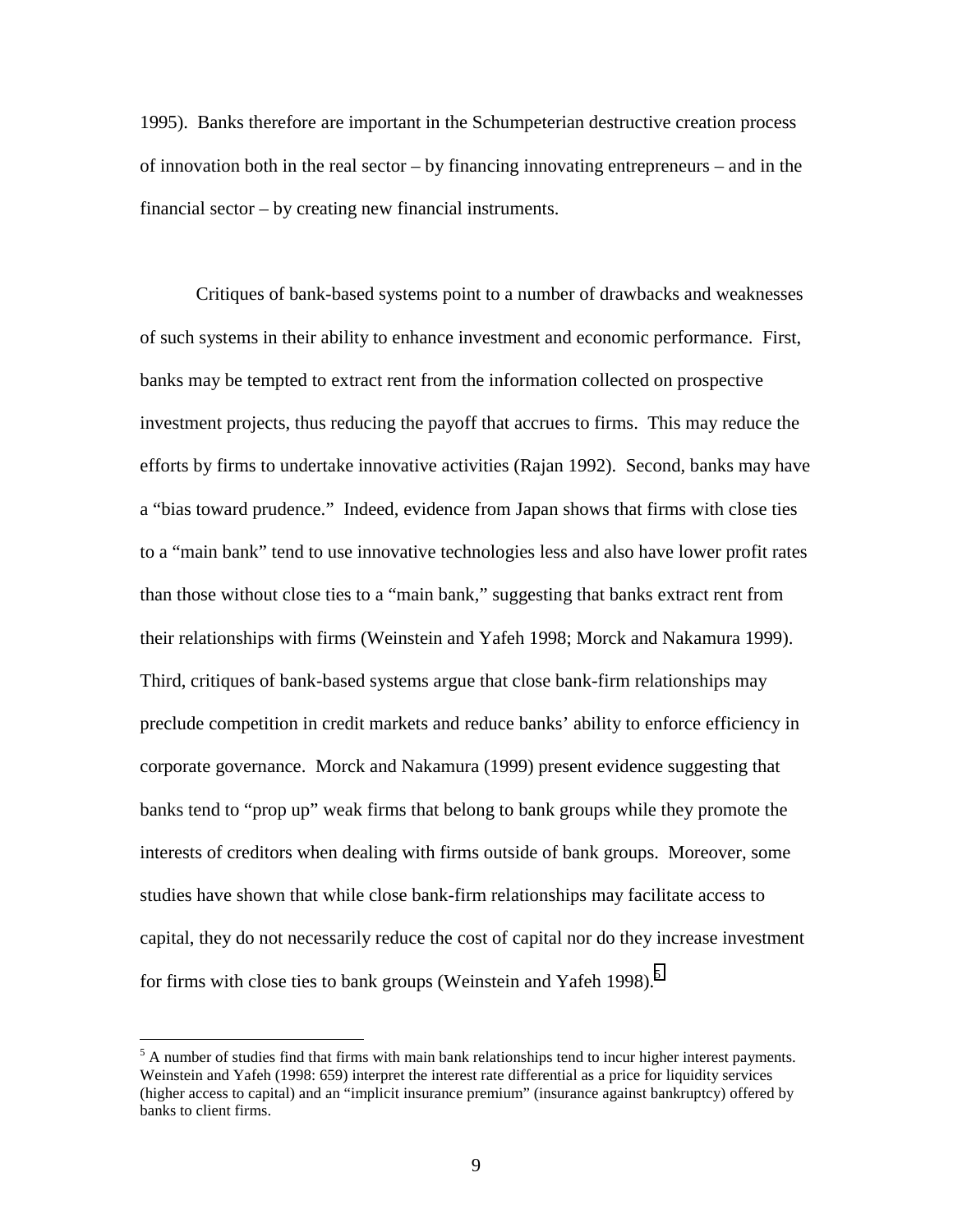### *2.3 Stock markets and investment*

 The literature contains substantial evidence on a positive correlation between stock market activity and investment.  $6$  Barro (1990) concluded that, even after controlling for indicators of future profitability (fundamentals), such as current and past profits, stock market variables have a significant predictive power for investment. The apparent correlation between stock market indicators and aggregate investment raises the important question of how exactly the stock market affects investment.

 Researchers have suggested various potential connections between stock market activity and investment. The stock market supplies information about the profitability of investment. As a result, a well-functioning stock market may induce a high level of investment because it can identify fundable projects that otherwise may not be undertaken. The stock market also affects the quality of investment or the allocation of capital by channeling funds to the most profitable investment activities.

 Second, the stock market may affect investment through its effects on the cost of capital. As the stock market expands and becomes more liquid, the opportunities for risk sharing expand, which lowers the cost of equity finance. This prediction is supported by evidence that shows that stock market liberalization is accompanied by an increase in aggregate stock market valuation and a decrease in the cost of equity capital (Henry 2000a) and an increase in investment (Henry 2000b).

 $\overline{a}$ 

<sup>&</sup>lt;sup>6</sup> See Morck, Shleifer, and Vishny (1990) for a survey.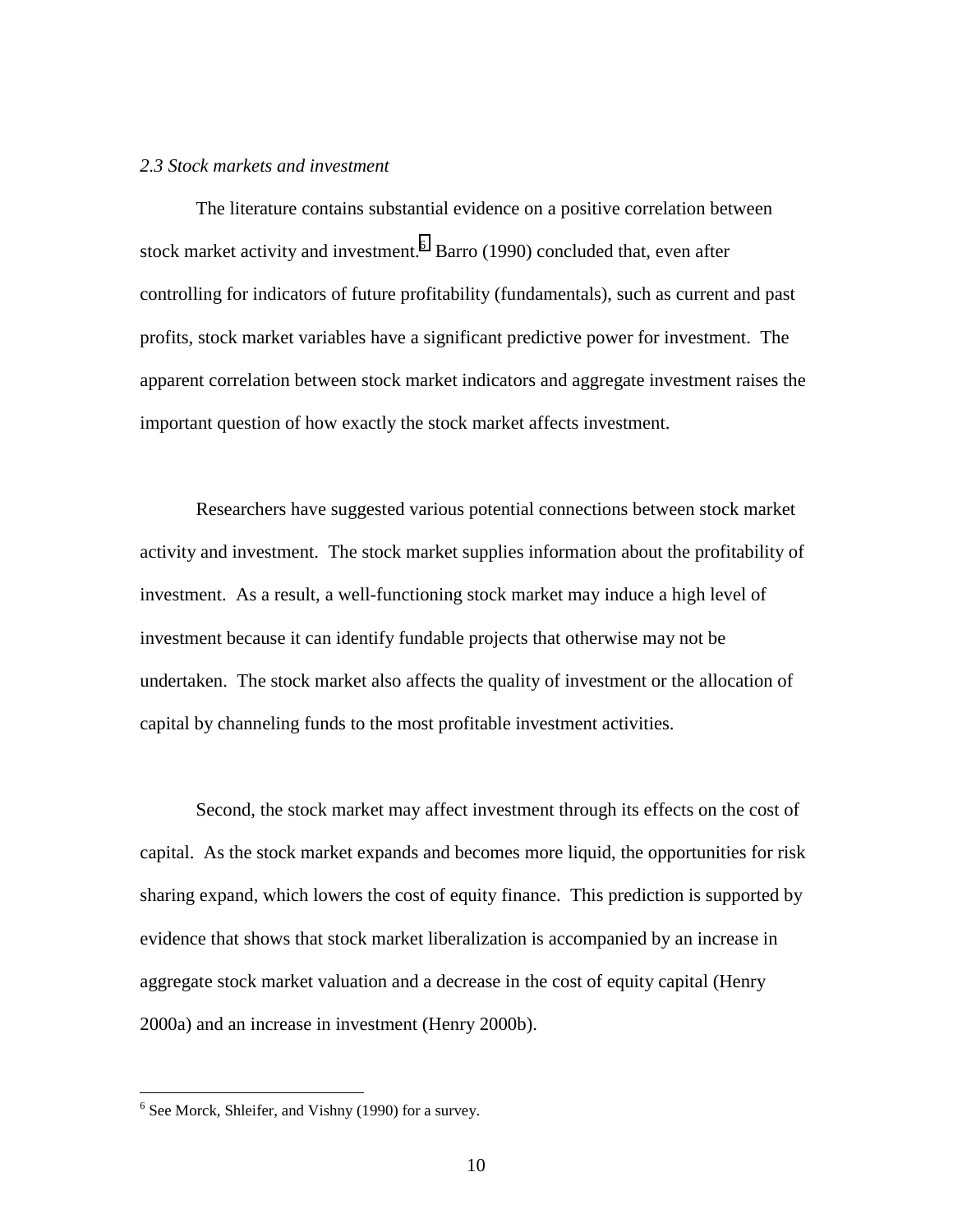Third, the stock market affects investment by exerting pressure on corporate management (Stiglitz 1985), especially through effective takeover or threat of takeover (Jensen and Meckling 1976). As a result, a well-functioning stock market enhances profitability through the process of survival of the fittest in the corporate sector. Stock markets also affect corporate governance by making it easier to tie managerial compensation to firm's performance.

 Critiques of stock-market-based systems point to a number of factors that may limit the ability of stock markets to increase the volume and quality of investment. First, the prediction that stock market valuation is a useful guide for investment decisions relies on the assumption that the market valuation of firm's profitability is better than that of the manager of the firm. In the presence of market frictions, such as information asymmetries, or due to speculative behavior, the market valuation of firm's profitability may substantially differ from that of the manager. In this case, which valuation should drive investment decisions? There are diverging views on this question. On one side, some suggest that investment decisions should be based primarily on market valuation (Fischer and Merton 1984). The argument is that to the extent that outside investors are willing to accept a lower rate of return, managers should increase investment up to the point where the rate of return equals the marginal product of capital. On the other side, there are those who argue that the investment decision should be guided by the manager's own valuation of firm's profitability (Bosworth 1975). Under this view, the stock market is simply a "side show" and it does not supply any new useful information that can help mangers in making investment decisions. In this case, so the argument goes, positive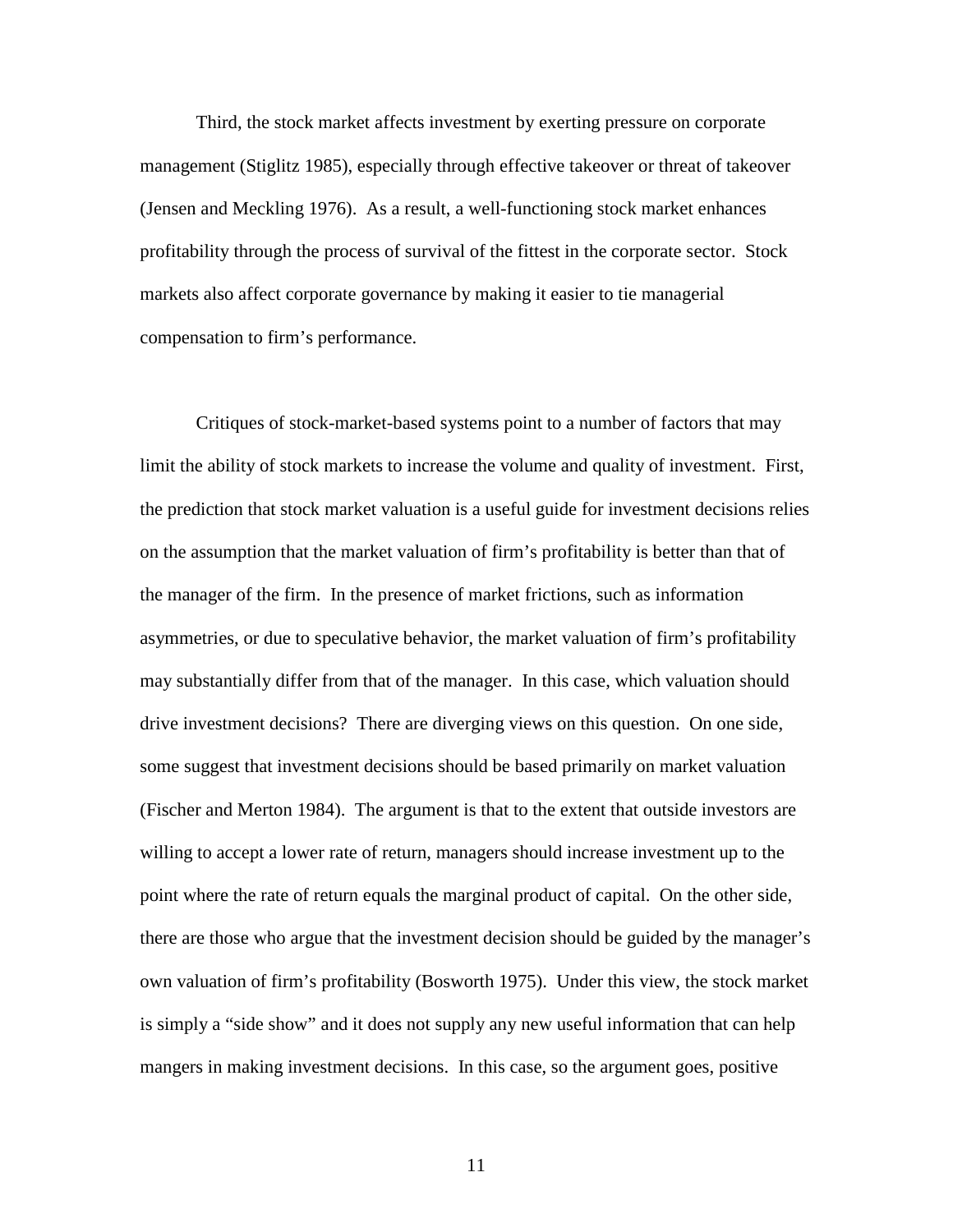correlations between investment and stock returns only reflect the econometrician's inability to fully account for economic fundamentals (Morck, Shleifter, and Vishny 1990). Under this view, it is argued that the manager's information set is larger than that of the econometrician, and this could be the only reason why stock returns are correlated with investment. Empirical studies have provided evidence that suggests that the role of the stock market for investment at the firm level is rather limited (see Blanchard, Rhee, and Summers 1993).

Second, while stock markets can facilitate the collect of information on investment opportunities, they also make this information accessible to all market participants. This creates a free-rider problem, which may discourage investors from expending resources to collect information (Stiglitz 1985). In principle, the free-rider problem should be less prominent in bank-based systems since banks reveal less information publicly about individual firms and projects.

Third, while stock markets may facilitate takeovers, critiques argue that this does not necessarily result in higher efficiency. Stock markets do not fully eliminate information asymmetries and insiders may have more information than outsiders (Myers and Majluf 1984). It is therefore difficult for outsiders to outbid insiders. Singh (1975) suggests that takeovers are an imperfect mechanism for economic "natural selection." Using evidence from the United Kingdom, Singh (1997) points out that large firms are able to survive not by improving profitability but by increasing their relative size even further through takeovers.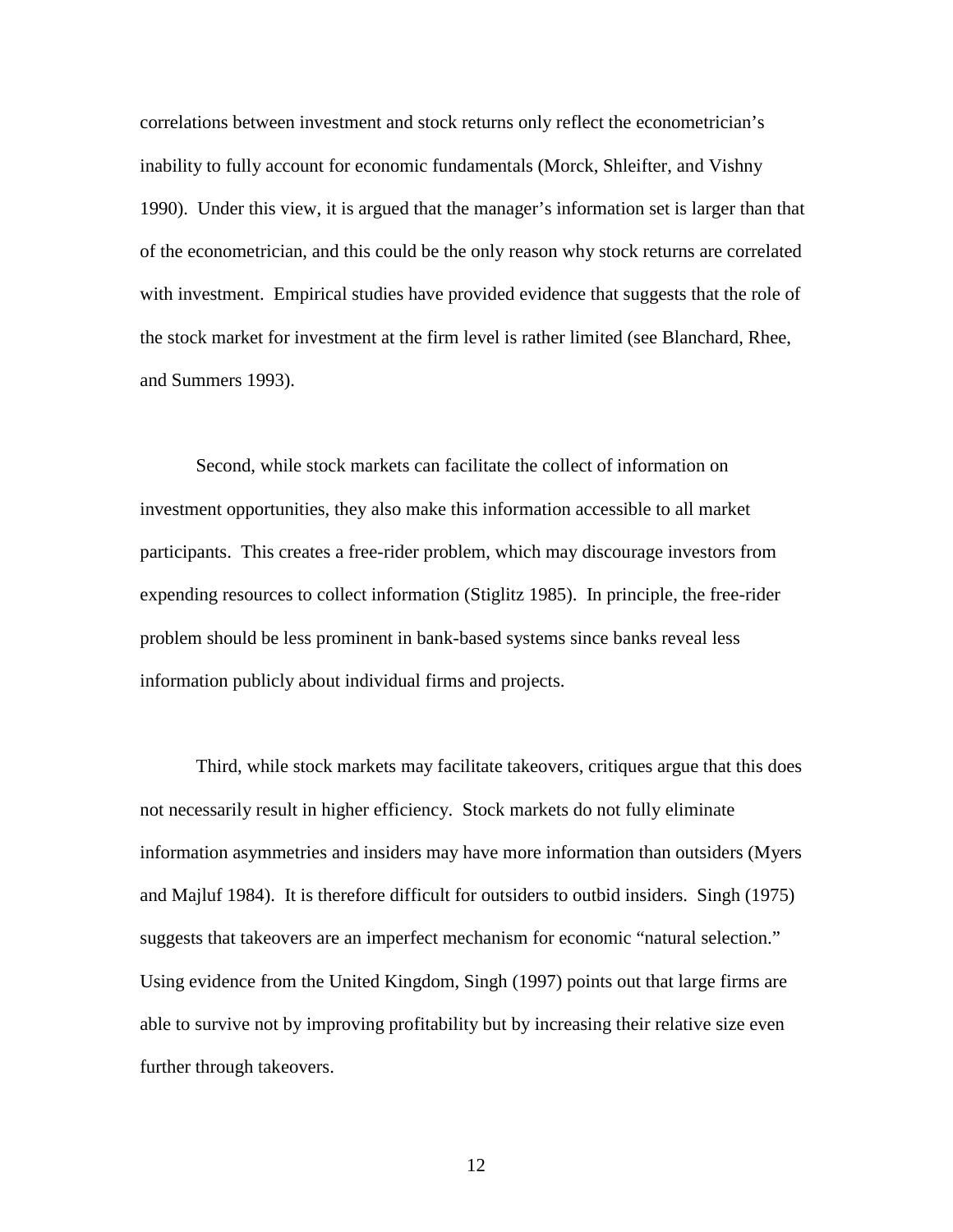Moreover, takeovers do not necessarily result in a net increase in the quantity of investment; they may simply amount to a transfer of wealth from the old residual claimants to the new owners. Evidence from the United States shows that the massive takeover activity that occurred in the 1980s generated neither much net investment nor significant gains in efficiency, but instead left the corporate sector highly leveraged (Crotty and Goldstein 1993).

In the same line of argument, Shleifer and Summers (1988) point out that stock markets may facilitate hostile takeovers that create value for the new owners only by redistributing wealth at the disadvantage of (by extracting rent from) existing stakeholders such as workers and suppliers. These authors argue that hostile takeovers involve a breach of implicit contracts at the detriment of existing stakeholders. Consequently, takeovers have both value-creating and value-redistributing effects and "the latter are likely to be of dominant importance" (Shleifer and Summers 1988: 34). Singh and Weiss (1998) argue that the mechanism of takeovers leads managers to emphasize short-term outcomes at the disadvantage of long-term investment, with negative consequences on macroeconomic performance.

To summarize, the literature has offered an extensive debate on the comparative advantages of banks vs. stock markets for investment. Proponents of bank-based systems emphasize the ability of banks to overcome market frictions, promote long-term investment, and enhance efficiency in the allocation of capital. Proponents of stock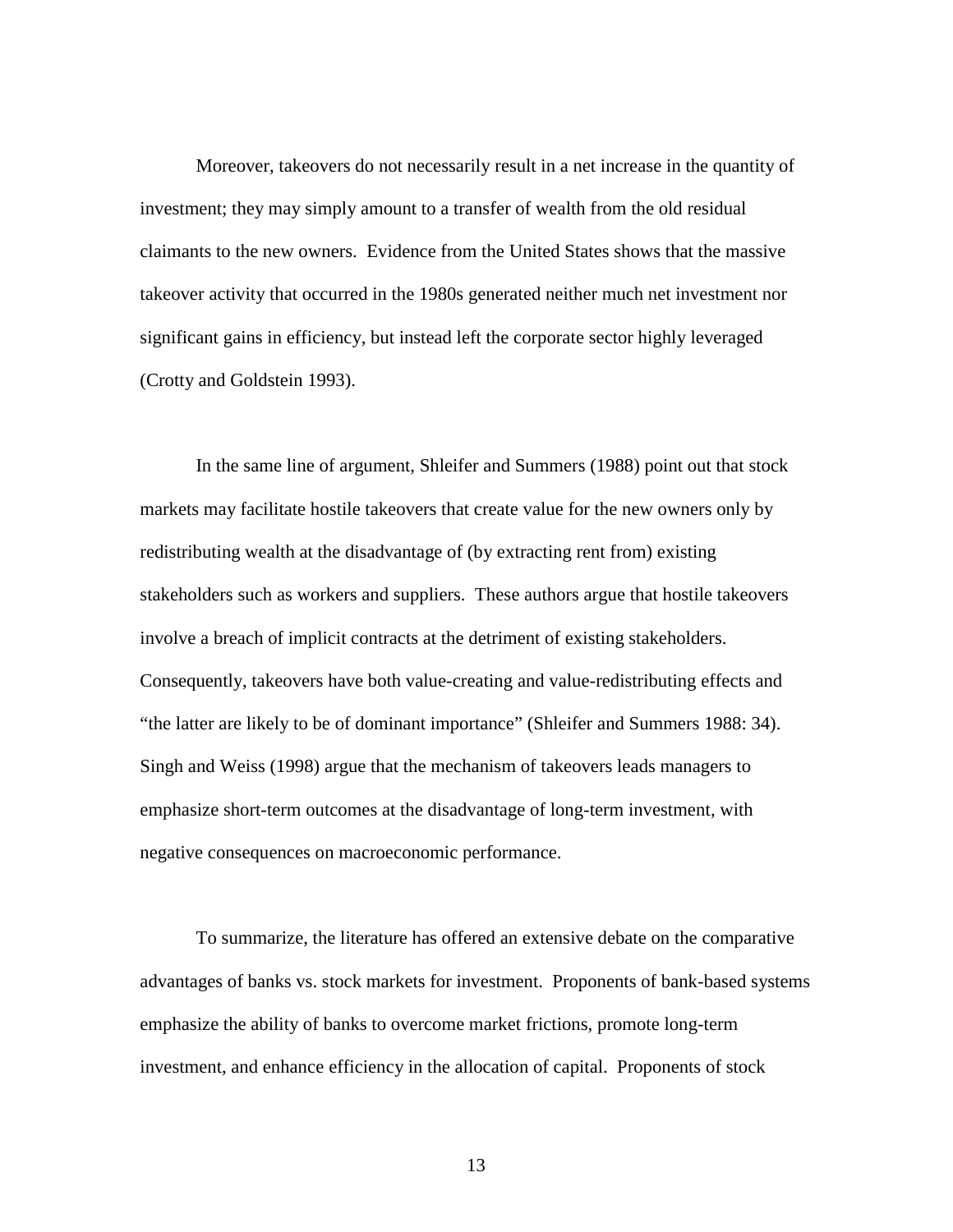markets stress the role of stock markets in reducing liquidity risk and exerting corporate control, especially through takeovers. However, history contains no evidence of countries with either well-developed banking systems or large and active stock markets that did not experience high levels of domestic investment and economic growth.<sup>7</sup> As Levine (2001) suggests, it may be better to think not in terms of banks vs. stock markets but in terms of banks *and* stock markets. The analysis in this paper sheds some light on this issue.

### **3. Data and Summary Statistics**

 $\overline{a}$ 

 This study uses a sample of 99 countries including developing and developed countries for the period 1965-1997. The data are from *World Development Indicators*; *International Financial Statistics*; Demirgüç-Kunt and Levine (2001); Beck, Demirgüç-Kunt, and Levine 2000; and Barth, Caprio, and Levine (2001). Table A1 in the appendix contains a description of the sample. Details on variable definitions and data sources are provided in Table A2 in the appendix.

Because it is difficult to find a comprehensive index of financial intermediation, this study uses various aggregate indicators that have been used in the literature: liquid liabilities, credit to the private sector, net domestic credit, and bank credit, each as percentage of GDP; and the ratio of banks' assets as a percentage of the sum of banks' assets plus the assets of the central bank. Beck, Levine, and Loayza (2000), Levine

<sup>&</sup>lt;sup>7</sup> Commenting on an earlier draft of this paper at a workshop at the Political Economy Research Institute at the University of Massachusetts in October 2000, Professor James Crotty pointed out that financial deepening has historically been associated with increased economic performance, and that financial depth without economic growth is a "historic impossibility."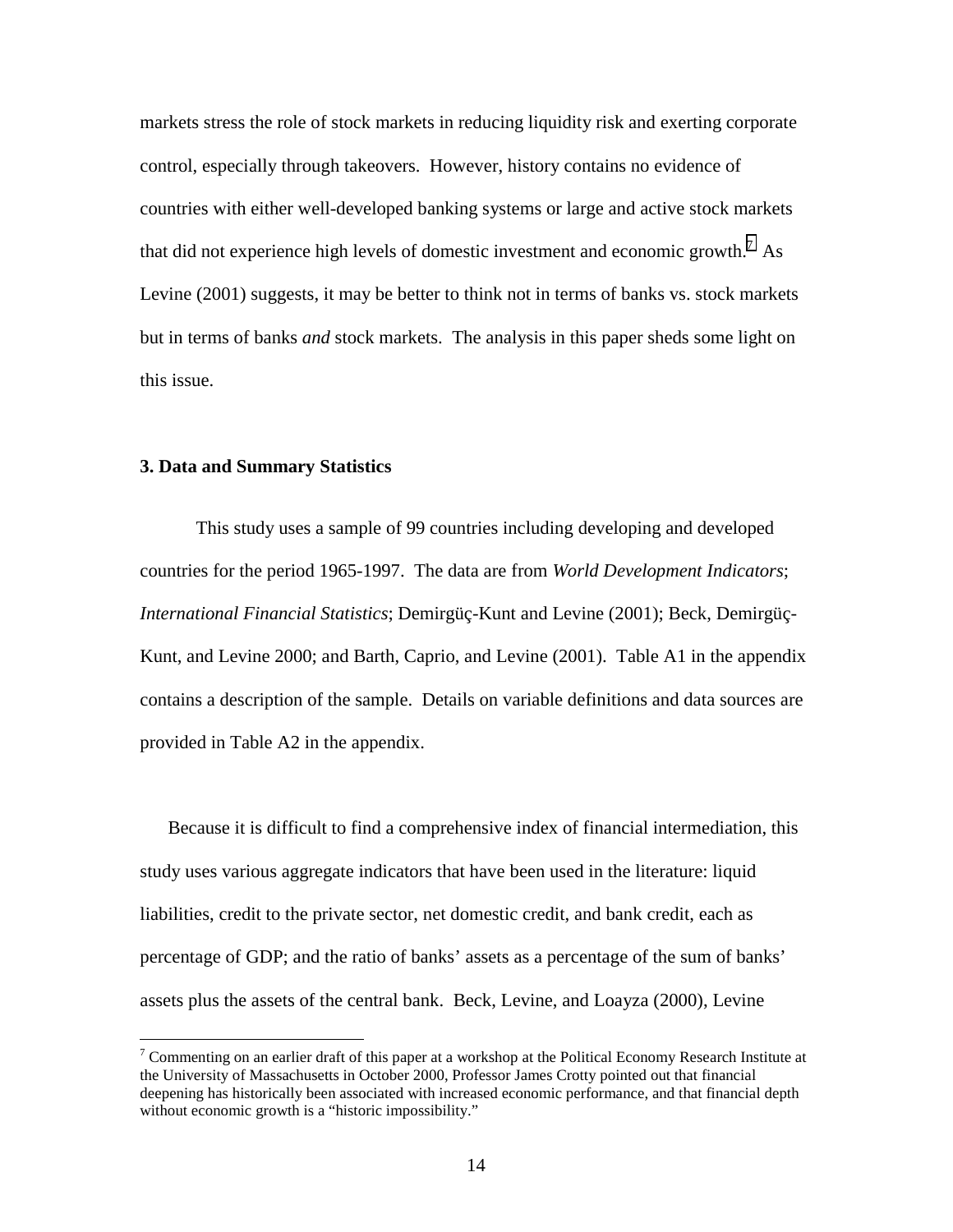(1997), and Lynch (1996) discuss issues related to the measurement of financial development.

Following Demirgüç-Kunt and Levine (2001), countries are classified into two categories of financial development: financially developed and financially underdeveloped. A country is classified as financially developed if both its banking sector development (measured by bank credit) and its stock market development (measured by total value of stocks traded as a percentage of GDP) are above the sample averages. To increase the number of countries classified by financial development, the Demirgüç-Kunt and Levine sample is expanded using information from *World Development Indicators*. This allows us to classify 94 countries as financially developed or financially underdeveloped. Following Demirgüç-Kunt and Levine (2001), countries are further classified into four sub-categories of financial structure: financially developed bank-based, financially developed stock-market-based, financially underdeveloped bankbased, and financially underdeveloped stock-market-based. The developed bank-based and the underdeveloped bank-based form the broad category of bank-based systems, while the developed stock-market based and the underdeveloped stock-market based form the broad category of stock-market based systems. This classification is used to investigate the effects of financial structure on investment.

Table 1 contains some summary statistics for domestic investment and financial indicators. In examining the relationships between financial development and investment, it is important to consider both cross-country variations and within-country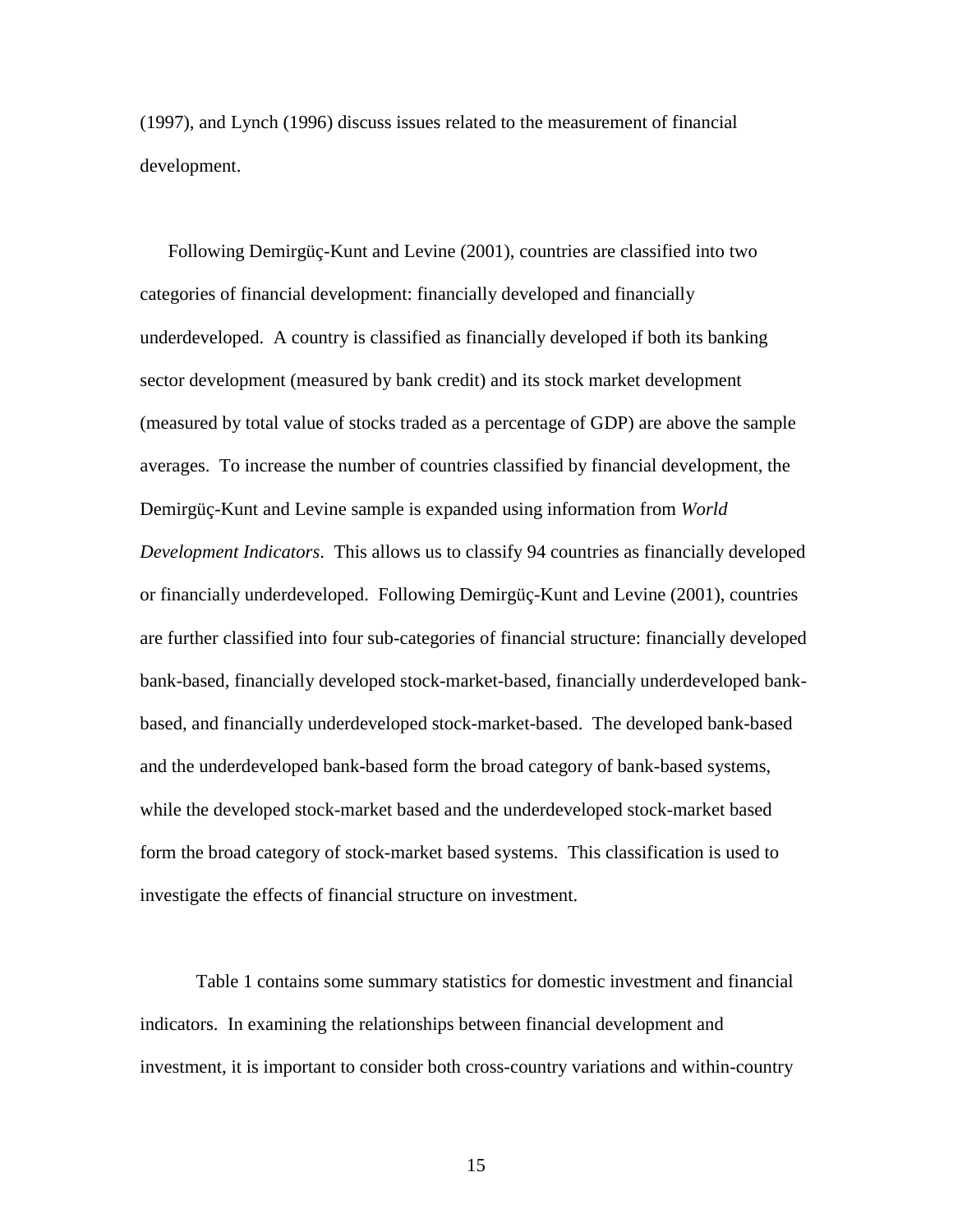time series variations to fully capture the dynamics of the interactions. Such an analysis is possible with panel data, which contain both the cross-sectional and time series dimensions. As the statistics in Table 1 show, there are large variations across countries in both investment and financial development (also see Table A3 in the appendix for individual country means) of regression variables. The standard deviation is 8% for domestic investment (with a mean of 22%) and 29% for liquid liabilities (with a mean of 42%). The within-country variation adds another 5% standard deviation for domestic investment and 10% for liquid liabilities.

## *[Insert Table 1 about here]*

Table 2 reports the means of the regression variables by financial development and by financial structure category. There are remarkable differences between the financially developed and the financially underdeveloped categories. The financially developed category has higher level and growth rate of income, higher investment, and obviously larger financial development ratios than the financially underdeveloped category. The differences are much less evident across financial structure categories. After controlling for the level of financial development, there are no systematic differences between the two types of financial systems (columns 5-8). Overall, the structure of the financial system does not seem to be a significant distinguishing feature for the level and growth rate of income and investment. This finding is confirmed by the regression results discussed in section 4 below. The data show a positive and statistically significant correlation between domestic investment and all the indicators of financial development, as reported in Table 3.

#### *[Insert Tables 2 and 3 about here]*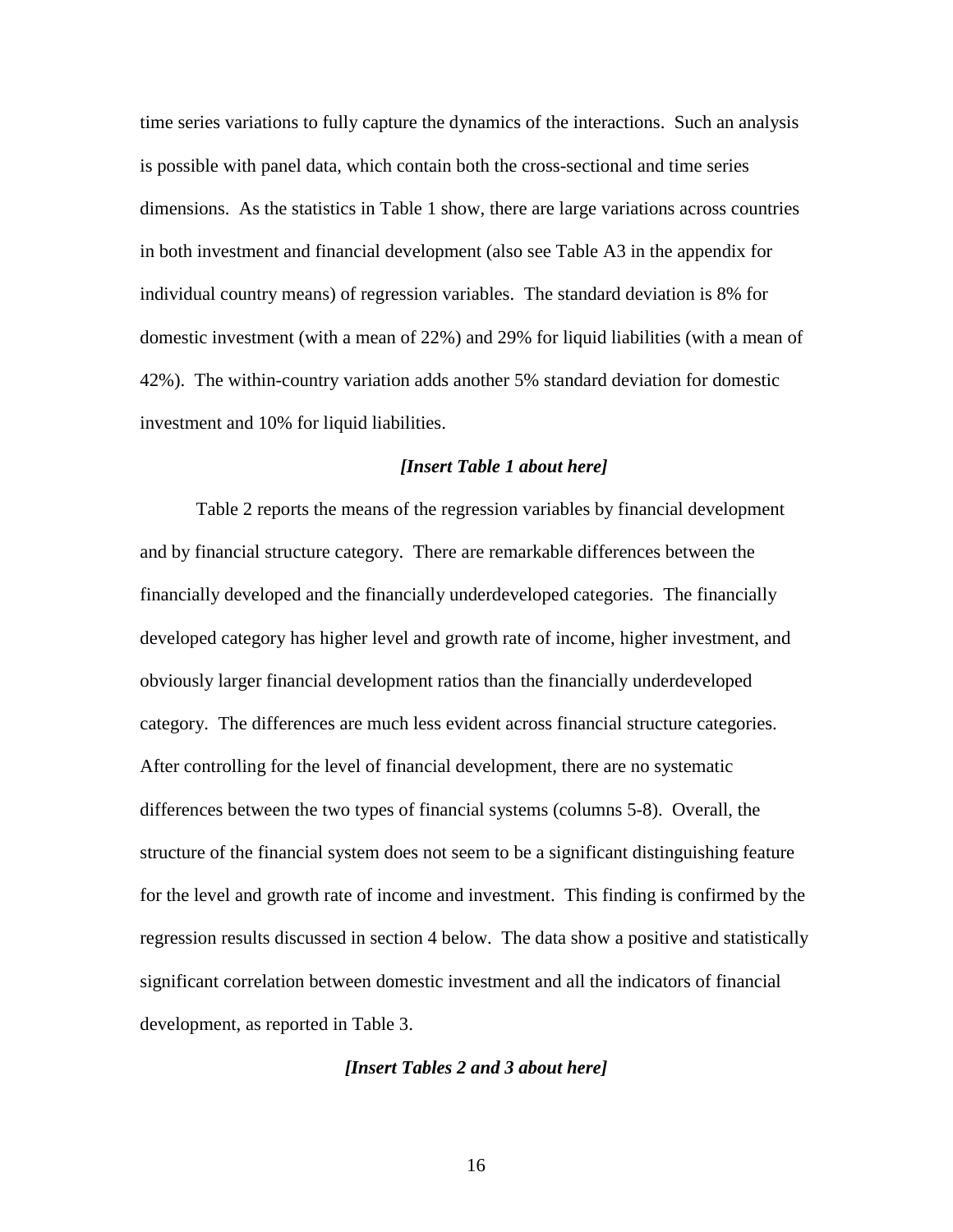#### **4. Econometric Analysis: Specification and Results**

## *4.1. Testing for the effects of financial development on investment*

## *a. Panel data regressions*

 The first part of the econometric analysis examines whether the exogenous component of financial development has an impact on domestic investment. The analysis is based on a dynamic investment equation that includes an indicator of financial development along with a set of control variables. The dynamic feature of the model arises from the inclusion of lagged investment as a dependent variable. Except for the growth rate of real per capita GDP, the regression variables are in logarithm, which accounts for potential nonlinearities between domestic investment and the explanatory factors. Because of this logarithmic formulation we can interpret the estimated coefficients directly as elasticities.

 To circumvent potential simultaneity problems due to possible two-way relationships between financial development and investment, the estimation equation includes the first lag of the financial development indicator. For the same reason, the equation includes the lags of the growth rate of per capita GDP and trade instead of their contemporaneous values. The estimation equation is the following:

$$
\ln I_{it} = \alpha_1 \ln I_{i,t-1} + \alpha_2 \ln FIN_{i,t-1} + \alpha_3 g_{i,t-1} + \alpha_4 \ln TRADE_{i,t-1} + \eta_i + u_{it} \tag{1}
$$

where  $I_{it}$  is the ratio of gross domestic investment to GDP,  $FIN_{it}$  is the indicator of financial development,  $g_{it}$  is the annual growth rate of real per capita GDP, *TRADE<sub>it</sub>* is the ratio of the sum of imports and exports to GDP,  $\eta_i$  is a time-invariant country-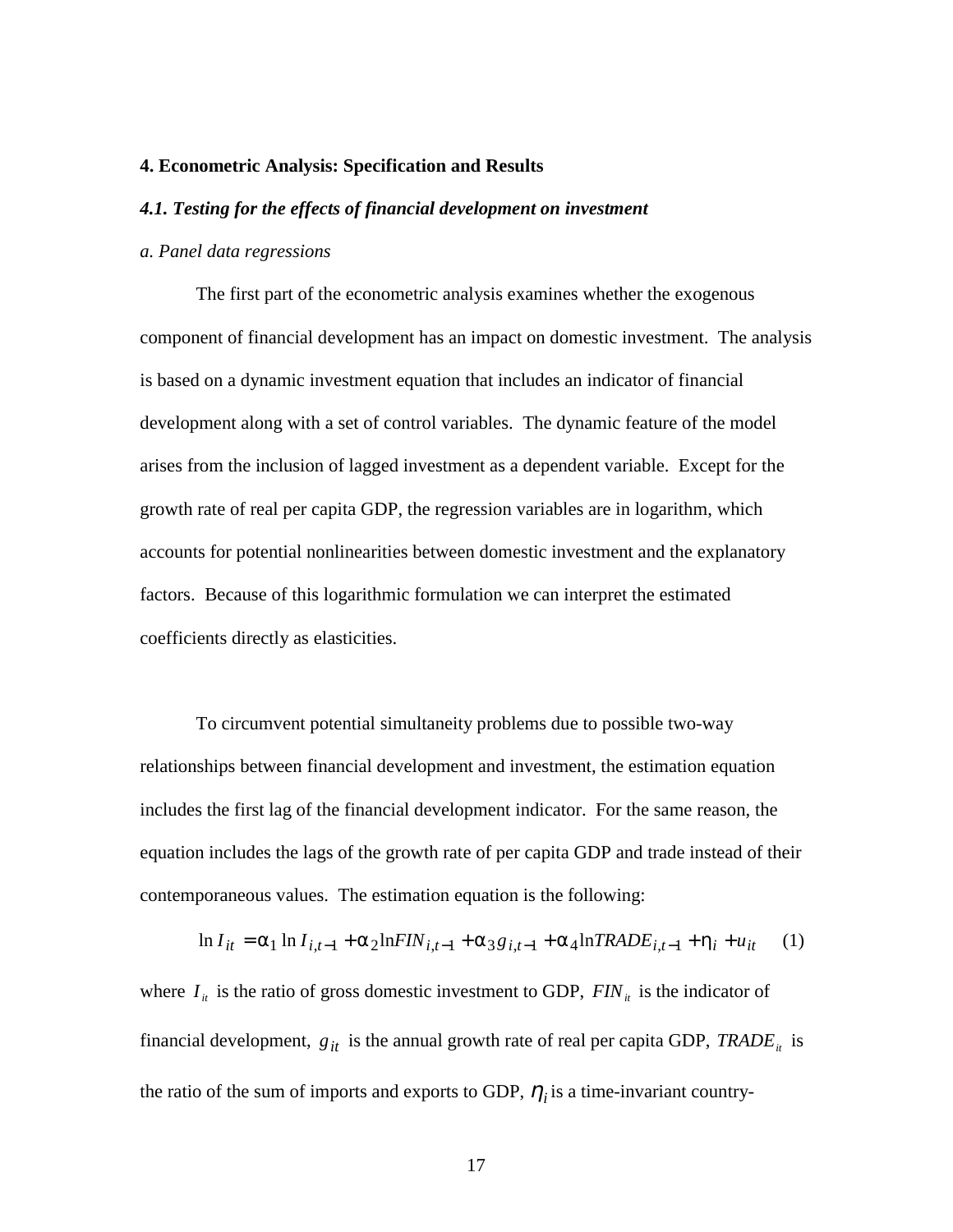specific intercept that captures omitted fixed effects, and *u* is the error term. Five indicators of financial intermediation are entered alternatively in the equation: total liquid liabilities, credit to the private sector, credit by banks, net domestic credit, each as a percentage of GDP, and the share of banks' assets in total assets of financial intermediaries.

 The investment equation is estimated as a fixed-effects model. The fixed effects  $(\eta_i)$  can be eliminated by first-differencing or by mean-differencing the data following customary practice in panel data econometrics (Wooldridge 2002; Hsiao 1986; Anderson and Hsiao 1982, 1981). This study uses the latter procedure. However, after this transformation, the mean-differenced error term is no longer uncorrelated with the meandifferenced lag of the dependent variable and possibly the other mean-differenced explanatory variables, which creates a bias in the OLS estimates. This problem is circumvented by using an instrumental variable approach with the two-stage least squares procedure, which yields unbiased and consistent least-square dummy variable estimates (see Wooldridge 2002; Arellano and Bover 1995; Hsiao 1986; Anderson and Hsiao 1982, 1981).

The results of the estimation of equation (1) are presented in Table 4. The results show a positive and significant effect of financial development indicators on domestic investment. Since the financial development ratios are entered in logarithm form, the coefficients can be interpreted directly as elasticities of gross domestic investment with respect to the financial development indicators. The sensitivity of domestic investment is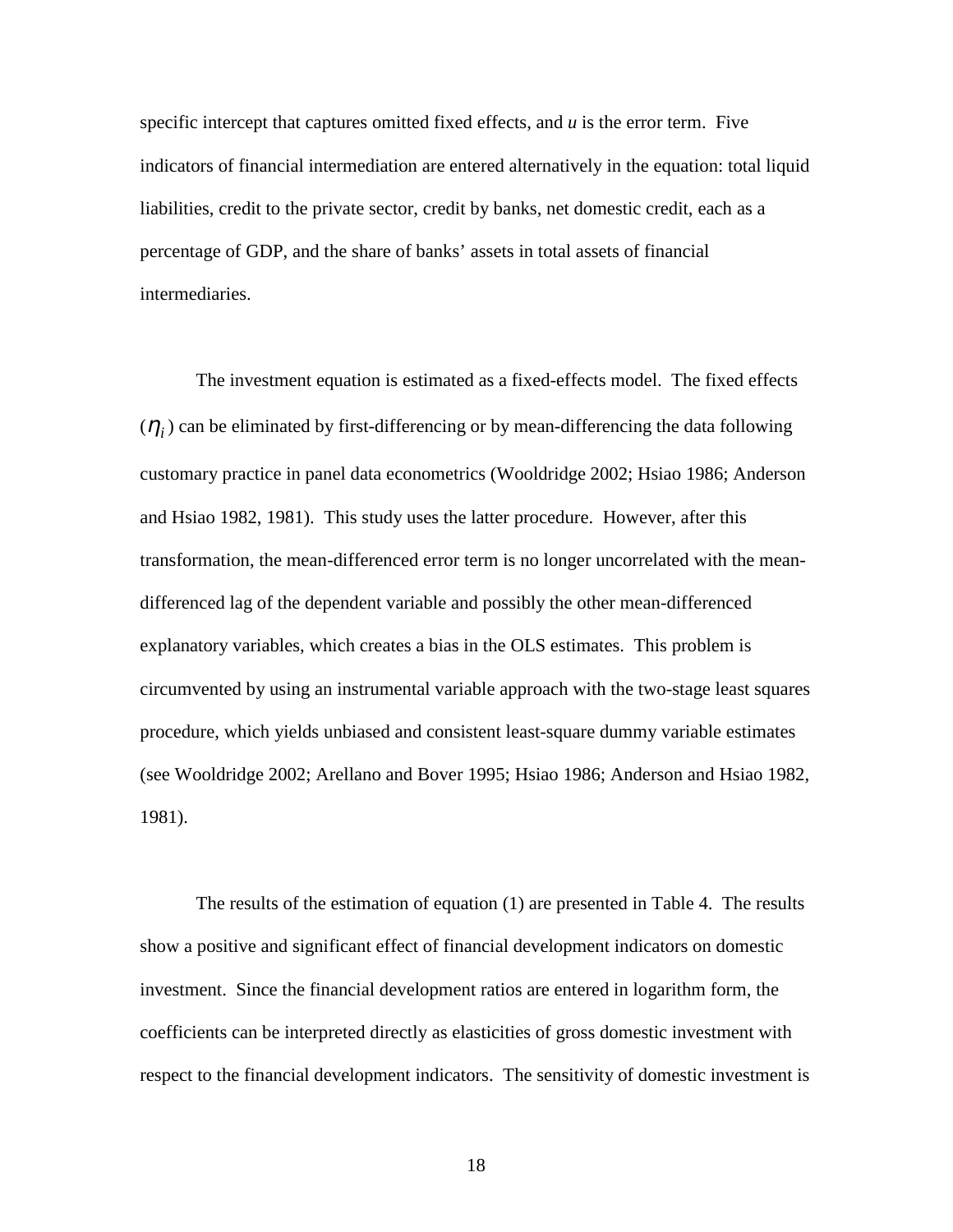higher for liquid liabilities and credit to the private sector (with elasticity coefficients of 0.32 and 0.18, respectively). The coefficients for credit by banks, net domestic credit, and the relative size of banks are not robust to alternative specifications. In the regressions reported in columns 3–5 in Table 4, these three indicators are entered in changes (that is, change in the logarithm of the financial development ratio). When these indicators are entered in levels, as it is the case for liquid liabilities and credit to the private sector, the coefficients are insignificant (not reported for reason of space). One way of interpreting the weakness of the results with these three financial development indicators is that, by their definition, these ratios are not good indicators of the supply of funds for investment purposes. Net domestic credit and credit by banks do not distinguish between credit to the private sector from credit to the public sector. In developing countries especially, the public sector often accounts for a large share of domestic credit demand, a good portion of which is used for government consumption rather than public investment. In such a context, an increase in total domestic credit and credit by banks may have little effect on domestic investment. To measure the effects of financial development on investment, ideally one would use disaggregated indicators that distinguish between credit for investment purposes and credit allocated to consumption, and also between credit to the private sector and credit to the public sector.

#### *[Insert Table 4 about here]*

#### *b. Cross-section regressions*

 In addition to panel data regressions, cross-section regressions are performed to test for the long-run relationship between financial development and domestic investment. Each country has one data point consisting of the average of each regression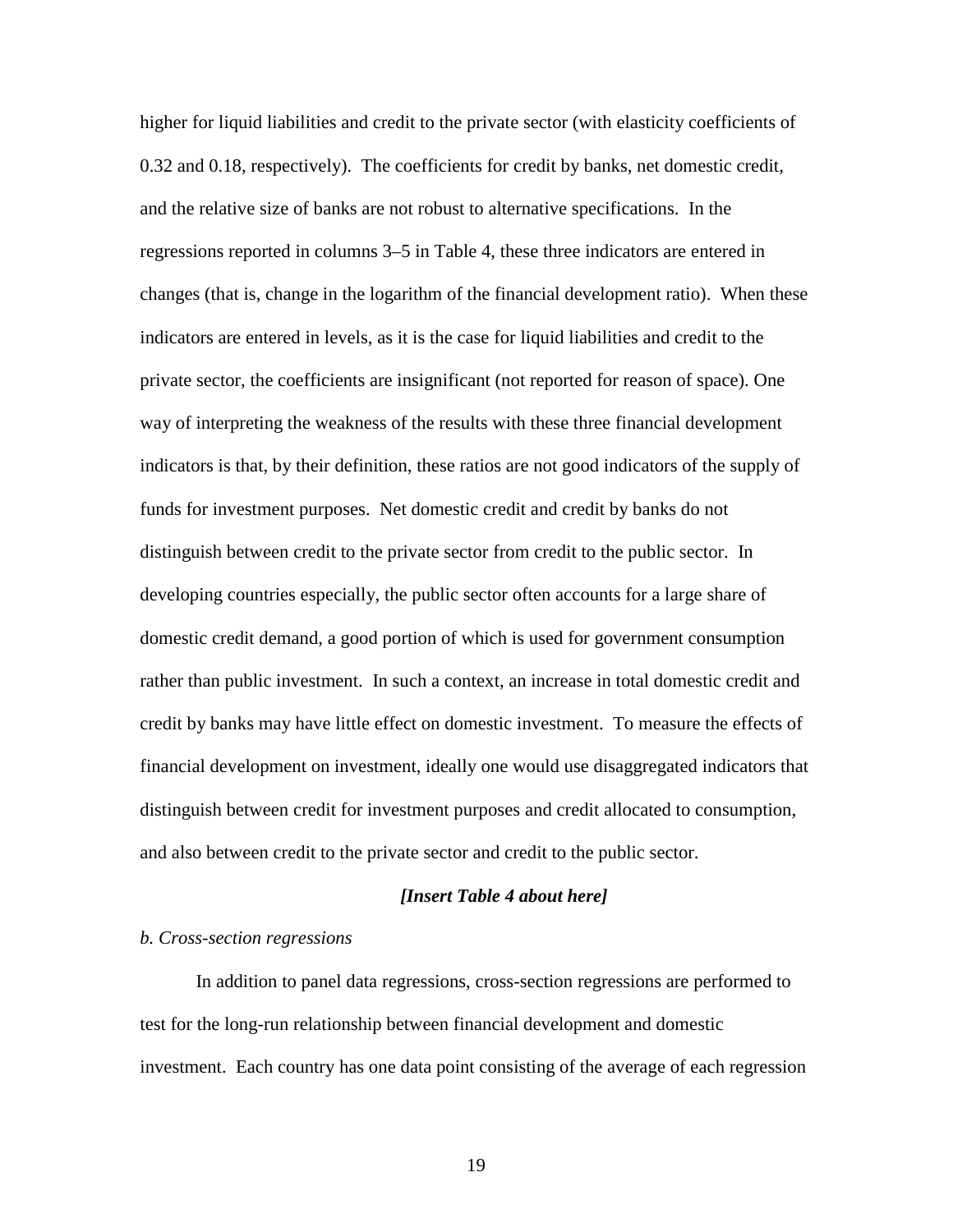variable over the sample period, except for the growth rate of real per capita GDP, which is proxied by the trend growth rate obtained by regressing the logarithm of real per capita GDP on time. The cross-section equation is the following:

$$
\ln I_i = \gamma_0 + \gamma_1 \ln FIN_i + \gamma_2 g_i + \gamma_3 \ln TRADE_i + u_i \tag{2}
$$

All the variables are defined as in equation (1). Applying the instrumental variable approach allows us to circumvent the problem of the endogeneity of the indicators of financial intermediation, using alternatively the country's legal origin and the initial value of the financial development indicator as instrument for financial development. The legal origin of a country is an exogenous factor which has been demonstrated to be closely correlated with factors that affect a country's financial development (La Porta, Lopez-de-Silanes, Shleifer, and Vishny 1998, 1997; Levine 1999, 1998).

 The results of cross-section estimation are presented in Table 5. These results indicate a positive and significant effect of financial development indicators on investment. Using the legal origin of the country or initial financial development as instrument for financial development yields similar results, except for credit by banks where the coefficient is insignificant when the initial value of the bank credit to GDP ratio is used as instrument. When the initial values of financial indicators are used as instruments, the coefficients are somewhat smaller in absolute value but their significance improves substantially (see p-values), except for credit by banks.

## *[Insert Table 5 about here]*

The coefficients on financial development indicators in the cross-section regressions imply a substantial positive long-run elasticity of investment with respect to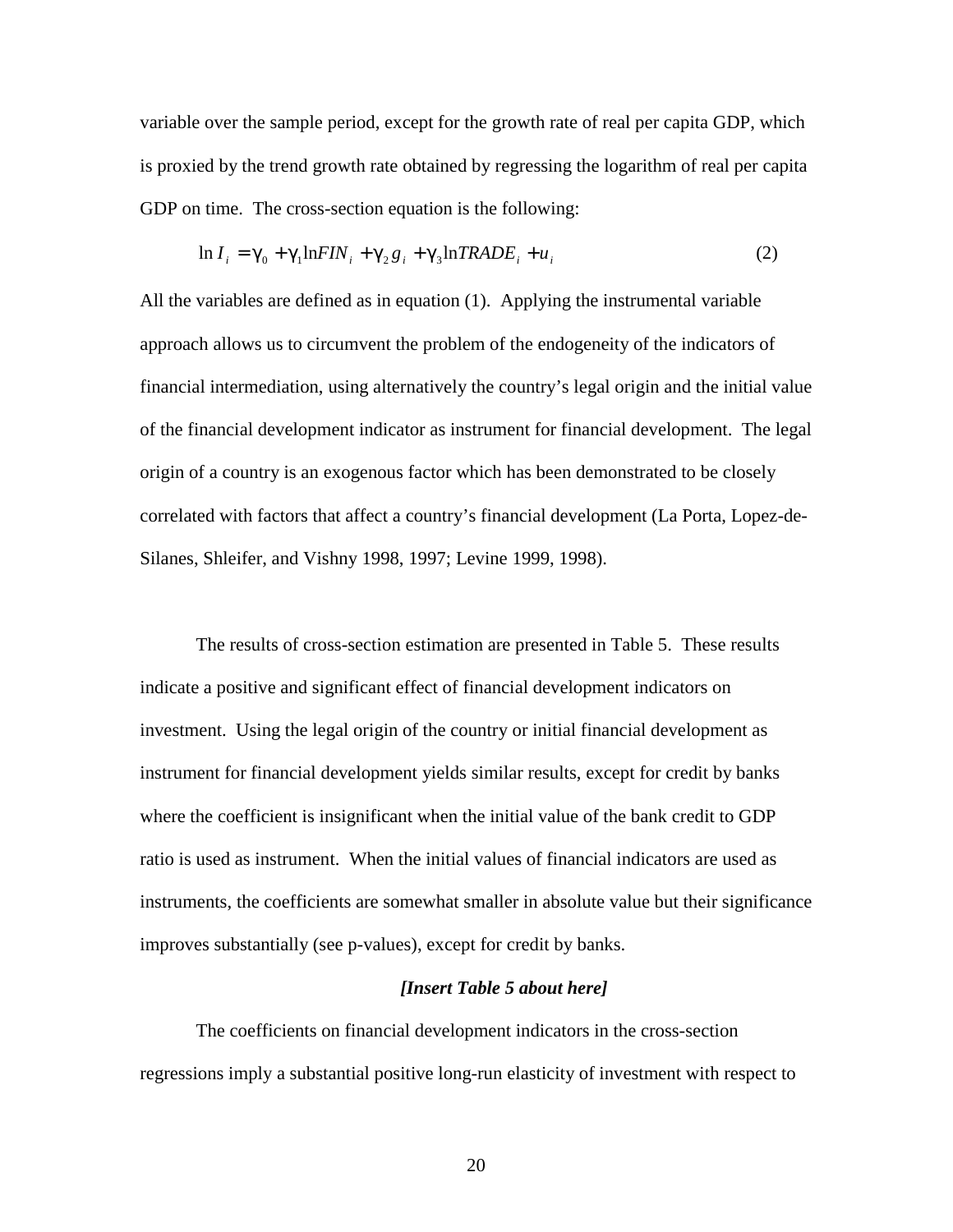financial development. According to these results, if a country's ratio of liquid liabilities to GDP rises by 10%, its domestic investment to GDP ratio would potentially increase by up to 2.6%. The results therefore indicate that the effect of financial development on investment is economically significant. However, this interpretation must be taken with caution. In practice, financial deepening generates an increase in investment only if a number of other conditions are satisfied. In particular, the economy must be capable of absorbing the increased financial resources (i.e., there must be effective demand for funding) and these resources must effectively be allocated to investment activities.

## *4.2. Financial structure vs. financial development: which matters?*

#### *a. Effects of the overall level of financial development*

 In this section the investment equation (1) is extended to investigate the effect of the overall financial development and financial structure on domestic investment. The analysis consists of testing whether the overall level of financial development exerts an incremental effect on domestic investment in an equation that includes a time-varying indicator of financial intermediation. There are many ways of exploring this effect. This study frames the question as follows: does financial development enhance the response of domestic investment to an increase in the demand for output as measured by the growth rate of real per capita GDP? This effect may be called the "accelerator-enhancing" effect of financial development. The accelerator investment theory suggests that an increase in the demand for output is accompanied by an increase in the demand for investment (Jorgenson 1971). The ability of investors to meet such an increase in demand for output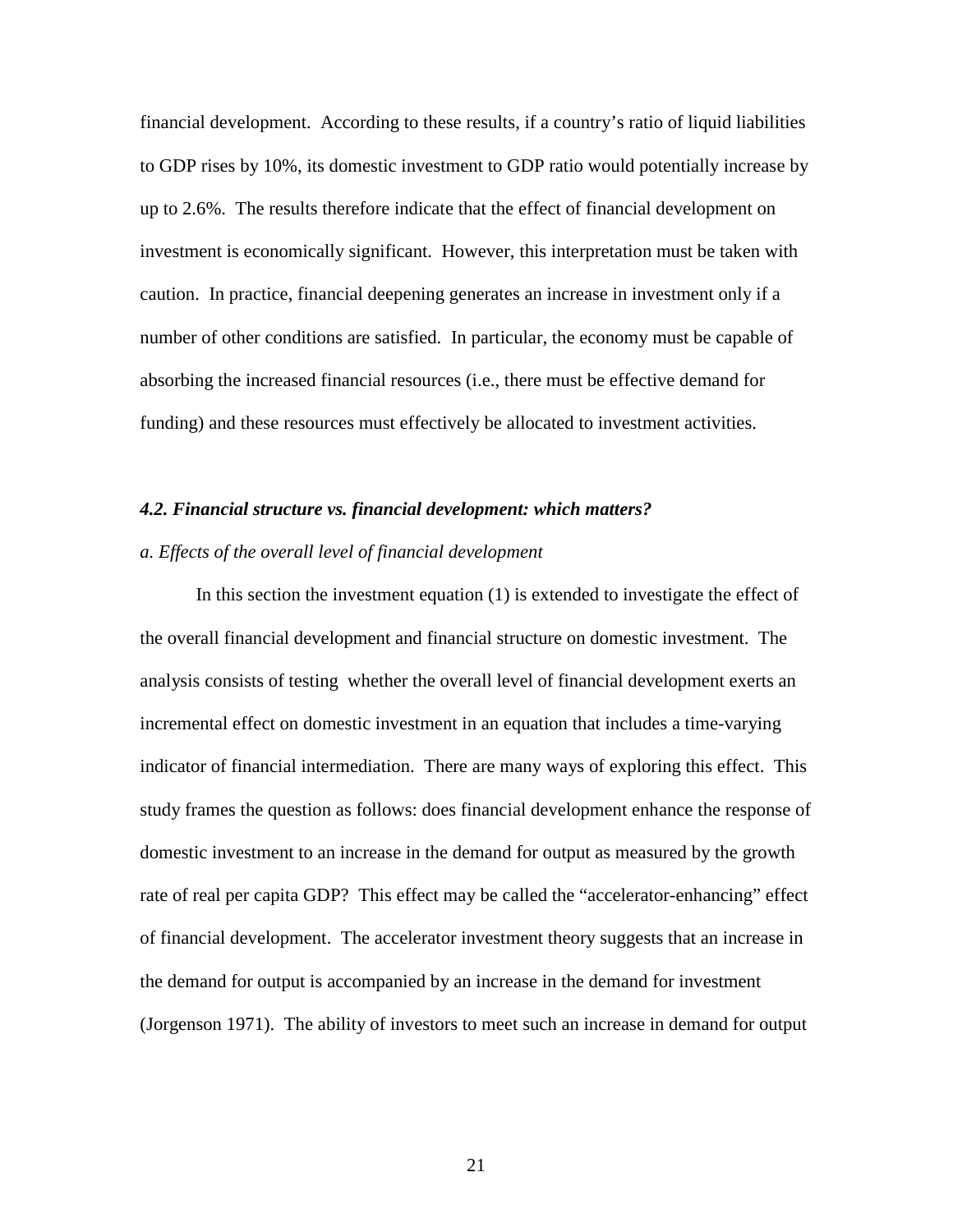depends in part on the availability of finance. $8$  The response of investment to output growth will be larger in countries whose financial systems are more efficient in mobilizing resources and responding to the financing needs of investors. This accelerator-enhancing effect of financial development is tested by including an interaction term between the lag of the growth rate of real per capita GDP and a dummy  $FD_i$  that equals 1 if a country is classified as financially developed and 0 if it is classified as financially underdeveloped. The estimation equation is the following:

$$
\ln I_{it} = \beta_1 \ln I_{i,t-1} + \beta_2 \ln FIN_{i,t-1} + \beta_3 g_{i,t-1} + \beta_4 FD_i * g_{i,t-1} + \beta_5 \ln TRADE_{i,t-1} + \eta_i + u_{it}
$$
\n(3)

In this test, the financial development indicator (*FIN)* is liquid liabilities as a percentage of GDP. The other variables are defined as in equation (1).

 The first row in Table 6 (panel a) presents the results of the estimation of equation (3) alternatively with and without liquid liabilities. For expositional convenience, Table 6 reports only the coefficients on the interaction term between the financial development dummy and the lag of the growth rate of real per capita GDP. The full results are reported in Table A4 in the appendix. The results in columns (I) and (II) in Table 6 are obtained using OLS with no fixed effects whereas those in columns (III) and (IV) include fixed effects and are obtained using a two-stage least squares instrumental variable procedure, which produces least squares dummy-variable estimates (LSDV).

 $\overline{a}$ 

 $8$  See Kuh and Meyer (1955) for a discussion of the conditions for the validity of the accelerator investment theory.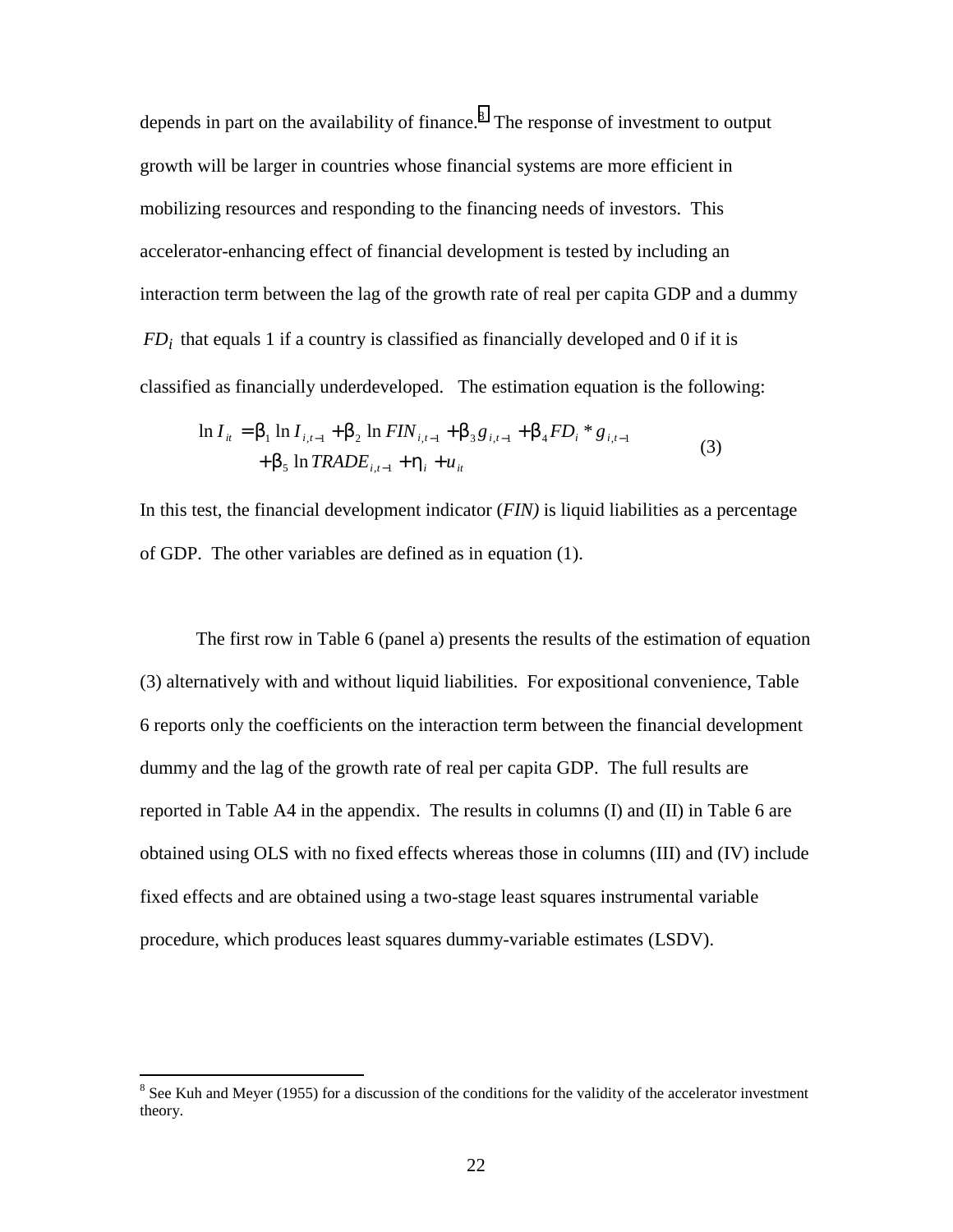The results in panel (a) indicate that the overall level of financial development exerts a positive and significant impact on investment via the accelerator-enhancing effect. This effect is robust to the inclusion of country-specific effects and a time-varying indicator of financial intermediation (liquid liabilities) in the equation.<sup>9</sup>

#### *[Insert Table 6 about here]*

## *b. Effects of financial structure*

 $\overline{a}$ 

 The accelerator-enhancing effect of financial structure is explored by investigating the following empirical question: do stock-market-based financial systems enhance the response of domestic investment to output growth more than bank-based financial systems or vice versa? This question is examined using an investment equation including an interaction term between the lag of output growth and a dummy for the structure of the country's financial system  $(FS_i)$  as well as a time-varying indicator of financial intermediation. The equation is the following:

$$
\ln I_{it} = \theta_1 \ln I_{i,t-1} + \theta_2 \ln FIN_{i,t-1} + \theta_3 g_{i,t-1} + \theta_4 FS_i * g_{i,t-1} + \theta_5 \ln TRADE_{i,t-1} + \eta_i + u_{it}
$$
\n(4)

The ratio of liquid liabilities to GDP is used as indicator of financial intermediation (*FIN*).

 First the two broad categories of financial systems, bank-based and stock-marketbased are considered, irrespective of the level of financial development. That is, in each category, there are financially developed and financially underdeveloped countries. The financial system dummy  $FS<sub>i</sub>$  takes the value of 1 if the country's financial system is

<sup>&</sup>lt;sup>9</sup> Ndikumana (2000) finds a positive accelerator-enhancing effect of financial development in a sample of 30 sub-Saharan African countries. This suggests that this result is robust and holds for a variety of samples.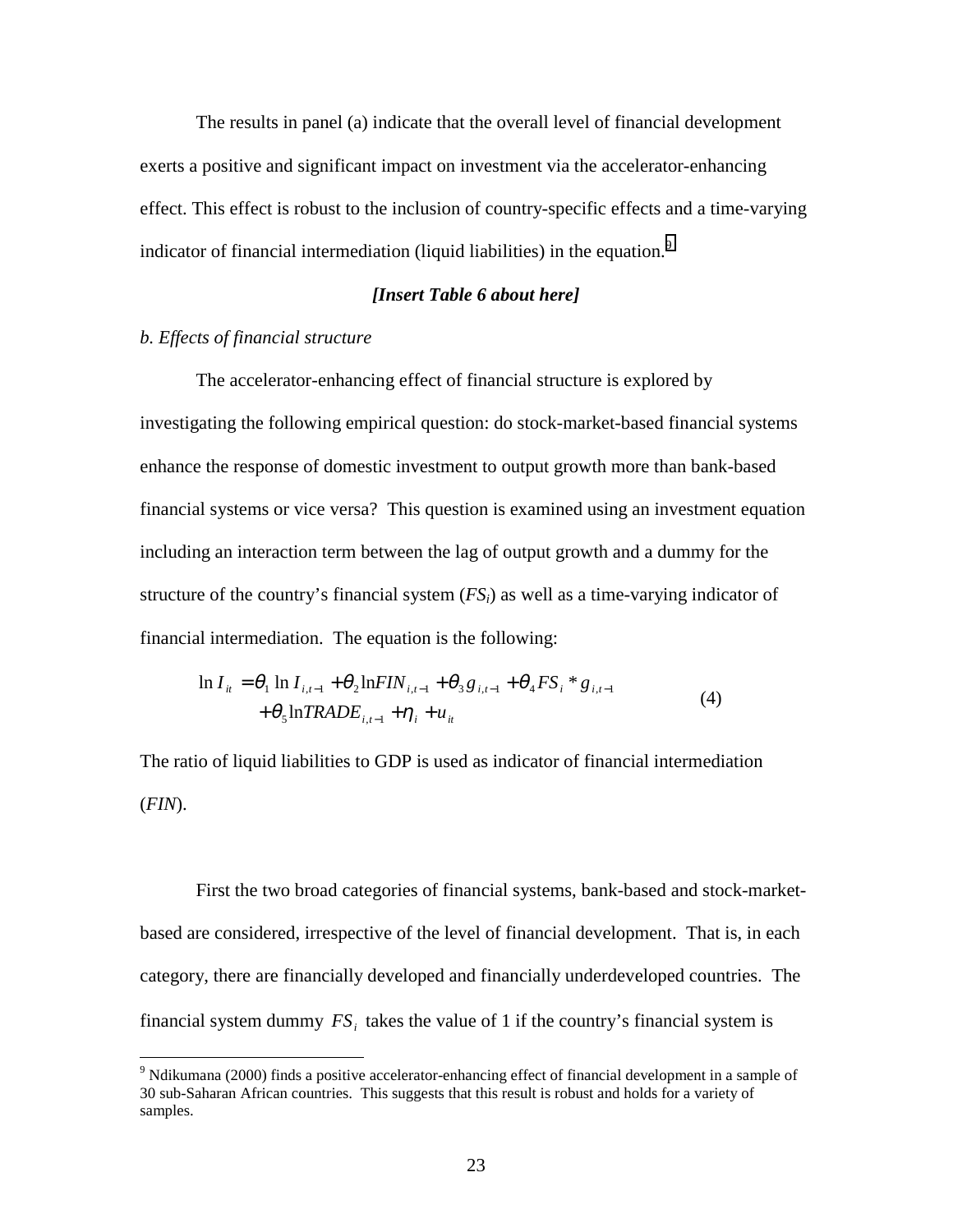predominantly stock-market based and 0 if it is bank based. If stock-market based financial systems promote investment (through the accelerator-enhancing effect) more than bank-based systems, then the estimate of coefficient  $\theta_4$  would be positive and significant.  $\theta_4$  would be negative if bank-based systems promoted investment more than stock market-based systems.

 The coefficients of the interaction term between the lag of GDP growth and the dummy for stock-market-based structure ( $\theta_4$  in equation 4) are reported in the second row in Table 6 (first row of panel b). When country-specific effects are not taken into account (columns I and II), it appears that financial structure has an impact on investment through the accelerator-enhancing effect. Specifically, a stock-market-based system seems to increase the positive effects of output growth on investment. However, when country-specific effects and an indicator of financial intermediation are included in the regression, financial structure is no longer relevant (column IV); that is, the coefficient on the interaction term between GDP growth and the financial structure dummy (stockmarket based dummy) is still positive but it is no longer statistically significant. The results suggest that whether the financial system is stock-market based or bank based has no incremental effect on domestic investment when financial depth and country-specific effects are accounted for.

 Within each broad financial structure category (bank based and stock-market based), the analysis further distinguishes between financially developed and financially underdeveloped countries. There are four categories: developed stock market based,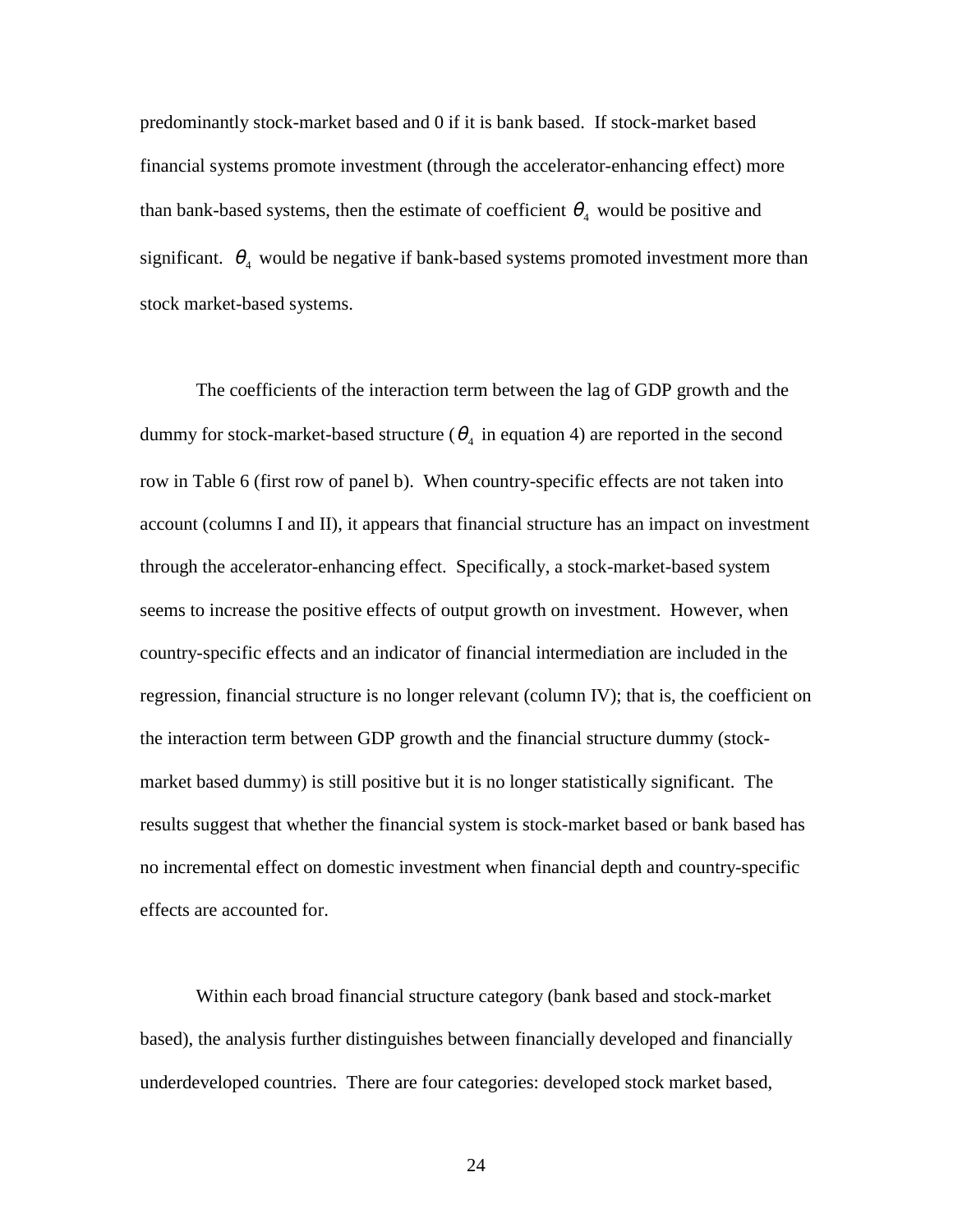developed bank based, underdeveloped stock-market based, and underdeveloped bank based. The objective is to test whether financial structure may have different effects on investment at various levels of financial development. First, two separate regressions are performed, including an interaction term between the lag of GDP growth and a dummy for the stock-market based category in each level of financial development (developed stock-marked based and underdeveloped stock-market based dummies). Second, one regression is performed including dummies for three of the four sub-categories of financial structure simultaneously (one of the four dummies must be left out to avoid collinearity).

Rows [3] and [4] in Table 6 (in panel b) present the results of the regressions including the dummy for the stock-market based category in each level of financial development. The results in row [3] reinforce the findings from the results in row [2]. Even at a high level of financial development, financial structure has no independent effect on domestic investment. The results in rows [2] and [3] suggest that when the level of financial development is controlled for, financial structure has no additional effect on investment. The results indicate that it is the level of financial development, not financial structure, which matters for investment. This conclusion is even stronger at a low level of financial development as the results in row [4] show. When a financial system is underdeveloped, even without accounting for fixed effects, whether it is bank based or stock-market based has no accelerator-enhancing effect on investment.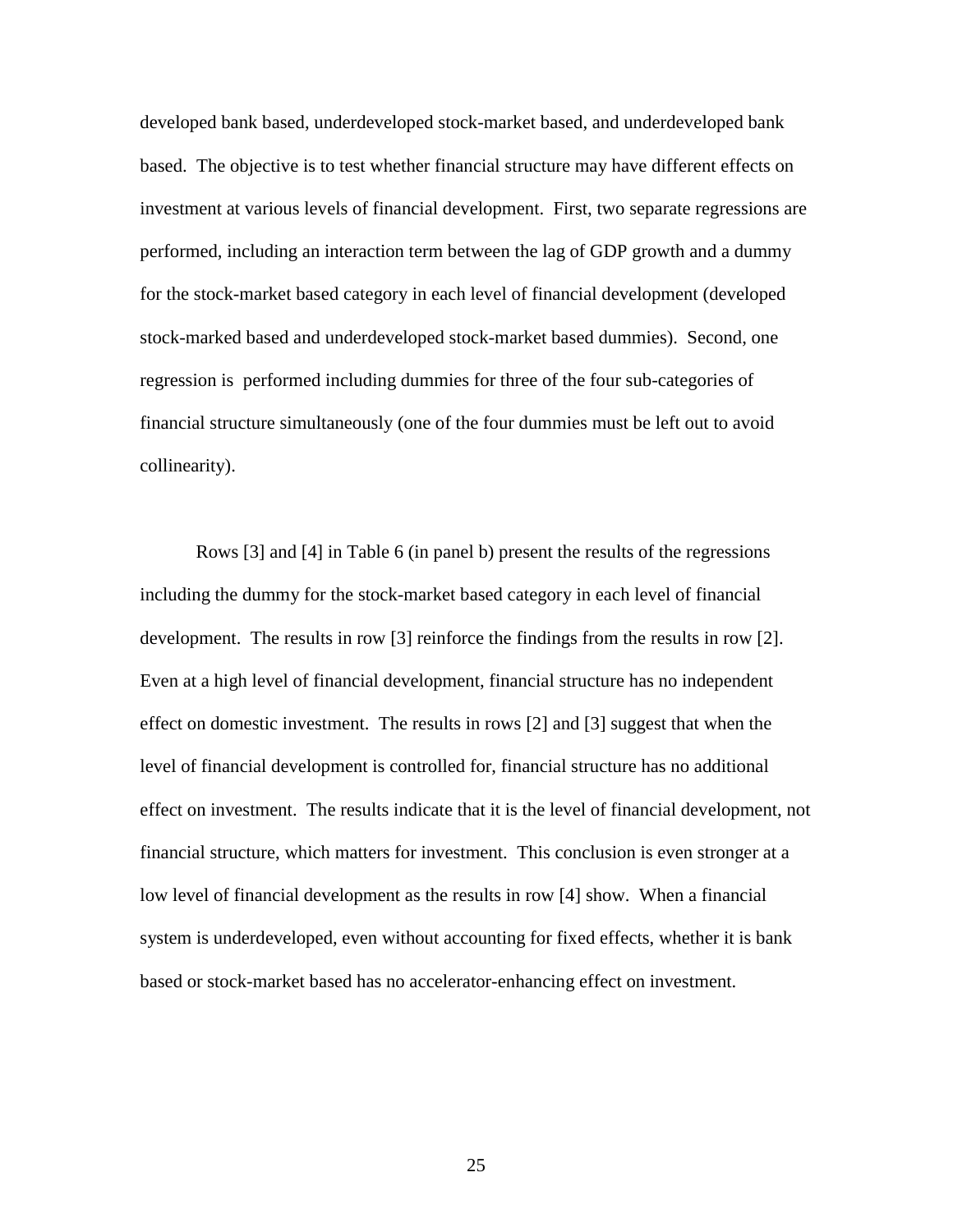In panel (c) of Table 6 (rows 5-7), three of the four dummies for the subcategories of financial structure are entered simultaneously in the regression. The results confirm the conclusion that financial structure has no independent effect on investment in a model that accounts for the level of financial development and country-specific effects.

To summarize, the results in Tables 5 and 6 show that whereas financial development has a positive and robust effect on domestic investment, the structure of the financial system plays no incremental role in explaining cross-country variations in domestic investment. This is the most important new result of this study. This is certainly a potentially controversial finding especially in regard to the debate on the comparative advantages of bank-based vs. stock-market-based financial systems. The result should not be interpreted as implying that stock-market based and bank-based financial systems are identical with respect to their effects on real economic activity. This finding should motivate more research to investigate further the links between financial structure and real economic activity with the aim of identifying the relevant transmission channels, domestic investment being only one of the possible channels.

## **5. Conclusion**

 This study has examined two related but different questions about the links between financial intermediation and domestic investment. The first question is whether higher financial development induces higher domestic investment. The second is whether the structure of the financial system (bank based vs. stock-market based) matters for domestic investment. The empirical results are informative with regard to both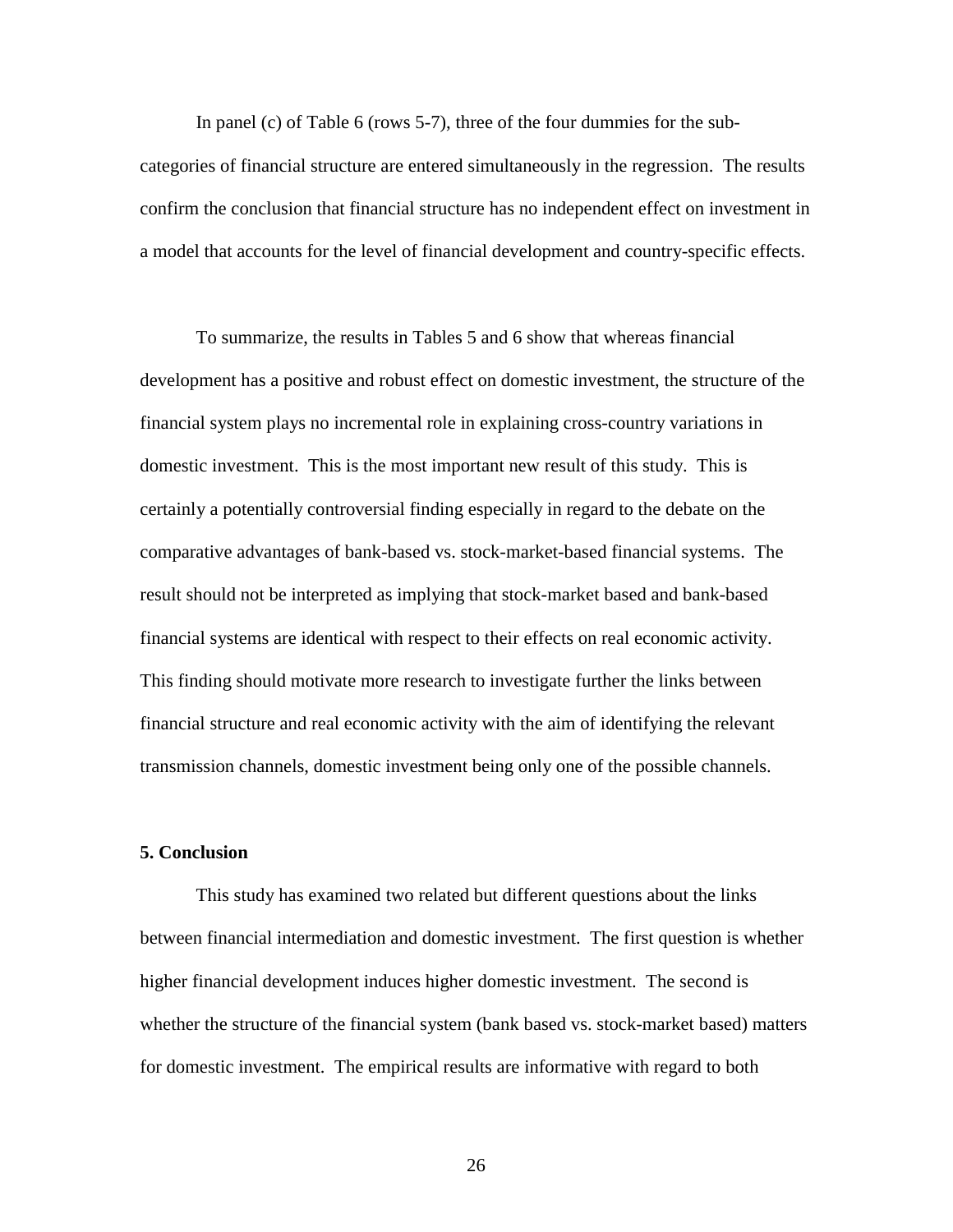questions. The evidence shows that the various indicators of financial development are positively related to domestic investment. This implies that financial development facilitates domestic investment to the extent that it is accompanied by an increase in the supply of funds to investors. This suggests that as a country's financial system becomes more sophisticated, capital becomes more available and cheaper, and it is allocated more efficiently. As a result, investors find it easier to obtain the funds necessary to respond to an increase in the demand for output, which raises the level of investment.

 The results in this study also indicate that for a given level of financial development and controlling for country-specific factors, the structure of the financial system has no incremental impact on domestic investment. The results are inconsistent with claims that either bank-based or stock-market-based financial systems are better at promoting investment. The evidence is consistent with the view that banks and stock markets are complementary. This paper contributes to the new empirical literature on the effects of financial structure on long-run economic growth (Levine 2001) and industrylevel performance (Beck and Levine 2002). Whereas these studies focused on long-run growth outcomes, this paper examines both short-run and long-run effects of financial intermediation on domestic investment. The evidence in this paper sheds some light on the debate on the comparative merits of banks vs. stock markets in stimulating investment. Given the wide diversity in the levels of economic development, investment rates, and financial structure across the countries in the sample used in this study, it is not likely that the results are driven by some sampling bias. Moreover, the analysis with panel data is a significant improvement compared to the traditional research on the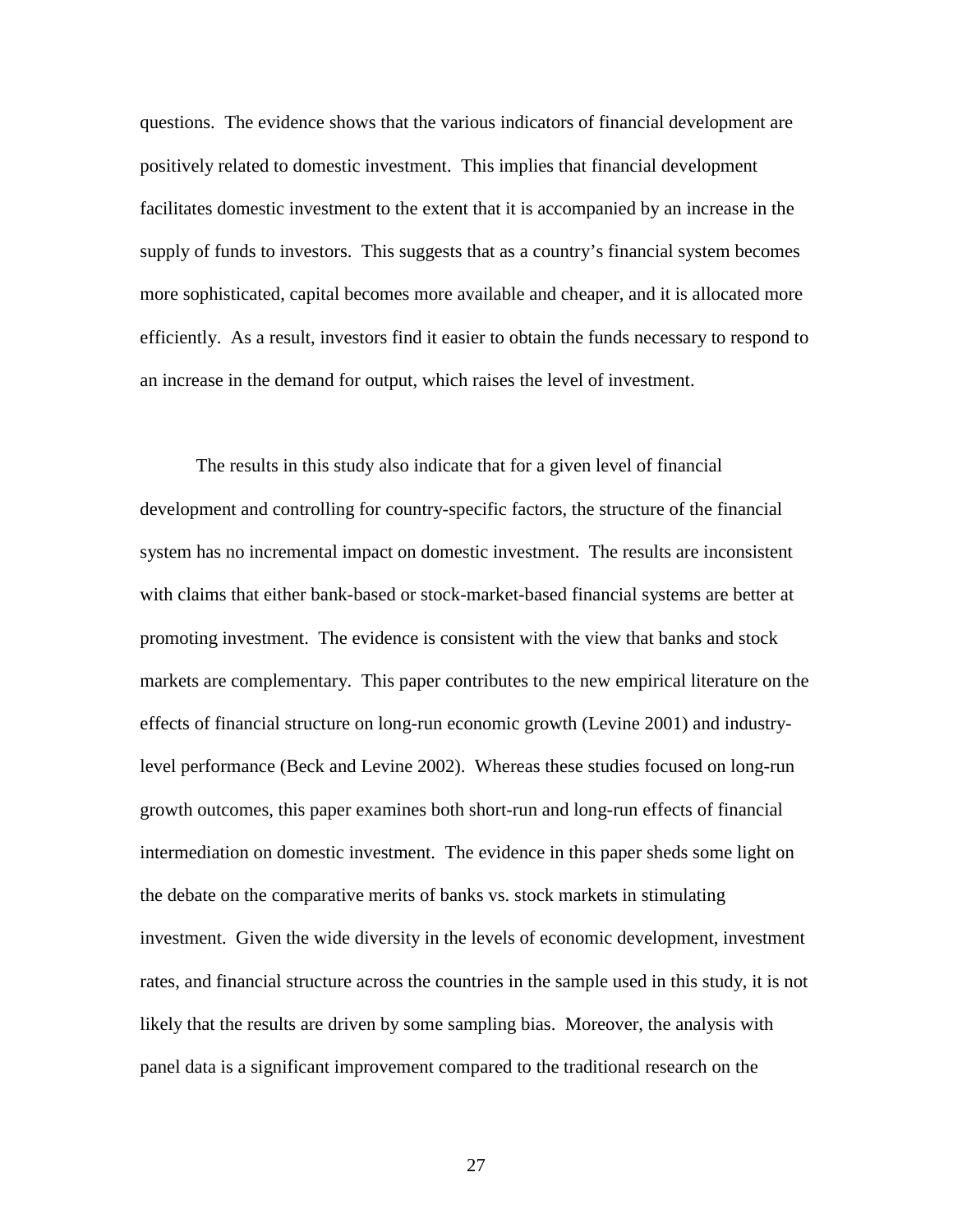relationship between financial structure and real economic activity, which has typically relied on case studies on industrialized countries.

The results in this paper are informative with regard to policies aimed at boosting domestic investment. The evidence suggests that it may not be useful to expend resources in trying to promote a particular type of financial structure. This is particularly relevant for less-developed countries that are most resource-constrained. Instead, countries will benefit from reducing policy uncertainty, strengthening the regulatory framework, and enforcing creditor and investor rights. This will create an environment that facilitates the development of banks as well as stock markets, which will stimulate domestic investment.

#### **ACKNOWLEDGEMENTS**

The author appreciates financial support from the Political Economy Research Institute at the University of Massachusetts and the Ford Foundation. He is especially grateful for stimulating discussions with and helpful suggestions from Jim Crotty and Carol Heim. He also appreciates comments from anonymous referees on earlier drafts of this paper.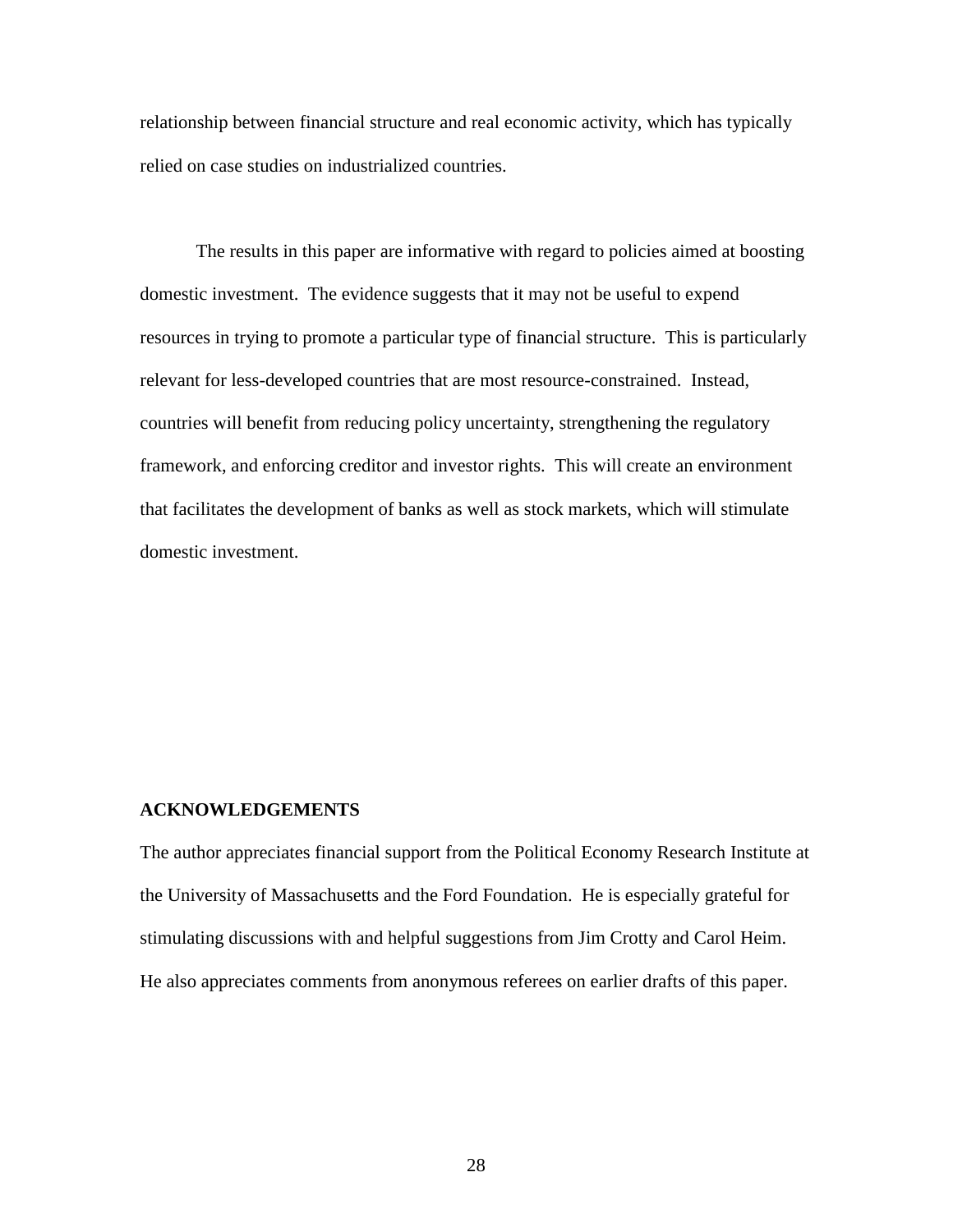## **References**

- Anderson, T. W. and C. Hsiao, 1981. "Estimation of dynamic models with error components." *Journal of the American Statistical Association* 76 (375), 598-606.
- Anderson, T. W. and C. Hsiao, 1982. "Formulation and estimation of dynamic models using panel data." *Journal of Econometrics* 18, 83-114.
- Arellano, M. and O. Bover, 1995. "Another look at the instrumental-variable estimation of error-components models." *Journal of econometrics* 68, 29-52.
- Barro, R., 1990. "The stock market and investment." *Review of Financial Studies 3(1)*, 115-131.
- Barth, J. R., G. Caprio, and R. Levine, 2001. "Banking systems around the globe: Do regulation and ownership affect performance and stability?" In: F. S. Mishkin (ed.), *Prudential Supervision. What Works and What Doesn't*. Chicago: University of Chicago Press, pp. 31-88.
- Beck, T., A. Demirgüç-Kunt, and R. Levine, 2000. "A new database on financial development and structure." *World Bank Economic Review* 14 (3), 597-605.
- Beck, T. and R. Levine, 2002. "Industry growth and capital allocation: Does having a market- or bank-based system matter?" *Journal of Financial Economics* 64 (2), 147-80.
- Beck, T., R. Levine, and N. Loayza, 2000. "Finance and the sources of growth." *Journal of Financial Economics* 58, 261-3000.
- Bencivenga, V. and B. Smith, 1991. "Financial intermediation and endogenous growth." *Review of Economic Studies* 58(2), 195-209.
- Blanchard, O., R. Changyong, and L. Summers, 1993. "The stock market, profit, and investment." *Quarterly Journal of Economics* 108, 115-136.
- Bosworth, B., 1975. "The stock market and the economy." *Brookings Papers on Economic Activity* 2, 257-300.
- Crotty, J. R. and D. Goldstein, 1993. "Do US financial markets allocate credit efficiently? The case of corporate restructuring in the 1980s." In: G. A. Dymski, G. Epstein, and R. Pollin (eds.), *Transforming the US Financial System. Equity and Efficiency for the 21st Century*. New York: M.E. Sharpe, pp. 253-286.
- Dermirgüç-Kunt, A. and R. Levine, 2001. "Bank-based and market-based financial system: Cross-country comparisons." In: Dermirgüç-Kunt, A. and R. Levine (eds.), *Financial Structure and Economic Growth: A Cross-Country Comparison of Banks, Markets, and Development*. Cambridge: MIT Press, pp. 81-140.
- Demirgüç-Kunt, A. and V. Maksimovic, 1996. "Stock market development and financing choices of firms." *World Bank Economic Review* 10 (2), 341-369.
- Diamond, D., 1984. "Financial Intermediation and Delegated Monitoring." *Review of Economic Studies* 51 (3), 393-414.
- Diamond, D. and P.. Dybvig, 1983. "Bank Runs, Deposit Insurance and Liquidity." *Journal of Political Economy* 91 (3), 401-419.
- Easterly, W. and H. Yu, 2000. *Global Development Network Growth Database*. The World Bank.
- Fazzari, S. M., G. R. Hubbard, and B. C. Petersen, 1988. "Financing constraints and corporate investment." *Brookings Papers on Economic Activity* 1, 141-195.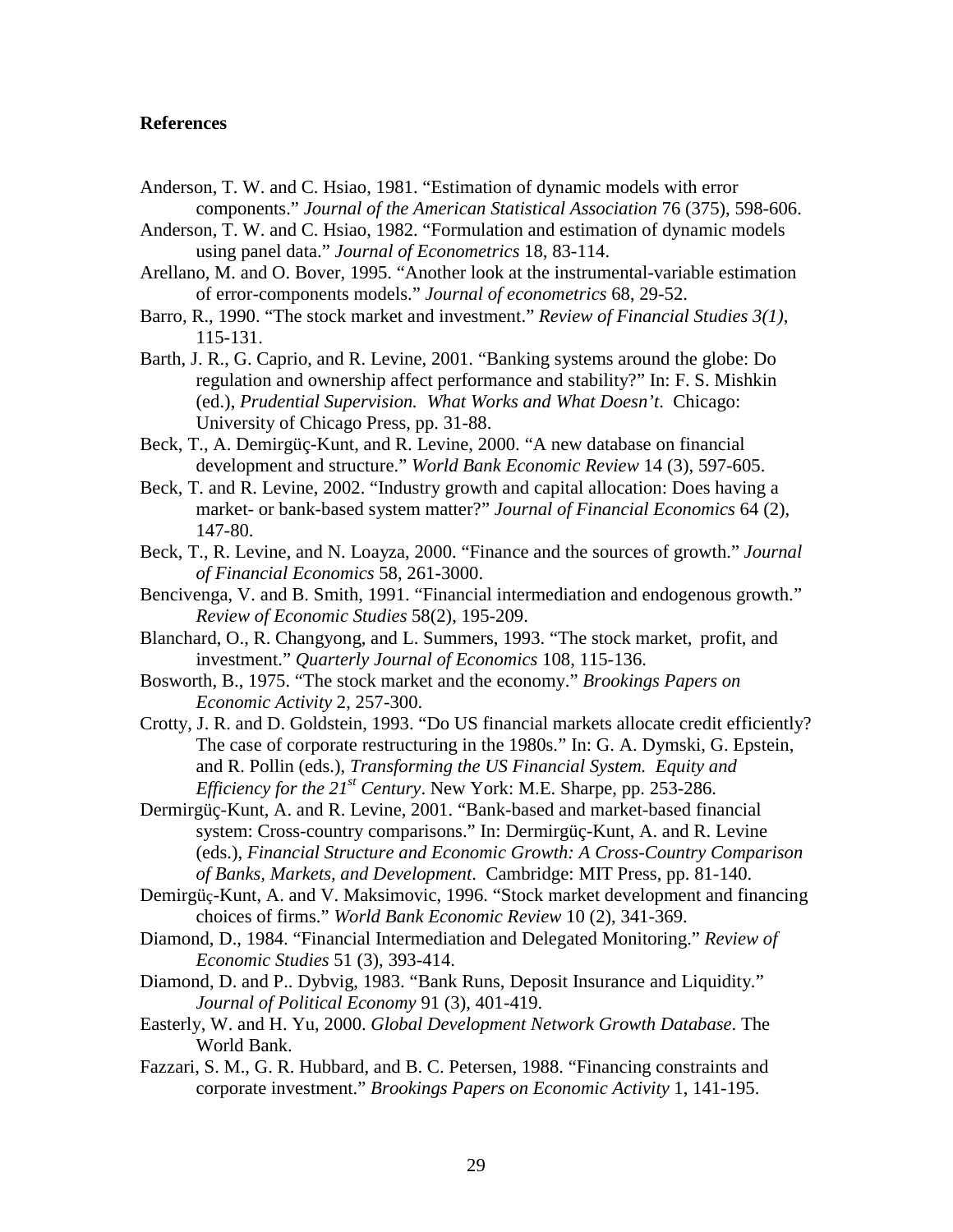Fischer, S. and R. Merton, 1984. "Macroeconomics and finance: The role of the stock market." *Carnegie Rochester Conference Series on Public Policy* 21, 57-108.

- Gertler, M. and S. Gilchrist, 1994. "Monetary policy, business cycles and the behavior of small firms," *Quarterly Journal of Economics* 109 (2), 309-340.
- Goldsmith, R. W., 1969. *Financial Structure and Development.* New Haven: Yale University Press.
- Goldsmith, R. W., 1958. *Financial Intermediaries in the American Economy Since 1900.* Princeton: Princeton University Press.
- Henry, P. B., 2000a. "Stock market liberalization, economic reform, and emerging market equity prices." *Journal of Finance* 54 (2), 529-564.
- Henry, P. B., 2000b. "Do stock market liberalizations cause investment booms?" *Journal of Financial Economics* 58, 301-334.
- Hsiao, C., 1986. *Analysis of Panel Data*. Cambridge University Press, New York.
- IMF, *International Financial Statistics*, CDROM edition (December 1999).
- Jensen, M. and W.H. Meckling, 1976. "Theory of the firm: Managerial behavior, agency costs, and ownership structure." *Journal of Financial Economics* 3, 305-360.
- Jorgenson, D. W., 1971. "Econometric Studies of Investment Behavior: A Survey." *Journal of Economic Literature* 9 (4), 1111-1147.
- King, R. G. and R. Levine, 1993a. "Finance, entrepreneurship, and growth. Theory and evidence." *Journal of Monetary Economics* 32*,* 513-542.
- King, R. G. and R. Levine, 1993b. "Finance and growth: Schumpeter might be right." *Quarterly Journal of Economics* 108 (3), 717-737
- Kuh, E. and J. Meyer, 1955. "Acceleration and related theories of investment: An empirical inquiry." *Review of Economics and Statistics* 38 (3), 217-230.
- La Porta, R., F. Lopez-de-Silanes, A. Shleifer, and R. Vishny, 1998. "Law and finance." *Journal of Political Economy* 106 (6), 113-1155.
- La Porta, R., F. Lopez-de-Silanes, A. Shleifer, and R. Vishny, 1997. "Legal determinants of external finance." *Journal of Finance* 52 (3), 1131-1150.
- Levine, R., 2001. "Bank-based or market-based financial systems: Which is better?" Carlson School of Management, University of Minnesota, working paper WP005, forthcoming in *Journal of Financial Intermediation,* 2003.
- Levine, R., 1999. "Law, finance, and economic growth." *Journal of Financial Intermediation* 8 (1/2), 8-36.
- Levine, R., 1998. "The legal environment, banks, and long-run economic growth." *Journal of Money, Credit, and Banking* 30 (3), 598-613.
- Levine, R., 1997. "Financial Development and Economic Growth: Views and Agenda." *Journal of Economic Literature* 35*,* 688-726.
- Levine, R., N. Loayza, and T. Beck, 2000. "Financial intermediation and growth: Causality and Causes." *Journal of Monetary Economics* 46, 31-77.
- Levine, R. and S. Zervos, 1998. "Stock markets, banks, and economic growth" *American Economic Review* 88, 537-558.
- Lynch, D., 1996. "Measuring financial sector development: A study of selected Asia-Pacific countries." *Developing Economies* 32 (1)*,* 3-33.
- Merton, R., 1995. "A functional perspective of financial intermediation." *Financial Management* 24, 23-41.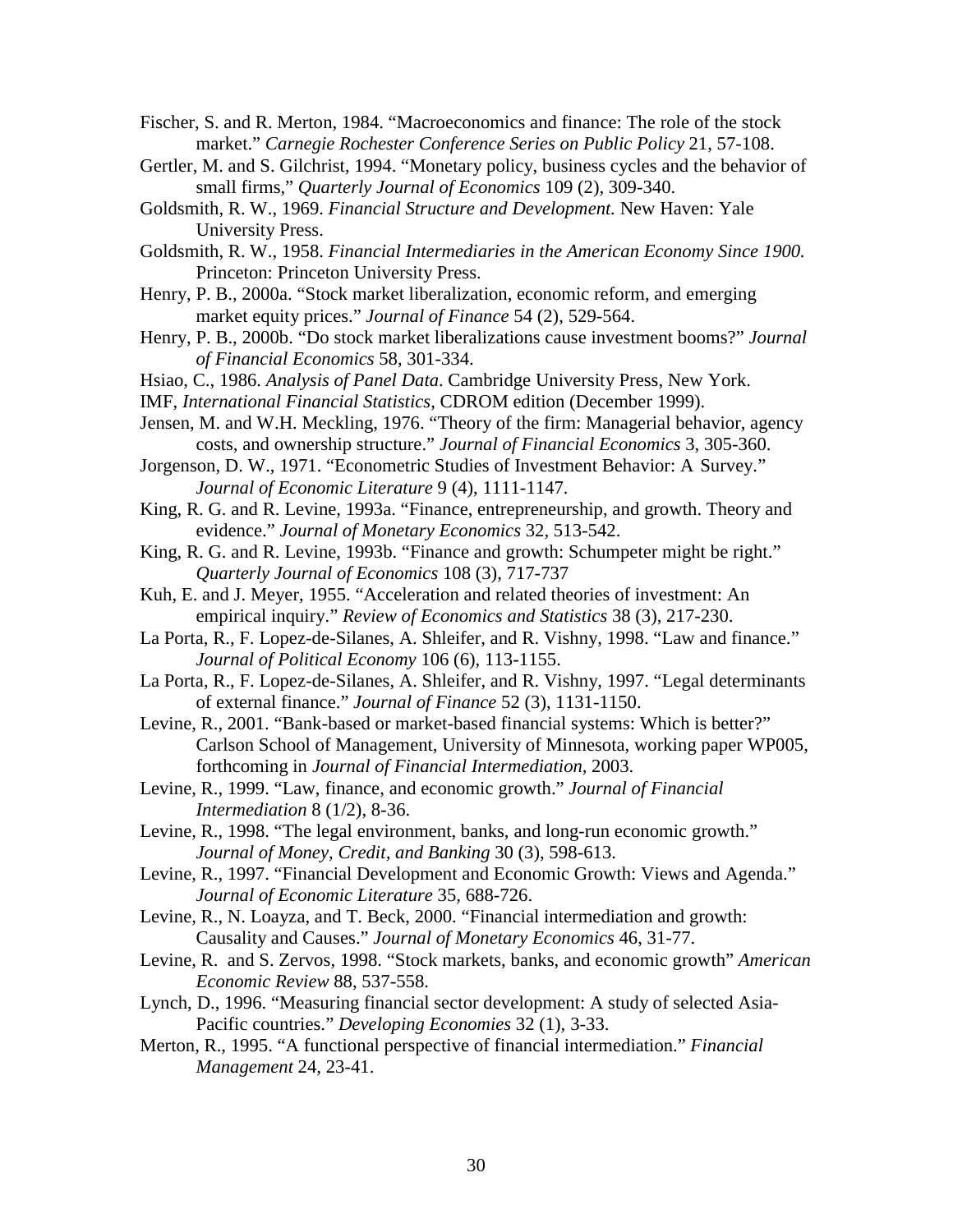- Morck, R. and M. Nakamura, 1999. "Banks and corporate control in Japan." *Journal of Finance* 54, 319-340.
- Morck, R., A. Shleifer, and R. Vishny, 1990. "The stock market and investment: Is the stock market a sideshow?" *Brookings Papers on Economic Activity* 2, 157-215.
- Myers, S. and N. Majluf, 1984. "Corporate financing and investment decisions when firms have information that investors do not have." *Journal of Financial Economics* 13*,* 187-221.
- Ndikumana, L., 2000. "Financial determinants of domestic investment in sub-Saharan Africa: Evidence from panel data." *World Development* 28 (2), 381-400.
- Pagano, M., 1993. "Financial markets and growth. An overview." *European Economic Review* 39, 613-622.
- Patrick, H. T., 1966. "Financial Development and Economic Growth in Underdeveloped Countries." *Economic Development and Cultural Change* 14, 174-189.
- Rajan, R., 1992. "Insiders and outsiders: The choice between informed and arms length debt." *Journal of Finance* 47 (4), 1367-1400.
- Rajan, R. and L. Zingales, 1998. "Financial dependence and growth." *American Economic Review* 88 (3), 559586.
- Robinson, J., 1952. *The role of Interest and Other Essays.* London: Macmillan.
- Schumpeter, J. A., 1934. *The Theory of Economic Development.* Cambridge Harvard University Press.
- Shleifer, A. and L. Summers, 1988. "Breach of trust in hostile takeovers." In: A. Auerbach (ed.), *Corporate Takeovers: Causes and Consequences*. Chicago: University of Chicago Press, pp. 33-56.
- Singh, A., 1975. "Takeovers, economic natural selection, and the theory of the firm: Evidence from the postwar United Kingdom experience." *The Economic Journal*  85, 497-515.
- Singh, A., 1997. "Financial liberalization, stock markets and economic development." *The Economic Journal* 107, 771-782.
- Singh, A. and B. Weiss, 1998. "Emerging stock markets, portfolio capital flows and longterm economic growth: Micro and macroeconomic perspectives." *World Development* 26 (4), 607-622.
- Stiglitz, J., 1985. "Credit markets and the control of capital." *Journal of Money, Credit and Banking* 17 (2), 133-152.
- Stulz, R. 2001. "Does financial structure matter for economic growth? A corporate finance perspective." In: Dermirgüç-Kunt, A. and R. Levine (eds.), *Financial Structure and Economic Growth: A Cross-Country Comparison of Banks, Markets, and Development*. Cambridge: MIT Press, pp. 81-140.
- Weinstein, D. and Y. Yafeh, 1998. "On the cost of bank-centered financial system: Evidence from the changing main bank relations in Japan." *Journal of Finance,*  53 (2), 635-672.
- Wooldridge, J. M., 2002. *Econometric Analysis of Cross Section and Panel Data*. Cambridge: MIT Press.
- World Bank 1999. *World Development Indicators* (CDROM edition).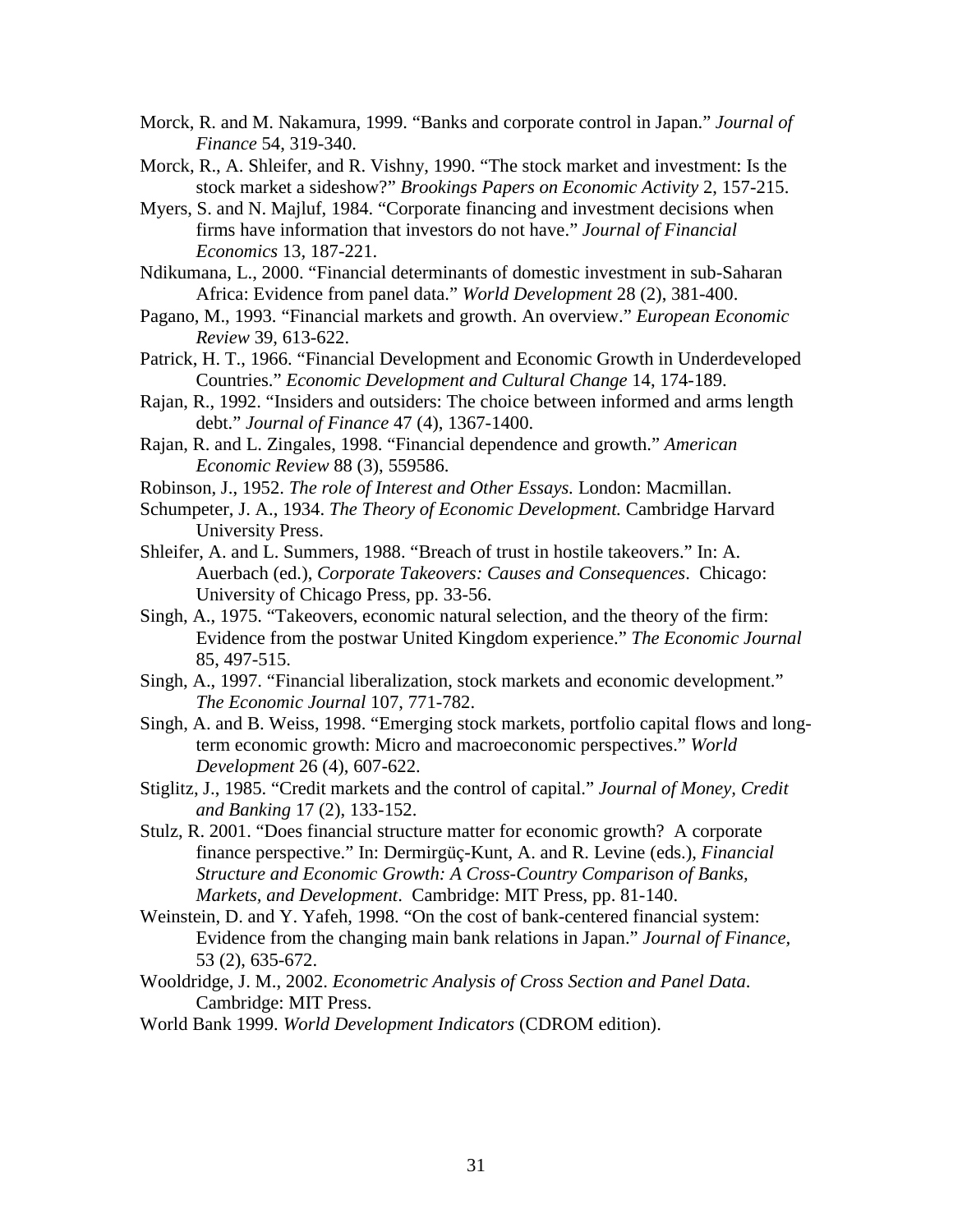|                                             | Gross<br>domestic<br>investment | Liquid<br>liabilities | Credit to<br>private<br>sector | Credit by<br>banks | <b>Net</b><br>domestic<br>credit | Banks /<br>$(banks +$<br>central<br>bank)<br>assets |
|---------------------------------------------|---------------------------------|-----------------------|--------------------------------|--------------------|----------------------------------|-----------------------------------------------------|
| Sample<br>mean                              | 22.05                           | 42.50                 | 34.84                          | 48.89              | 43.14                            | 77.22                                               |
| Sample<br>median                            | 21.60                           | 34.14                 | 25.39                          | 38.93              | 34.48                            | 82.91                                               |
| Cross-<br>country<br>standard<br>deviation  | 8.46                            | 29.52                 | 29.91                          | 40.56              | 34.03                            | 20.77                                               |
| Within-<br>country<br>standard<br>deviation | 5.29                            | 10.47                 | 12.20                          | 18.56              | 15.85                            | 11.04                                               |

## **Table 1: Sample summary statistics (simple averages)**

Sources: Author's computation using data from: World Bank, *World Development Indicators* 1999; and IMF, *International Financial Statistics,* December 1999.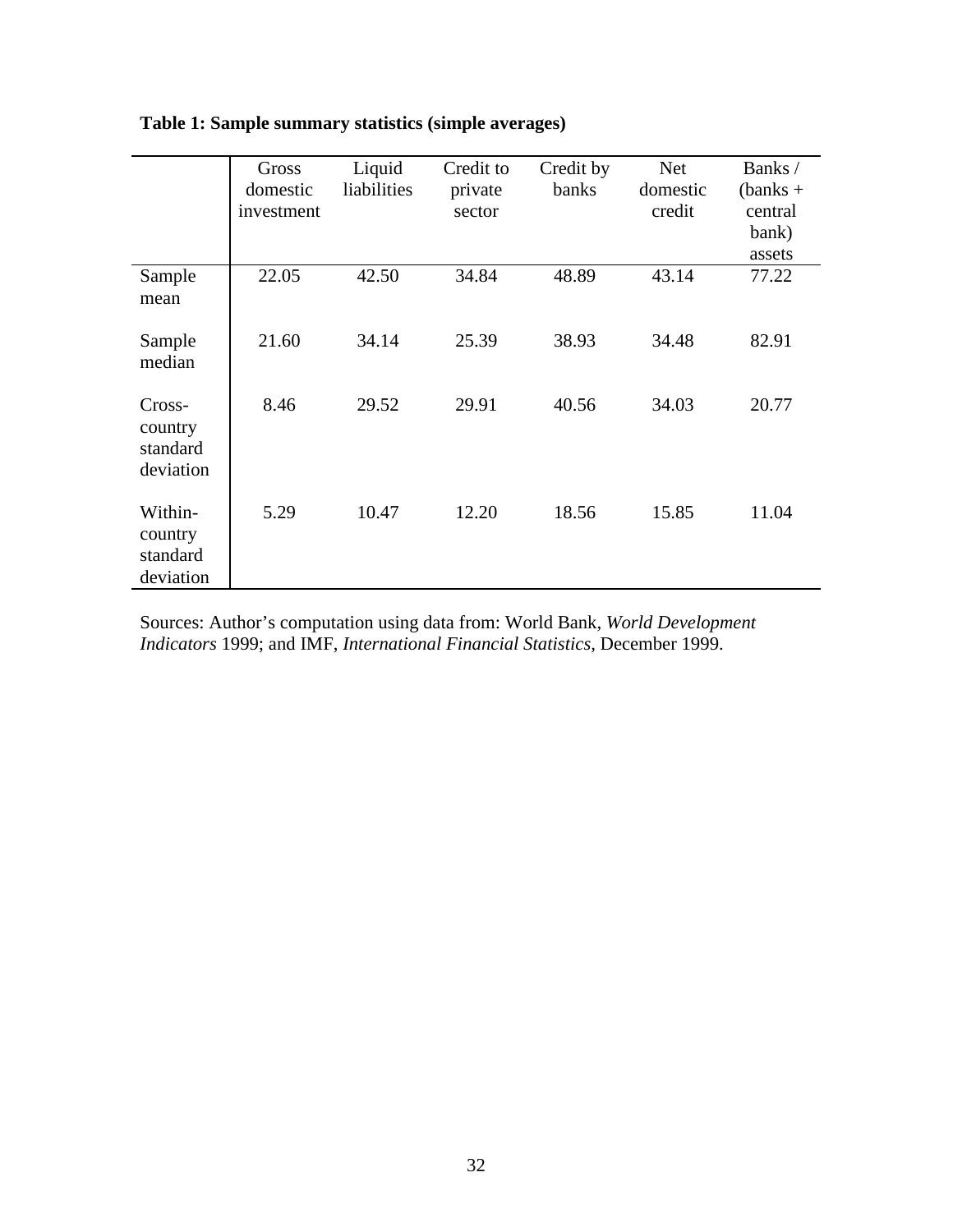|                                                 | Financial development |                     |                | <b>Financial structure</b>       |                             | Financial development and financial structure |                                       |                                                  |
|-------------------------------------------------|-----------------------|---------------------|----------------|----------------------------------|-----------------------------|-----------------------------------------------|---------------------------------------|--------------------------------------------------|
|                                                 | Developed             | Under-<br>developed | Bank-<br>based | <b>Stock</b><br>market-<br>based | Developed<br>bank-<br>based | Developed<br>stock<br>market-<br>based        | Under-<br>developed<br>bank-<br>based | Under-<br>developed<br>stock<br>market-<br>based |
| 1997 GDP per capita                             | 20615                 | 2480                | 10906          | 14971                            | 21045                       | 20148                                         | 3153                                  | 7207                                             |
| GDP growth 1965-1997                            | 2.88                  | 1.21                | 2.38           | 2.48                             | 2.75                        | 3.01                                          | 2.12                                  | 1.57                                             |
| Gross domestic<br>investment (% of GDP)         | 25.52                 | 20.51               | 23.24          | 24.20                            | 25.64                       | 25.38                                         | 21.51                                 | 22.45                                            |
| Liquid liabilities (% of<br>GDP)                | 70.99                 | 29.83               | 52.26          | 53.48                            | 71.07                       | 68.75                                         | 37.41                                 | 32.64                                            |
| Credit to private sector<br>% of GDP            | 67.70                 | 21.46               | 42.86          | 55.16                            | 64.32                       | 71.84                                         | 25.84                                 | 29.91                                            |
| Banks assets / (banks +<br>central bank assets) | 90.64                 | 71.95               | 82.11          | 84.43                            | 89.33                       | 92.32                                         | 76.68                                 | 73.6                                             |
| Net domestic credit (%<br>of GDP)               | 70.93                 | 29.73               | 52.32          | 55.60                            | 74.13                       | 67.02                                         | 34.88                                 | 38.31                                            |
| Bank credit (% of GDP)                          | 84.52                 | 32.32               | 59.66          | 68.11                            | 84.88                       | 84.07                                         | 39.65                                 | 43.96                                            |
| Trade (% of GDP)                                | 74.77                 | 58.48               | 60.70          | 66.60                            | 69.37                       | 80.98                                         | 67.58                                 | 54.5                                             |

**Table 2: Summary statistics (simple averages) by financial development and financial structure category** 

Sources: Author's computation using data from: World Bank, *World Development Indicators* 1999; and IMF, *International Financial Statistics,* December 1999.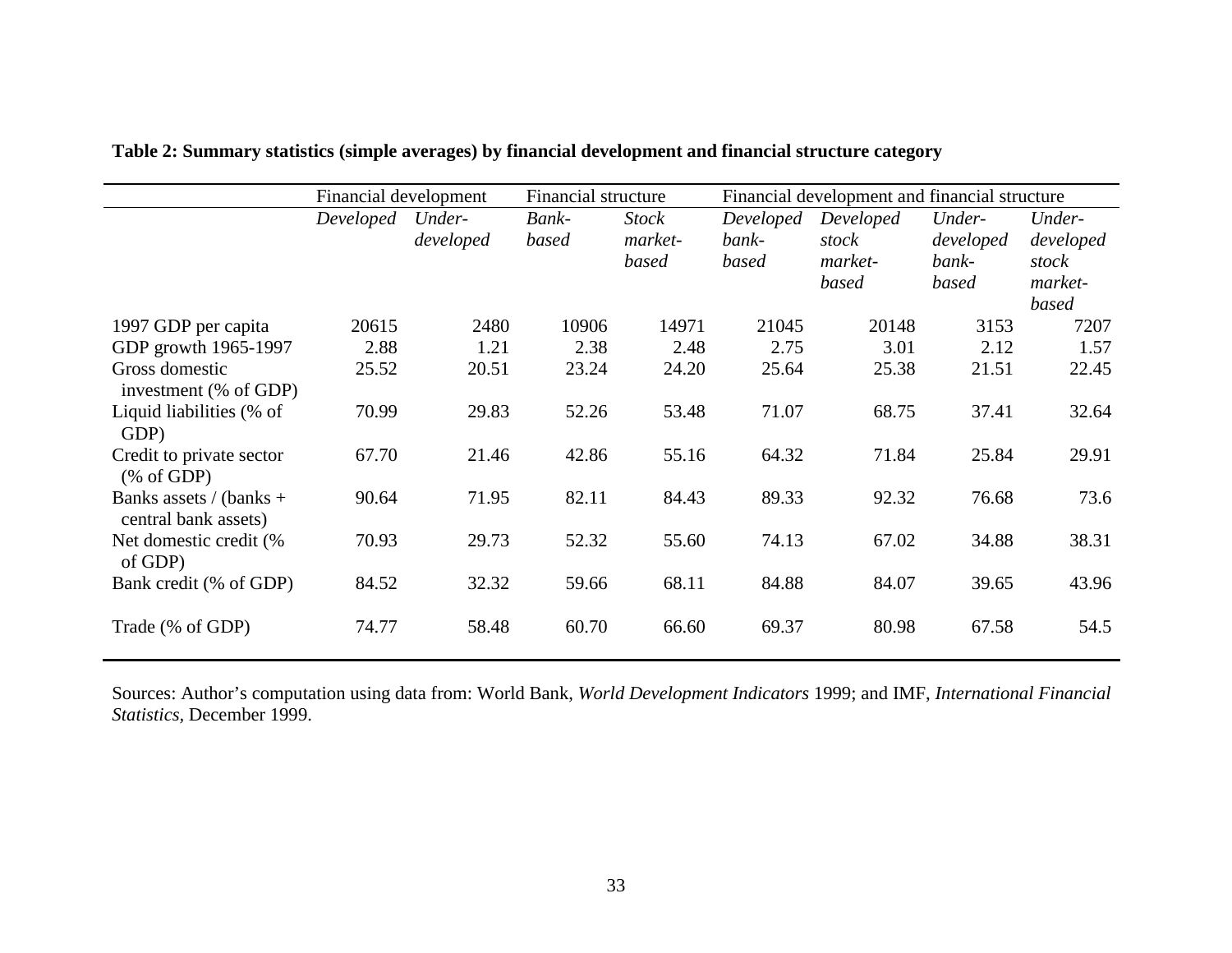| Variables       | Liquid      | Credit to | Credit by | <b>Net</b> | Banks assets / |
|-----------------|-------------|-----------|-----------|------------|----------------|
|                 | liabilities | private   | banks     | domestic   | total assets   |
|                 |             | sector    |           | credit     |                |
| Gross domestic  | 0.523       | 0.428     | 0.355     | 0.322      | 0.450          |
| investment      | 0.0001      | 0.0001    | 0.0003    | 0.0011     | 0.0001         |
|                 | 98          | 99        | 99        | 99         | 96             |
|                 |             |           |           |            |                |
| Liquid          |             | 0.836     | 0.819     | 0.781      | 0.429          |
| liabilities     |             | 0.0001    | 0.0001    | 0.0001     | 0.0001         |
|                 |             | 98        | 98        | 98         | 95             |
|                 |             |           |           |            |                |
| Credit to       |             |           | 0.863     | 0.772      | 0.543          |
| private sector  |             |           | 0.0001    | 0.0001     | 0.0001         |
|                 |             |           | 99        | 99         | 96             |
|                 |             |           |           |            |                |
| Credit by banks |             |           |           | 0.948      | 0.311          |
|                 |             |           |           | 0.0001     | 0.0021         |
|                 |             |           |           | 99         | 96             |
|                 |             |           |           |            |                |
| Net domestic    |             |           |           |            | 0.250          |
| credit          |             |           |           |            | 0.014          |
|                 |             |           |           |            | 96             |

## **Table 3. Correlation between domestic investment and financial indicators**

Note: The first number in each cell is the coefficient of correlation, the second is the pvalue, and the third is the number of observations (equal to the number of countries).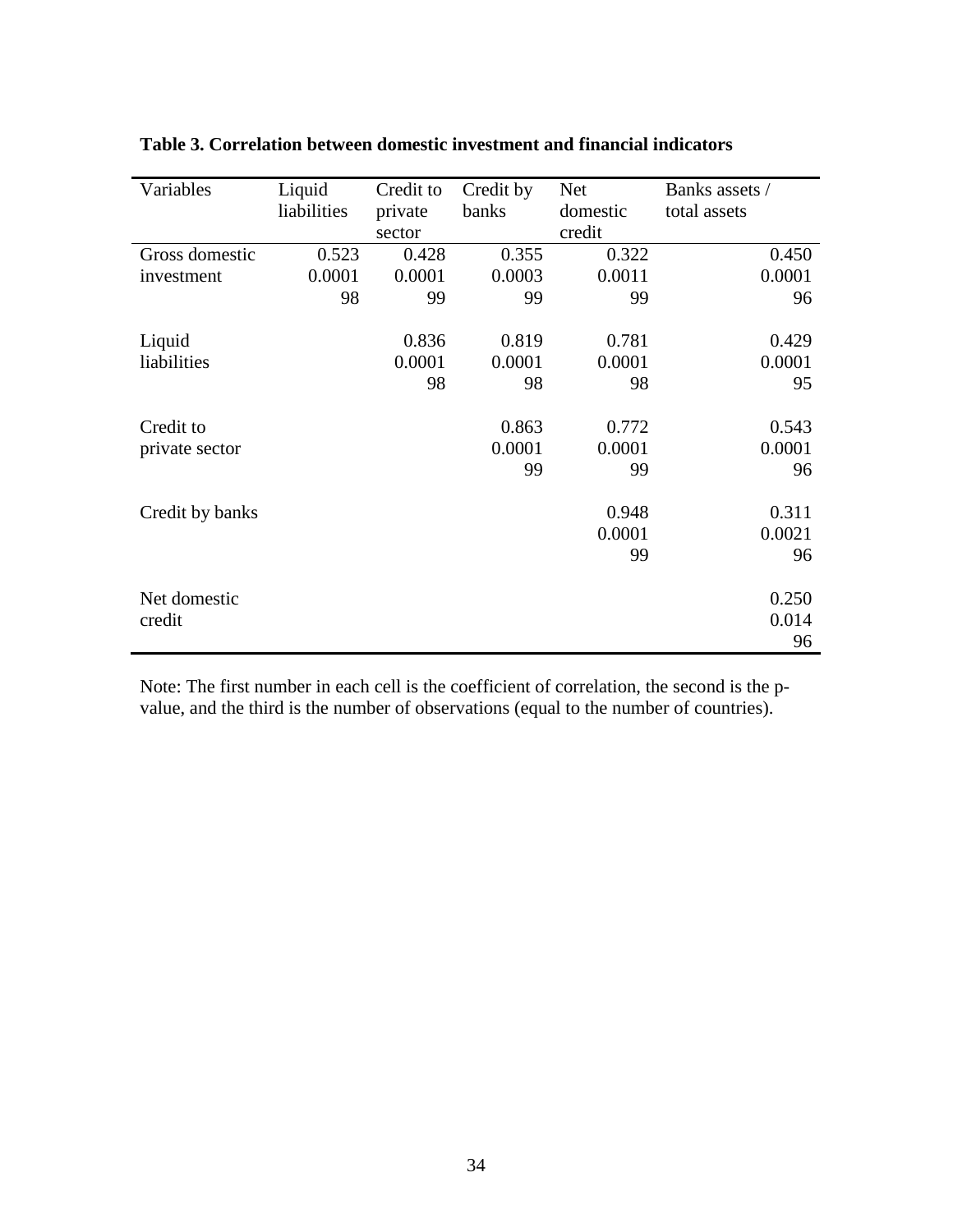| <b>Explanatory variables</b>     | [1] With liquid |                 | [2] With credit to |                 | [3] With credit by |                 | $[4]$ With net  |                 | [5] With commercial |                 |
|----------------------------------|-----------------|-----------------|--------------------|-----------------|--------------------|-----------------|-----------------|-----------------|---------------------|-----------------|
|                                  | liabilities     |                 | private sector     |                 | banks              |                 | domestic credit |                 | banks assets share  |                 |
|                                  | Coefficient     | 1 <sup>st</sup> | Coefficient        | 1 <sup>st</sup> | Coefficient        | 1 <sup>st</sup> | Coefficient     | 1 <sup>st</sup> | Coefficient         | 1 <sup>st</sup> |
|                                  | (p-value)       | stage           | (p-value)          | stage           | (p-value)          | stage           | (p-value)       | stage           | (p-value)           | stage           |
|                                  |                 | $F-testa$       |                    | F-test          |                    | F-test          |                 | F-test          |                     | F-test          |
| Liquid liabilities               | 0.316           | 24.2            |                    |                 |                    |                 |                 |                 |                     |                 |
|                                  | (0.0005)        |                 |                    |                 |                    |                 |                 |                 |                     |                 |
| Credit to private sector         |                 |                 | 0.179              | 27.1            |                    |                 |                 |                 |                     |                 |
|                                  |                 |                 | (0.05)             |                 |                    |                 |                 |                 |                     |                 |
| Credit by banks                  |                 |                 |                    |                 | 0.090              | 21.7            |                 |                 |                     |                 |
|                                  |                 |                 |                    |                 | (0.04)             |                 |                 |                 |                     |                 |
| Net domestic credit              |                 |                 |                    |                 |                    |                 | 0.099           | 10.8            |                     |                 |
|                                  |                 |                 |                    |                 |                    |                 | (0.05)          |                 |                     |                 |
| Commercial banks assets          |                 |                 |                    |                 |                    |                 |                 |                 | 0.069               | 4.2             |
| share                            |                 |                 |                    |                 |                    |                 |                 |                 | (0.03)              |                 |
| Lagged investment                | 0.615           | 397.6           | 0.609              | 359.5           | 0.367              | 54.3            | 0.364           | 73.5            | 0.849               | 70.6            |
|                                  | (0.0001)        |                 | (0.0001)           |                 | (0.0001)           |                 | (0.0001)        |                 | (0.0001)            |                 |
| Output growth                    | 0.0029          | 257.9           | 0.0032             | 232.3           | 0.0091             | 10.9            | 0.0091          | 318.2           | 0.0056              | 307.6           |
|                                  | (0.04)          |                 | (0.02)             |                 | (0.0001)           |                 | (0.0001)        |                 | (0.0001)            |                 |
| Trade                            | 0.306           | 117.2           | 0.297              | 105.3           | 0.222              | 32.8            | 0.229           | 16.9            | 0.226               | 16.6            |
|                                  | (0.0001)        |                 | (0.0008)           |                 | (0.0001)           |                 | (0.0001)        |                 | (0.0001)            |                 |
| Adj. $R^2$                       | 0.363           |                 | 0.370              |                 | 0.119              |                 | 0.117           |                 | 0.297               |                 |
| Overidentifying                  | 1.38            |                 | 1.29               |                 | 1.81               |                 | 1.82            |                 | 1.78                |                 |
| restrictions F-test <sup>b</sup> | (0.24)          |                 | (0.27)             |                 | (0.12)             |                 | (0.12)          |                 | (0.13)              |                 |
| Observations                     | 2756            |                 | 2779               |                 | 2771               |                 | 2756            |                 | 2584                |                 |
| Countries                        | 98              |                 | 99                 |                 | 99                 |                 | 99              |                 | 96                  |                 |

## **Table 4: Effects of financial development on domestic investment: Regressions with fixed effects (LSDV)**

The dependent variable is the logarithm of gross domestic investment as percentage of GDP. The p-values are given in parenthesis. The explanatory variables are in logarithm (except for output growth) and they are lagged once. In the regressions [3]-[5], the financial development variables are entered in changes; the coefficients on the financial variables are insignificant when they are entered in levels.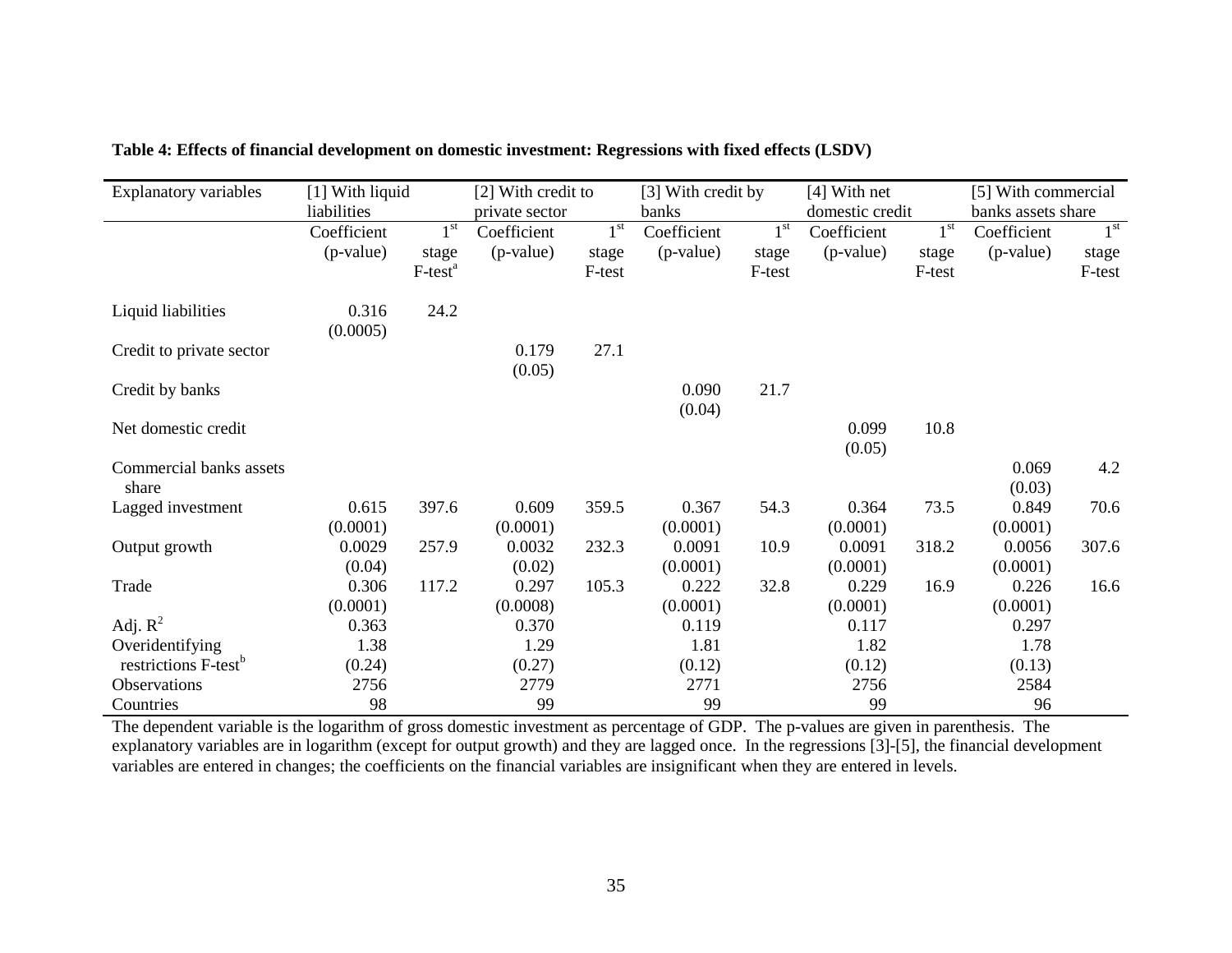<sup>a</sup> F-test of the (first-stage) regression of lagged regressors (endogenous) on all instruments. The null hypothesis is that the coefficients on the instruments are jointly zero. The p-values are less than 0.0001 in all the regressions.

 $\frac{b}{b}$  Test for overidentifying restrictions (p-values are in parenthesis). The null hypothesis is that the instruments are not correlated with the error term; in all the regressions this hypothesis cannot be rejected, supporting the validity of the instruments.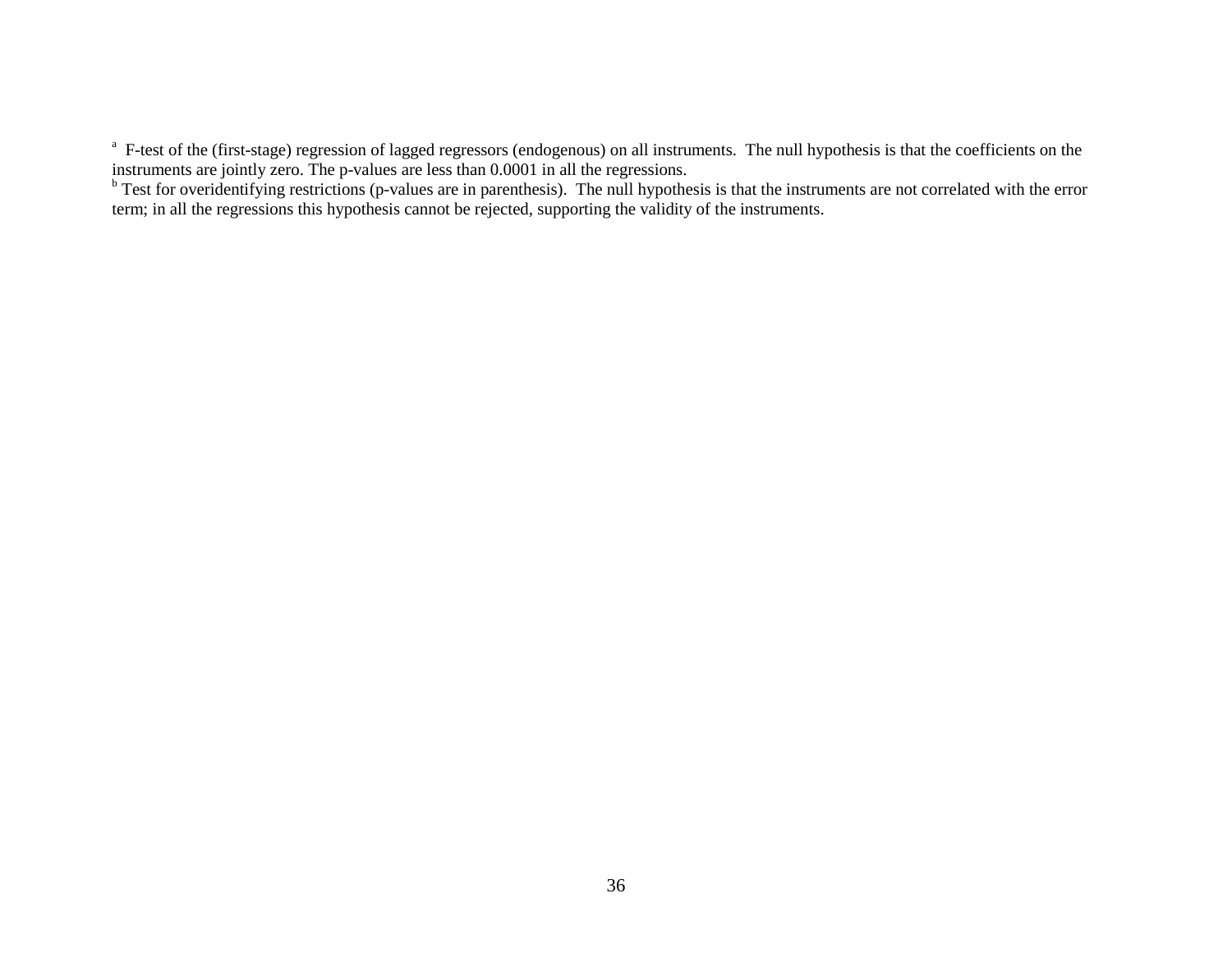| Variables         | Liquid liabilities |                   | Credit to private sector |                   | Credit by banks |                   | Net domestic credit |                   | Bank assets/total assets |                   |
|-------------------|--------------------|-------------------|--------------------------|-------------------|-----------------|-------------------|---------------------|-------------------|--------------------------|-------------------|
|                   | <i>Instrument</i>  | <i>Instrument</i> | <i>Instrument</i>        | <i>Instrument</i> | Instrument      | <i>Instrument</i> | <i>Instrument</i>   | <i>Instrument</i> | <i>Instrument</i>        | <i>Instrument</i> |
|                   | $=$ Legal          | $= Initial$       | $=$ Legal                | $= Initial$       | $=$ Legal       | $= Initial$       | $=$ Legal           | $= Initial$       | $=$ Legal                | $= Initial$       |
|                   | origin             | value             | origin                   | value             | origin          | value             | origin              | value             | origin                   | value             |
| Liquid            |                    |                   |                          |                   |                 |                   |                     |                   |                          |                   |
| liabilities       | 0.262              | 0.191             |                          |                   |                 |                   |                     |                   |                          |                   |
|                   | (0.062)            | (0.0008)          |                          |                   |                 |                   |                     |                   |                          |                   |
| Private           |                    |                   | 0.155                    | 0.148             |                 |                   |                     |                   |                          |                   |
| credit            |                    |                   | (0.082)                  | (0.0006)          |                 |                   |                     |                   |                          |                   |
| Bank credit       |                    |                   |                          |                   | 0.184           | 0.064             |                     |                   |                          |                   |
|                   |                    |                   |                          |                   | (0.081)         | (0.268)           |                     |                   |                          |                   |
| Domestic          |                    |                   |                          |                   |                 |                   | 0.196               | 0.149             |                          |                   |
| credit            |                    |                   |                          |                   |                 |                   | (0.079)             | (0.009)           |                          |                   |
| <b>Banks</b>      |                    |                   |                          |                   |                 |                   |                     |                   | 0.808                    | 0.238             |
| assets/total      |                    |                   |                          |                   |                 |                   |                     |                   | (0.208)                  | (0.114)           |
| assets            |                    |                   |                          |                   |                 |                   |                     |                   |                          |                   |
| Output            | 0.052              | 0.061             | 0.062                    | 0.063             | 0.069           | 0.080             | 0.071               | 0.075             | 0.036                    | 0.075             |
| growth            | (0.019)            | (0.0001)          | (0.001)                  | (0.0001)          | (0.0001)        | (0.0001)          | (0.0001)            | (0.0001)          | (0.437)                  | (0.0001)          |
| Trade             | 0.099              | 0.113             | 0.124                    | 0.125             | 0.155           | 0.152             | 0.142               | 0.144             | 0.063                    | 0.129             |
|                   | (0.041)            | (0.007)           | (0.005)                  | (0.003)           | (0.0003)        | (0.0005)          | (0.0008)            | (0.0006)          | (0.487)                  | (0.009)           |
|                   |                    |                   |                          |                   |                 |                   |                     |                   |                          |                   |
| Intercept         | 1.615              | 1.796             | 1.931                    | 1.947             | 1.634           | 2.059             | 1.656               | 1.806             | $-0.771$                 | 1.362             |
|                   | (0.0001)           | (0.0001)          | (0.0001)                 | (0.0001)          | (0.0001)        | (0.0001)          | (0.0001)            | (0.0001)          | (0.748)                  | (0.023)           |
| Adj. $R^2$        | 0.475              | 0.496             | 0.465                    | 0.491             | 0.455           | 0.437             | 0.454               | 0.468             | 0.317                    | 0.396             |
| $1st$ stage F-    | 10.49              | 109.97            | 8.9                      | 83.43             | 3.62            | 21.43             | 3.58                | 25.36             | 7.13                     | 44.63             |
| test <sup>a</sup> | (0.0001)           | (0.0001)          | (0.0001)                 | (0.0001)          | (0.005)         | (0.0001)          | (0.005)             | (0.0001)          | (0.0001)                 | (0.0001)          |
| Observations      | 98                 | 98                | 99                       | 99                | 99              | 99                | 99                  | 99                | 95                       | 95                |

**Table 5: Effects of financial development on domestic investment: Cross-section regressions**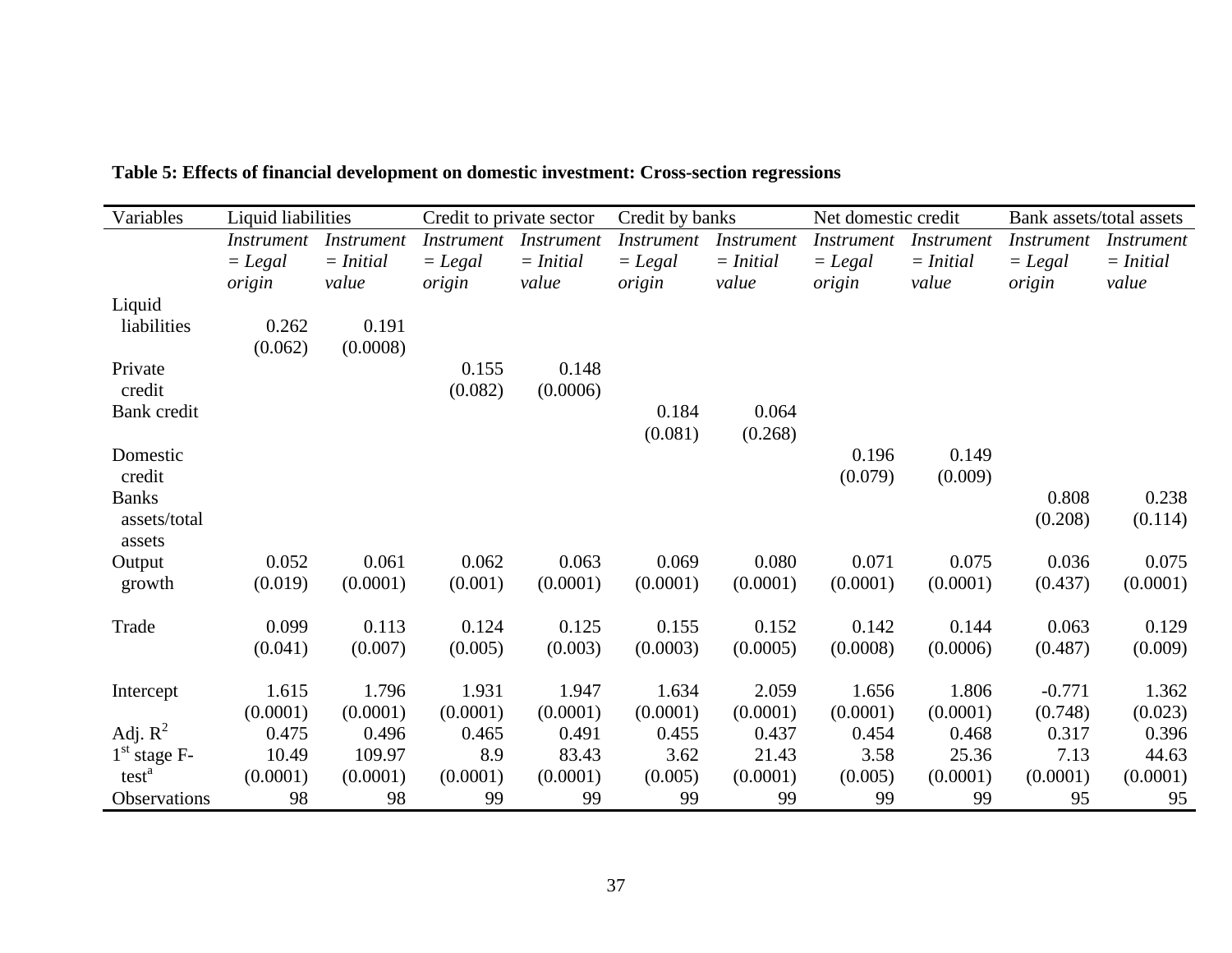The dependent variable is the logarithm of average gross domestic investment as percentage of GDP. The p-values are given in parenthesis. <sup>a</sup> F-test of the (first-stage) regression of the financial development indicator in the column on all instruments (all exogenous variables). The null hypothesis is that the coefficients are jointly zero. The p-values are in parenthesis.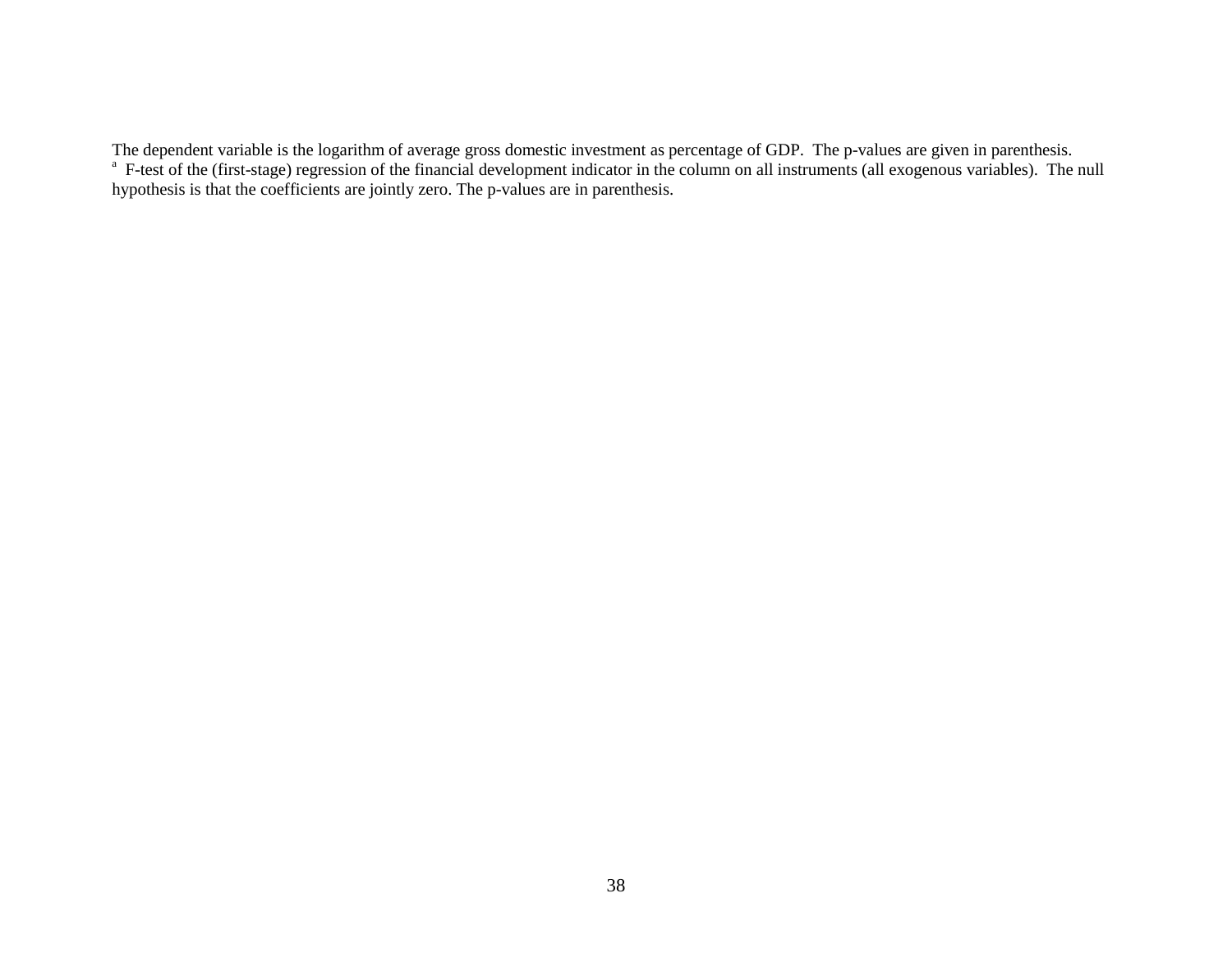|                                                   | No fixed effects (OLS) |             | With fixed effects (LSDV) |             |  |
|---------------------------------------------------|------------------------|-------------|---------------------------|-------------|--|
| Category                                          | Without liquid         | With liquid | Without liquid            | With liquid |  |
|                                                   | liabilities            | liabilities | liabilities               | liabilities |  |
|                                                   | $\rm (I)$              | (II)        | (III)                     | (IV)        |  |
| a) Financial development                          |                        |             |                           |             |  |
| [1] Financially developed                         | 0.0057                 | 0.0036      | 0.0073                    | 0.0089      |  |
|                                                   | (0.002)                | (0.058)     | (0.003)                   | (0.003)     |  |
| b) Financial structure dummies entered            |                        |             |                           |             |  |
| separately                                        |                        |             |                           |             |  |
| [2] Stock-market based                            | 0.0033                 | 0.0032      | 0.0038                    | 0.0018      |  |
|                                                   | (0.017)                | (0.023)     | (0.041)                   | (0.442)     |  |
|                                                   |                        |             |                           |             |  |
| [3] Developed stock-market based                  | 0.0038                 | 0.0047      | 0.0013                    | 0.0012      |  |
|                                                   | (0.022)                | (0.006)     | (0.303)                   | (0.333)     |  |
| [4] Underdeveloped stock-market based             | 0.0024                 | 0.0011      | 0.0027                    | 0.0013      |  |
|                                                   | (0.306)                | (0.631)     | (0.292)                   | (0.596)     |  |
| c) All financial structure dummies simultaneously |                        |             |                           |             |  |
| [5] Developed bank based                          | 0.0024                 | 0.0013      | 0.0029                    | 0.0036      |  |
|                                                   | (0.165)                | (0.315)     | (0.196)                   | (0.229)     |  |
| [6] Developed stock-market based                  | 0.0064                 | 0.0062      | 0.0077                    | 0.0064      |  |
|                                                   |                        |             |                           |             |  |
|                                                   | (0.001)                | (0.002)     | (0.013)                   | (0.101)     |  |
| [7] Underdeveloped stock-market based             | 0.0021                 | 0.0013      | 0.0038                    | 0.0020      |  |
|                                                   | (0.293)                | (0.511)     | (0.108)                   | (0.480)     |  |

**Table 6: Effects of financial structure vs. financial development on domestic investment: Accelerator enhancing effect**  (Coefficient on the GROWTH\*STRUCTURE/DEVELOPMENT interaction term)

The dependent variable is the logarithm of average gross domestic investment as percentage of GDP. The p-values are given in parenthesis. Only the coefficients on the interaction between the financial structure/development category dummy and lagged output growth (measuring the accelerator-enhancing effect) are reported. The other regressors included in the equation are the lags of domestic investment, output growth, and trade; the regressions in columns (II) and (IV) include lagged liquid liabilities as well. The full results are reported in Table A4 in the appendix.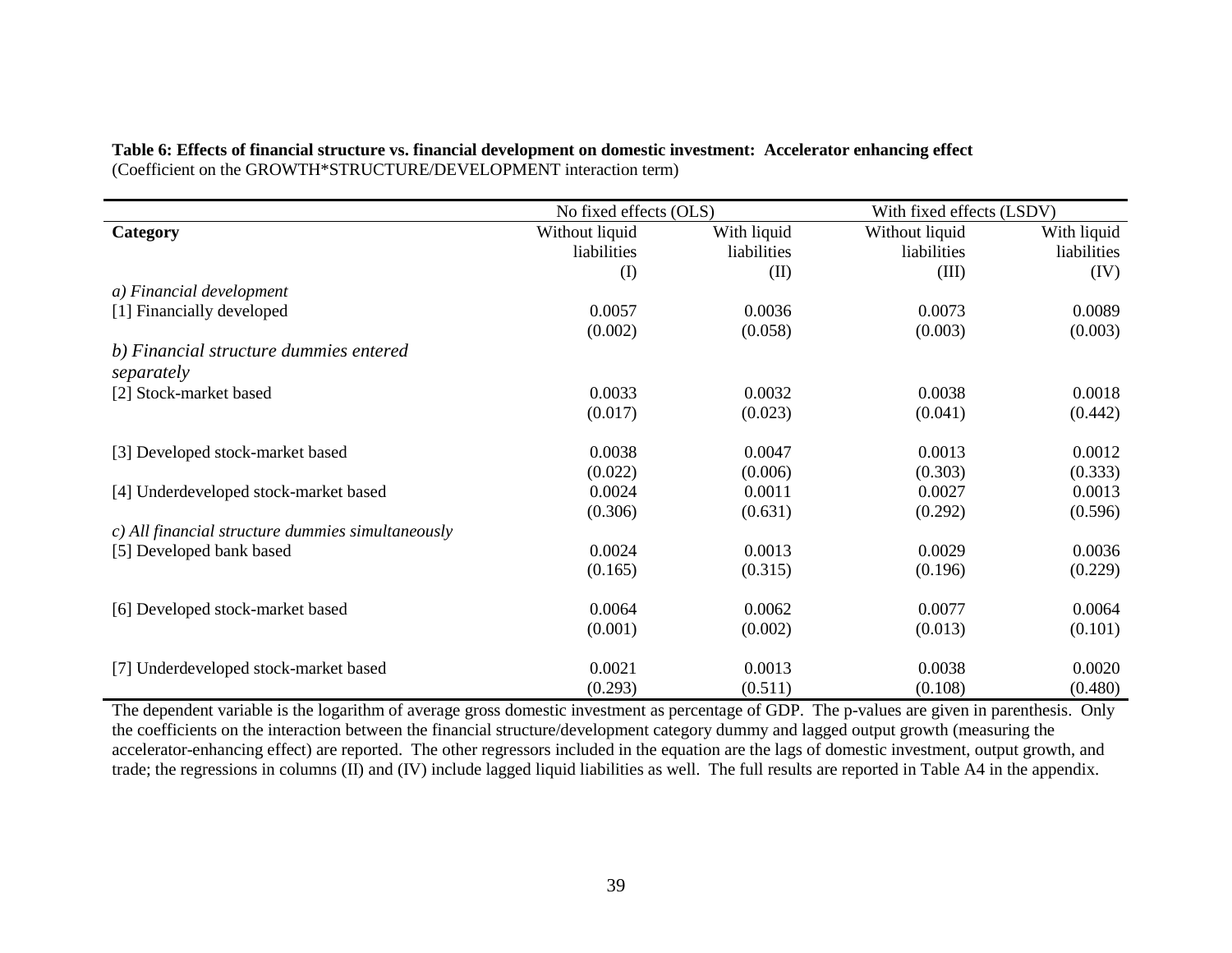## **APPENDIX TABLES**

| <b>Classification by legal origin</b> |                |             |             |                  |
|---------------------------------------|----------------|-------------|-------------|------------------|
| British law                           | French law     |             | German law  | Scandinavian law |
| $(n=34)$                              | $(n=56)$       |             | $(n=4)$     | $(n=5)$          |
|                                       |                |             |             |                  |
| Australia                             | Algeria        | Iran        | Austria     | Denmark          |
| Bangladesh                            | Argentina      | Italy       | Japan       | Finland          |
| <b>Barbados</b>                       | Belgium        | Jordan      | Korea       | Iceland          |
| <b>Botswana</b>                       | Benin          | Madagascar  | Switzerland | Norway           |
| Canada                                | <b>Bolivia</b> | Mali        |             | Sweden           |
| Cyprus                                | <b>Brazil</b>  | Malta       |             |                  |
| Fiji                                  | <b>Burkina</b> | Mauritania  |             |                  |
| Gambia                                | Faso           | Mauritius   |             |                  |
| Ghana                                 | <b>Burundi</b> | Mexico      |             |                  |
| Guyana                                | Cameroon       | Morocco     |             |                  |
| India                                 | Central        | Netherlands |             |                  |
| Ireland                               | African        | Nicaragua   |             |                  |
| Israel                                | Republic       | Niger       |             |                  |
| Jamaica                               | Chad           | Panama      |             |                  |
| Kenya                                 | Chile          | Paraguay    |             |                  |
| Lesotho                               | Colombia       | Peru        |             |                  |
| Malawi                                | Congo Dem.     | Philippines |             |                  |
| Malaysia                              | Rep.           | Portugal    |             |                  |
| Nepal                                 | Congo Dem.     | Rwanda      |             |                  |
| New Zealand                           | Rep.           | Senegal     |             |                  |
| Nigeria                               | Congo Rep.     | Seychelles  |             |                  |
| Pakistan                              | Costa Rica     | Spain       |             |                  |
| Papua New                             | Côte           | Tunisia     |             |                  |
| Guinea                                | d'Ivoire       | Turkey      |             |                  |
| Singapore                             | Dominican      | Uruguay     |             |                  |
| South Africa                          | Republic       | Venezuela   |             |                  |
| Sri Lanka                             | Ecuador        |             |             |                  |
| Sudan                                 | Egypt          |             |             |                  |
| Swaziland                             | El Salvador    |             |             |                  |
| Thailand                              | France         |             |             |                  |
| Trinidad and                          | Gabon          |             |             |                  |
| Tobago                                | Greece         |             |             |                  |
| United                                | Guatemala      |             |             |                  |
| Kingdom                               | Haiti          |             |             |                  |
| <b>United States</b>                  | Honduras       |             |             |                  |
| Zambia                                | Indonesia      |             |             |                  |
| Zimbabwe                              |                |             |             |                  |

**Table A1: Sample description: classification by legal origin and financial structure**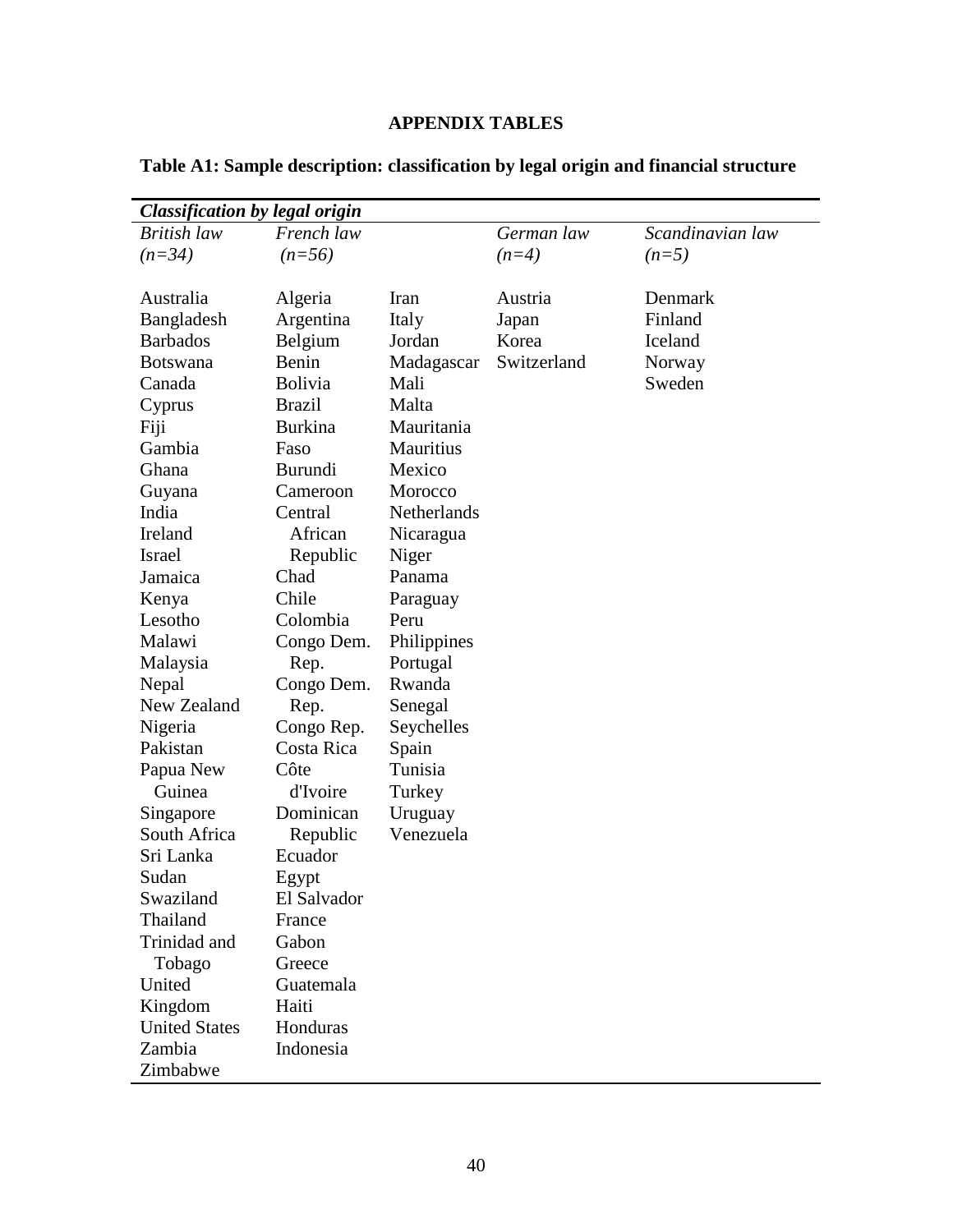|             | <b>Classification by financial structure</b> |                     |                      |
|-------------|----------------------------------------------|---------------------|----------------------|
| Developed   | Developed stock                              | Underdeveloped      | Underdeveloped stock |
| bank based  | market based $(n=12)$                        | bank based          | market based         |
| $(n=15)$    |                                              | $(n=19)$            | $(n=8)$              |
|             |                                              |                     |                      |
| Austria     | Australia                                    | Argentina           | <b>Brazil</b>        |
| Belgium     | Canada                                       | Bangladesh          | Chile                |
| Cyprus      | Korea                                        | <b>Barbados</b>     | Denmark              |
| Finland     | Malaysia                                     | Colombia            | Jamaica              |
| France      | <b>Netherlands</b>                           | Costa Rica          | Mexico               |
| Israel      | Singapore                                    | Ecuador             | Peru                 |
| Italy       | South Africa                                 | Egypt               | Philippines          |
| Japan       | Sweden                                       | Greece              | Turkey               |
| Jordan      | Switzerland                                  | Honduras            |                      |
| New Zealand | Thailand                                     | India               |                      |
| Norway      | United Kingdom                               | Indonesia           |                      |
| Panama      | <b>United States</b>                         | Ireland             |                      |
| Portugal    |                                              | Kenya               |                      |
| Spain       |                                              | Mauritius           |                      |
| Tunisia     |                                              | Nepal               |                      |
|             |                                              | Pakistan            |                      |
|             |                                              | Sri Lanka           |                      |
|             |                                              | Trinidad and Tobago |                      |
|             |                                              | Venezuela           |                      |
|             |                                              |                     |                      |

## **Table A1 (continued): Sample description**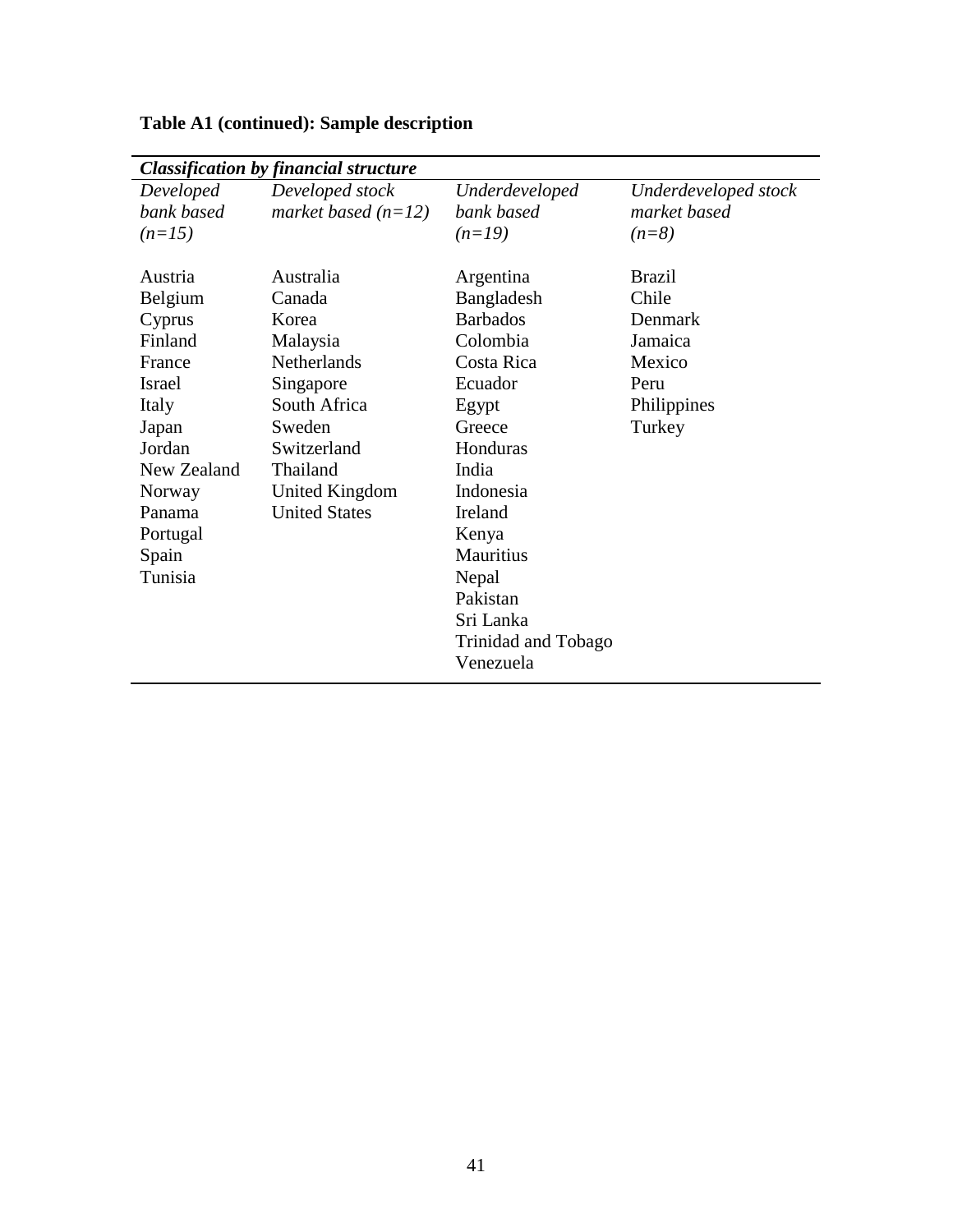| Financially developed $(n=27)$ | Financially underdeveloped |                  |              |  |  |
|--------------------------------|----------------------------|------------------|--------------|--|--|
|                                | $(n=67)$                   |                  |              |  |  |
|                                |                            |                  |              |  |  |
| Australia                      | Algeria                    | Ghana            | Peru         |  |  |
| Austria                        | Argentina                  | Greece           | Philippines  |  |  |
| Belgium                        | Bangladesh                 | Guatemala        | Rwanda       |  |  |
| Canada                         | <b>Barbados</b>            | Guyana           | Senegal      |  |  |
| Cyprus                         | Benin                      | Haiti            | Seychelles   |  |  |
| Finland                        | <b>Bolivia</b>             | Honduras         | Sri Lanka    |  |  |
| France                         | <b>Botswana</b>            | Iceland          | Sudan        |  |  |
| <b>Israel</b>                  | <b>Brazil</b>              | India            | Swaziland    |  |  |
| Italy                          | <b>Burkina Faso</b>        | Indonesia        | Syria        |  |  |
| Japan                          | <b>Burundi</b>             | Iran.            | Togo         |  |  |
| Jordan                         | Cameroon                   | Ireland          | Trinidad and |  |  |
| Korea                          | Central African            | Jamaica          | Tobago       |  |  |
| Malaysia                       | Republic                   | Kenya            | Turkey       |  |  |
| <b>Netherlands</b>             | Chad                       | Lesotho          | Uruguay      |  |  |
| New Zealand                    | Chile                      | Madagascar       | Venezuela    |  |  |
| Norway                         | Colombia                   | Malawi           | Zambia       |  |  |
| Panama                         | Congo Dem. Rep.            | Mali             | Zimbabwe     |  |  |
| Portugal                       | Congo Rep.                 | Malta            |              |  |  |
| Singapore                      | Costa Rica                 | Mauritania       |              |  |  |
| South Africa                   | Côte d'Ivoire              | Mauritius        |              |  |  |
| Spain                          | Denmark                    | Mexico           |              |  |  |
| Sweden                         | Dominican                  | Morocco          |              |  |  |
| Switzerland                    | Republic                   | Nepal            |              |  |  |
| Thailand                       | Ecuador                    | Nicaragua        |              |  |  |
| Tunisia                        | Egypt                      | Niger            |              |  |  |
| United Kingdom                 | El Salvador                | Nigeria          |              |  |  |
| <b>United States</b>           | Fiji                       | Pakistan         |              |  |  |
|                                | Gabon                      | Papua New Guinea |              |  |  |
|                                | Gambia                     | Paraguay         |              |  |  |

*Classification by financial development (5 countries not classified)* 

**Notes**: Classification by income level: 33 countries as low income; 25 as lower middle income; 16 as upper middle income; 4 as high income non-OECD; 21 as high income OECD. Classification by region: 31 countries in sub-Saharan Africa; 23 in Latin America; 15 in Western Europe; 11 in East Asia; 11 in Middle East and North Africa; 2 in North America; 1 in East Europe and Central Asia.

**Sources**: Dermirgüç-Kunt, A. and R. Levine, 2001. "Bank-based and market-based financial system: Cross-country comparisons." In: Dermirgüç-Kunt, A. and R. Levine (eds.), *Financial structure and Economic Growth: A Cross-Country Comparison of Banks, Markets, and Development*. Cambridge: MIT Press, pp. 81-140; Easterly, W. and H. Yu, 2000. *Global Development Network Growth Database.* World Bank.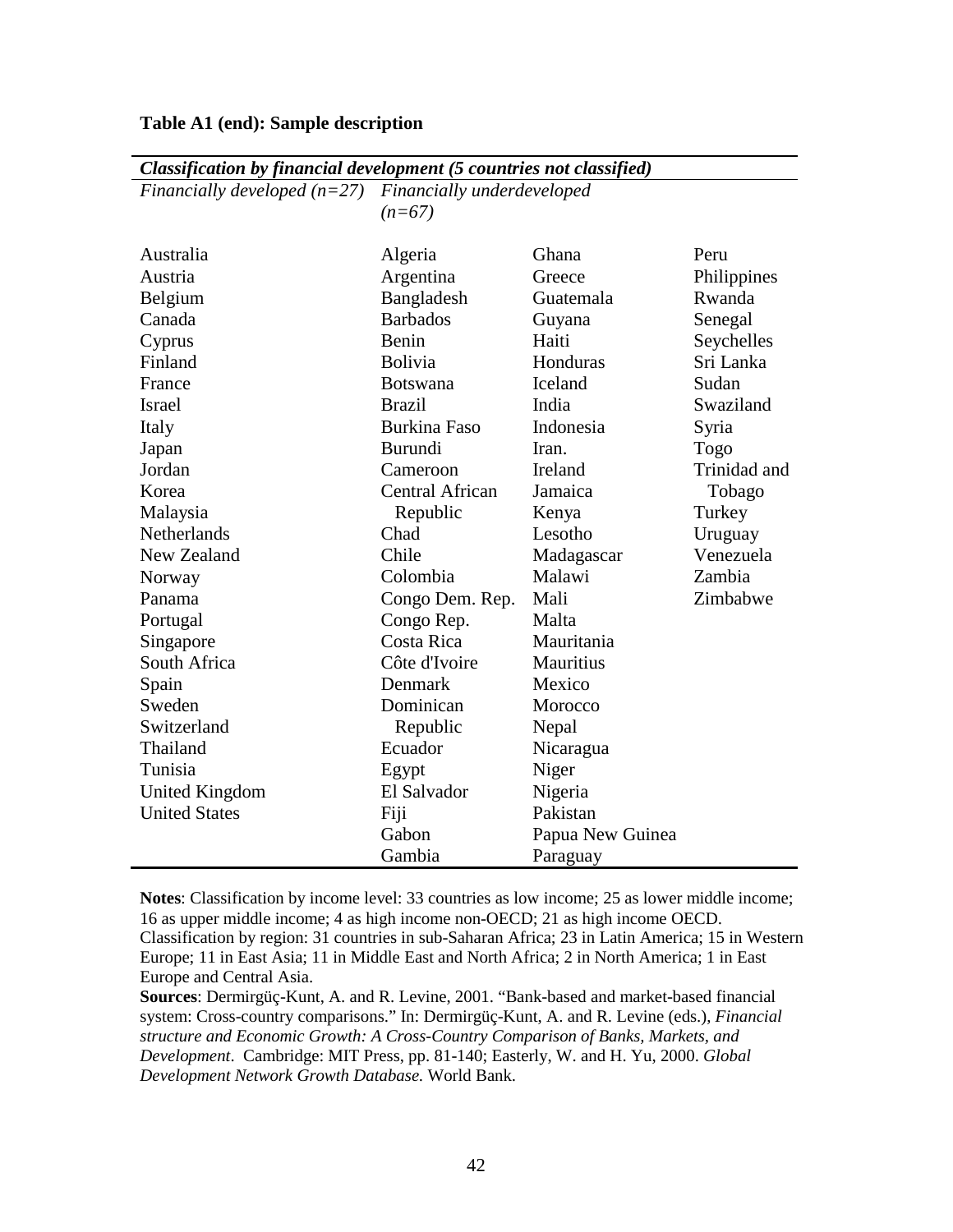| Variable name                          | Source                                                                          | Description                                                                                                                                                                                                                                                           |
|----------------------------------------|---------------------------------------------------------------------------------|-----------------------------------------------------------------------------------------------------------------------------------------------------------------------------------------------------------------------------------------------------------------------|
| Gross domestic<br>investment           | <b>World Development</b><br><b>Indicators</b> 1999<br>(WDI99)                   | % of GDP                                                                                                                                                                                                                                                              |
| Real per capita<br><b>GDP</b>          | <b>WDI99</b>                                                                    | Constant 1995 US dollars                                                                                                                                                                                                                                              |
| <b>TRADE</b>                           | WDI99                                                                           | $TRADE = Imports + Express, % of GDP$                                                                                                                                                                                                                                 |
| Liquid liabilities                     | WDI99                                                                           | Liquid liabilities of financial intermediaries =<br>M3 as % of GDP                                                                                                                                                                                                    |
| Credit to the<br>private sector        | <b>WDI99</b>                                                                    | % of GDP                                                                                                                                                                                                                                                              |
| Net domestic<br>credit                 | <b>WDI99</b>                                                                    | % of GDP                                                                                                                                                                                                                                                              |
| Credit by banks                        | <b>WDI99</b>                                                                    | % of GDP                                                                                                                                                                                                                                                              |
| Banks – Central<br><b>Bank</b>         | <i>International</i><br><b>Financial Statistics,</b><br>December 1999           | Commercial banks' assets as % of the sum of<br>commercial banks' assets plus central bank's<br>assets.<br>Commercial banks' assets = line $22 +$ line $22b$<br>$+$ line 22c + line 22d.<br>Central bank's assets = line $12a + line 12b +$<br>line $12c + line 12d$ . |
| Total value<br>traded                  | <b>WDI99</b>                                                                    | % of GDP                                                                                                                                                                                                                                                              |
| Indicator of<br>financial<br>structure | Demirgüç-Kunt and<br>Levine (2001).                                             | Classification of countries as developed bank-<br>based, developed stock market-based,<br>underdeveloped bank-based, underdeveloped<br>stock market-based.                                                                                                            |
| Legal origin                           | Easterly and Yu<br>$(2000)$ Global<br>Development<br>Network Growth<br>Database | From sheet: "fixed factors"                                                                                                                                                                                                                                           |

**Table A2. Variables and data sources**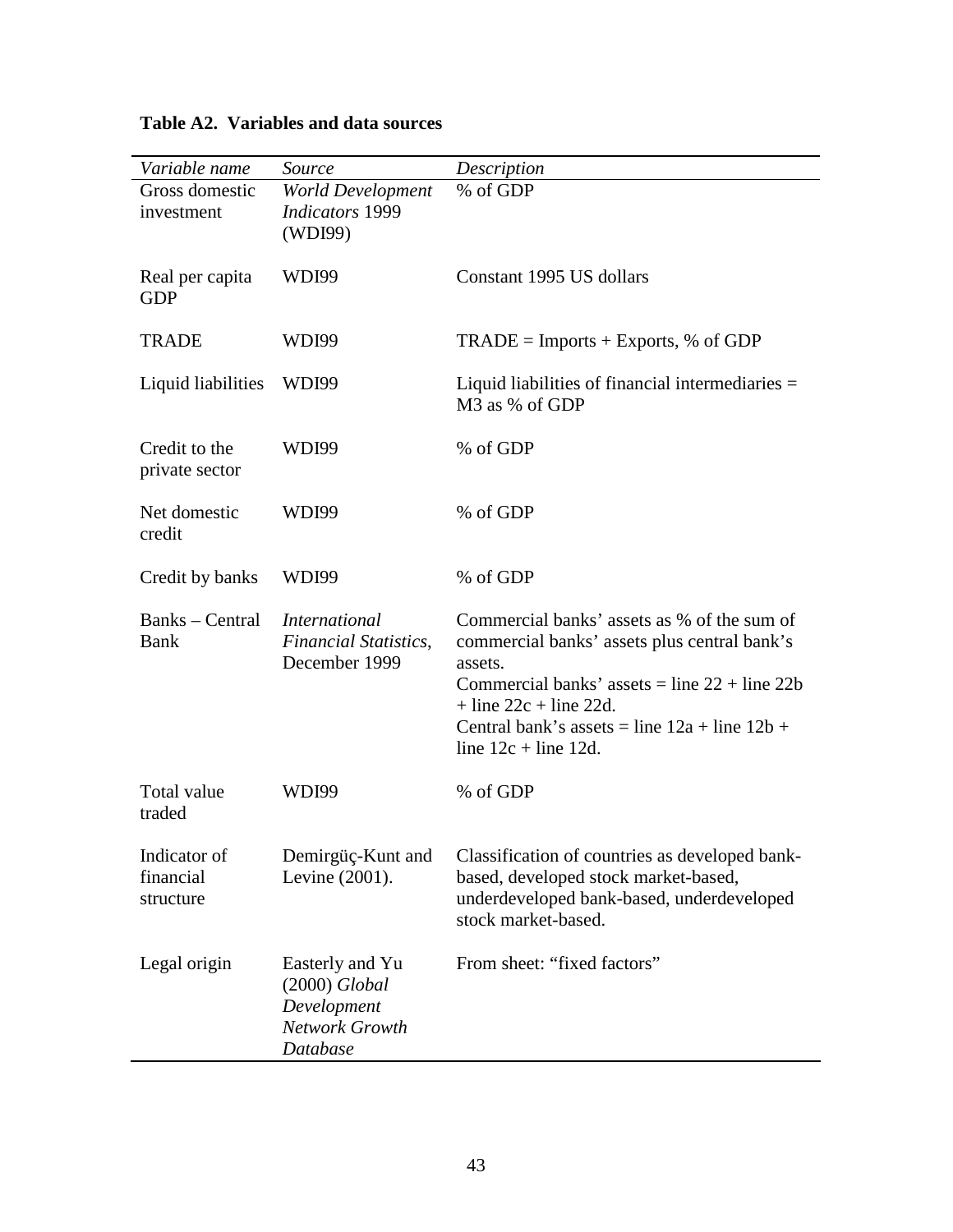| Country         | <b>GDP</b> | Gross      | Liquid      | Credit    | Credit    | Net      | <b>Banks</b>   | Trade   |
|-----------------|------------|------------|-------------|-----------|-----------|----------|----------------|---------|
|                 | per        | domestic   | liabilities | to        | by banks  | Domestic | assets         | (%      |
|                 | capita     | investment | (%          | private   | $(\%GDP)$ | Credit   | (%             | $GDP$ ) |
|                 | 1997       | $(\%$ GDP) | $GDP$ )     | sector    |           | (%       | <i>total</i> ) |         |
|                 |            |            |             | $(\%GDP)$ |           | GDP      |                |         |
| Algeria         | 1480       | 33.7       | 61.8        | 36.1      | 62.0      | 62.0     | 78.0           | 52.6    |
| Argentina       | 8955       | 21.5       | 21          | 19.1      | 30.7      | 27       | 76.3           | 14.4    |
| Australia       | 20619      | 24.3       | 52.7        | 53.2      | 67.3      | 53.8     | 93.6           | 33.0    |
| Austria         | 30320      | 26.1       | 73.9        | 71.1      | 90.4      | 90.4     | 98.7           | 67.7    |
| Bangladesh      | 338        | 17.4       | 20.4        | 11.8      | 21.2      | 21.2     | 87.0           | 18.1    |
| <b>Barbados</b> | NA         | 20.2       | 51.3        | 40.6      | 45.2      | 42.8     | 91.8           | 121.5   |
| Belgium         | 28006      | 20.1       | 53.7        | 32.5      | 72.5      | 72.5     | 92.3           | 116.9   |
| Benin           | 387        | 14.8       | 19.8        | 17.0      | 16.7      | 16.7     | 87.7           | 56.8    |
| Bolivia         | 938        | 15.6       | 26.5        | 26.4      | 33.3      | 31.4     | 37.2           | 48.2    |
| <b>Botswana</b> | 3420       | 30.8       | 24.2        | 13.1      | $-25.2$   | $-25.2$  | <b>NA</b>      | 90.5    |
| <b>Brazil</b>   | 4562       | 21.3       | 30.2        | 42.8      | 59.4      | 47.3     | 66.2           | 16.6    |
| Burkina         | 251        | 19.2       | 15.9        | 11.5      | 9.5       | 9.5      | 89.9           | 35.6    |
| Faso            |            |            |             |           |           |          |                |         |
| Burundi         | 143        | 11.4       | 15.1        | 9.6       | 16.9      | 14.7     | 54.2           | 30.7    |
| Cameroon        | 631        | 19.5       | 18.4        | 19.5      | 20.9      | 20.9     | 87.7           | 47.5    |
| Canada          | 20208      | 22.2       | 62.4        | 61.1      | 69.9      | 50.0     | 90.5           | 50.9    |
| Central         | 346        | 13.4       | 17.5        | 11.5      | 17.7      | 17.7     | 69.5           | 55.6    |
| African         |            |            |             |           |           |          |                |         |
| Republic        |            |            |             |           |           |          |                |         |
| Chad            | 222        | 7.4        | 12.1        | 9.7       | 13.6      | 13.5     | 77.2           | 42.2    |
| Chile           | 4666       | 19.9       | 29.8        | 38        | 57.5      | 57.0     | 53.9           | 46.1    |
| Colombia        | 2115       | 19.1       | 25.3        | 25.8      | 31.6      | 22.5     | 80.0           | 29.8    |
| Congo,          | 127        | 12.1       | 12.5        | 2.4       | 10.7      | 10.7     | 28.3           | 38.9    |
| Dem Rep.        |            |            |             |           |           |          |                |         |
| Congo,          | 815        | 31.1       | 17.4        | 16.8      | 23.1      | 23.1     | 79.3           | 103.1   |
| Rep.            |            |            |             |           |           |          |                |         |
| Costa Rica      | 2672       | 24.2       | 34.9        | 21.5      | 32.8      | 31.7     | 68.8           | 71.5    |
| Côte            | 789        | 17.9       | 27.8        | 31.1      | 34.2      | 34.2     | 88.6           | 69.9    |
| d'Ivoire        |            |            |             |           |           |          |                |         |
| Cyprus          | <b>NA</b>  | 29.8       | 101.2       | 87.2      | 101.4     | 78.3     | 92.1           | 106.9   |
| Denmark         | 36603      | 23.7       | 51.0        | 45.1      | 53.4      | 53.4     | 84.6           | 64.7    |
| Dominican       | 1707       | 21.6       | 24.2        | 24.3      | 34.5      | 27.1     | 74.7           | 59.1    |
| Republic        |            |            |             |           |           |          |                |         |
| Ecuador         | 1584       | 20.8       | 24          | 22.3      | 26.3      | 24.3     | 63.7           | 48.8    |
| Egypt           | 1085       | 22.6       | 66.4        | 25.4      | 81.2      | 78.2     | 60.4           | 50.7    |
| E1              | 1697       | 16.1       | 30.7        | 27.1      | 36.2      | 36.1     | 70.9           | 56.4    |
| Salvador        |            |            |             |           |           |          |                |         |
| Fiji            | 2434       | 20.2       | 39.8        | 23.1      | 27.0      | 27.0     | 96.9           | 101.1   |
| Finland         | 26895      | 25.0       | 48.2        | 57.7      | 56.4      | 56.4     | 97.3           | 54.4    |
| France          | 27212      | 22.8       | 66.1        | 79.6      | 92.6      | 75.9     | 97.6           | 39.4    |
| Gabon           | 4648       | 35.6       | 17.4        | 16.0      | 20.0      | 20.0     | 89.4           | 97.4    |
| Gambia          | 348        | 16.2       | 23.4        | 15.9      | 22.5      | 22.5     | 81.0           | 101.9   |
| Ghana           | 392        | 12.1       | 18.9        | 5.4       | 25.0      | 2.05     | 34.6           | 36.5    |

**Table A3: GDP, investment, and financial indicators, average 1965-1997a**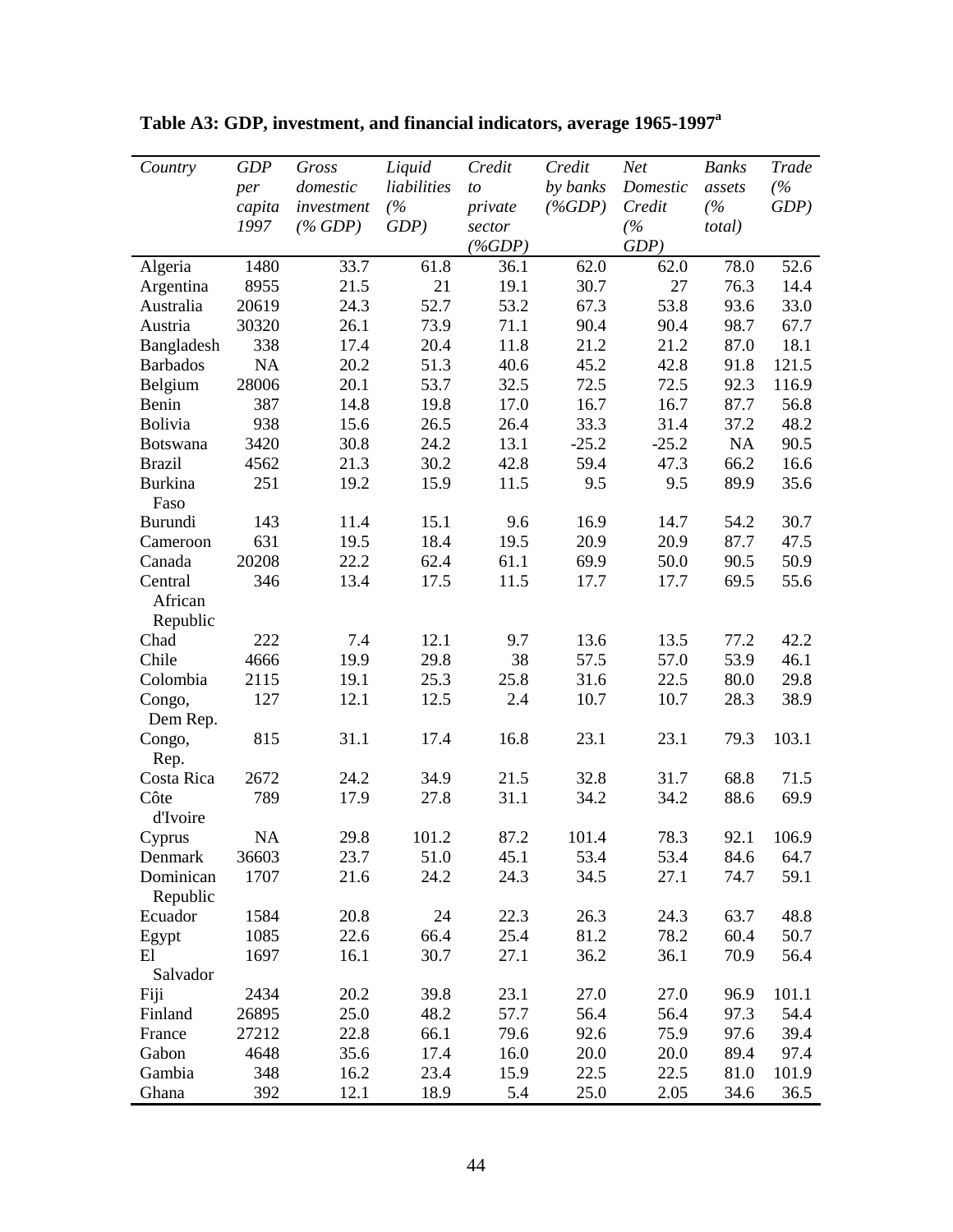| Country               | <b>GDP</b> | Gross      | Liquid      | Credit    | Credit    | Net      | <b>Banks</b>   | Trade   |
|-----------------------|------------|------------|-------------|-----------|-----------|----------|----------------|---------|
|                       | per        | domestic   | liabilities | to        | by banks  | Domestic | assets         | (%      |
|                       | capita     | investment | (%          | private   | $(\%GDP)$ | Credit   | (%             | $GDP$ ) |
|                       | 1997       | $(\%$ GDP) | GDP         | sector    |           | (%       | <i>total</i> ) |         |
|                       |            |            |             | $(\%GDP)$ |           | GDP      |                |         |
| Greece                | NA         | 26.7       | 54.7        | 35.4      | 74.4      | 53.2     | 74.9           | 36.0    |
| Guatemala             | 1496       | 14.7       | 22.9        | 14.8      | 19.5      | 18.5     | 76.7           | 39.8    |
| Guyana                | NA         | 27         | 64.1        | 22.6      | 135.2     | 129      | 51.9           | 141.5   |
| Haiti                 | 365        | 12.3       | 25.4        | 11.5      | 28.7      | 28.2     | 26.9           | 37.1    |
| Honduras              | 714        | 21.8       | 26.5        | 26.9      | 33.3      | 29.1     | 79.4           | 66.6    |
| Iceland               | NA         | 23.7       | 32.3        | 36.4      | 40.7      | 40.7     | 91.3           | 70.5    |
| India                 | 393        | 21.3       | 37.3        | 21.9      | 41.7      | 39.9     | 66.6           | 15.4    |
| Indonesia             | 1141       | 23.4       | 23.4        | 23.5      | 25.4      | 25.4     | 77.7           | 43.4    |
| Iran                  | NA         | 25.3       | 52.1        | 31.4      | 55.9      | 51.6     | 53.1           | 38.5    |
| Ireland               | 21063      | 22         | 55.0        | 43.5      | 54.4      | 40.4     | 95.7           | 101.5   |
| Israel                | 15868      | 24.4       | 69.5        | 52.5      | 96.8      | 96.8     | 86.3           | 87.0    |
| Italy                 | 19325      | 23         | 77.6        | 59.7      | 93.0      | 93.1     | 87.6           | 40.4    |
| Jamaica               | 1570       | 26.4       | 43.9        | 28.8      | 42.9      | 38.0     | 75.7           | 95.0    |
| Japan                 | 42701      | 32.1       | 145.9       | 148.4     | 199.4     | 112.3    | 96.5           | 21.6    |
| Jordan                | 1523       | 31.5       | 83.1        | 49.2      | 65.9      | 60.3     | 83.3           | 123.3   |
| Kenya                 | 336        | 22.2       | 37.3        | 25.6      | 38.4      | 29.5     | 81.2           | 60.3    |
| Korea                 | 11209      | 30.1       | 43.6        | 49.6      | 52.6      | 45.6     | 90.0           | 59.1    |
| Lesotho               | 515        | 41.7       | 37.4        | 15.0      | 18.4      | 19.6     | 75.9           | 124.3   |
| Madagascar            | 236        | 10.4       | 20.3        | 16.4      | 25.4      | 25.4     | 63.9           | 38.9    |
| Malawi                | 166        | 20.7       | 22.5        | 12.7      | 24.4      | 22.1     | 68.3           | 60.1    |
| Malaysia              | 4720       | 29.3       | 76.7        | 61        | 76.9      | 52.2     | 96.1           | 113.9   |
| Mali                  | 266        | 18.9       | 19.5        | 16.8      | 29.5      | 29.5     | 54.7           | 46      |
| Malta                 | 9227       | 27.9       | 147.6       | 54.5      | 61.2      | 51.7     | 96.0           | 165.6   |
| Mauritania            | 475        | 25         | 19.1        | 25.5      | 28.3      | 28.3     | 81.3           | 101.5   |
| Mauritius             | 3827       | 23.5       | 50.3        | 27.1      | 43.9      | 43.9     | 84.2           | 106.2   |
| Mexico                | 3412       | 21.7       | 26.8        | 19.8      | 40.2      | 25.1     | 67.3           | 27.5    |
| Morocco               | 1327       | 21.8       | 48.5        | 26.5      | 52.5      | 41.6     | 90.1           | 50.0    |
| Nepal                 | 216        | 15.6       | 23.3        | 9.1       | 18.3      | 18.3     | 61.7           | 30.0    |
| Netherlands           | 27196      | 22.5       | 75.4        | 74.3      | 103.1     | 79.4     | 98.9           | 96.4    |
| <b>New</b><br>Zealand | 16835      | 23.7       | 52.6        | 33.7      | 38.5      | 38.4     | 86.1           | 54.9    |
| Nicaragua             | <b>NA</b>  | 20.5       | 31.3        | 30.4      | 76.5      | 75.9     | 65.7           | 63.4    |
| Niger                 | 205        | 11.1       | 12.5        | 10.7      | 11.8      | 11.8     | 80.1           | 41.5    |
| Nigeria               | 264        | 18.4       | 20.9        | 10        | 22.3      | 22.3     | 61.3           | 46.9    |
| Norway                | 36319      | 28.5       | 53.5        | 59.5      | 73.9      | 54.9     | 91.7           | 74.4    |
| Pakistan              | 497        | 16.7       | 43.3        | 26.2      | 49.2      | 49.2     | 69.9           | 31.0    |
| Panama                | NA         | 20.7       | 38.4        | 54.2      | 59.6      | 58.1     | 75.1           | 163.4   |
| Papua New             | 1089       | 24.8       | 32.1        | 21.1      | 24.7      | 24.7     | 88.2           | 86.6    |
| Guinea                |            |            |             |           |           |          |                |         |
| Paraguay              | 1851       | 21.8       | 21.4        | 18.3      | 21.1      | 17.1     | 67.9           | 41      |
| Peru                  | 2663       | 23.4       | 20.7        | 13.9      | 21.2      | 18.1     | 87.4           | 32.4    |
| Philippines           | 1123       | 23.7       | 32.9        | 31.8      | 42.7      | 35.8     | 83.0           | 52.7    |

**Table A3 (continued): GDP, investment, and financial indicators, average 1965- 1997a**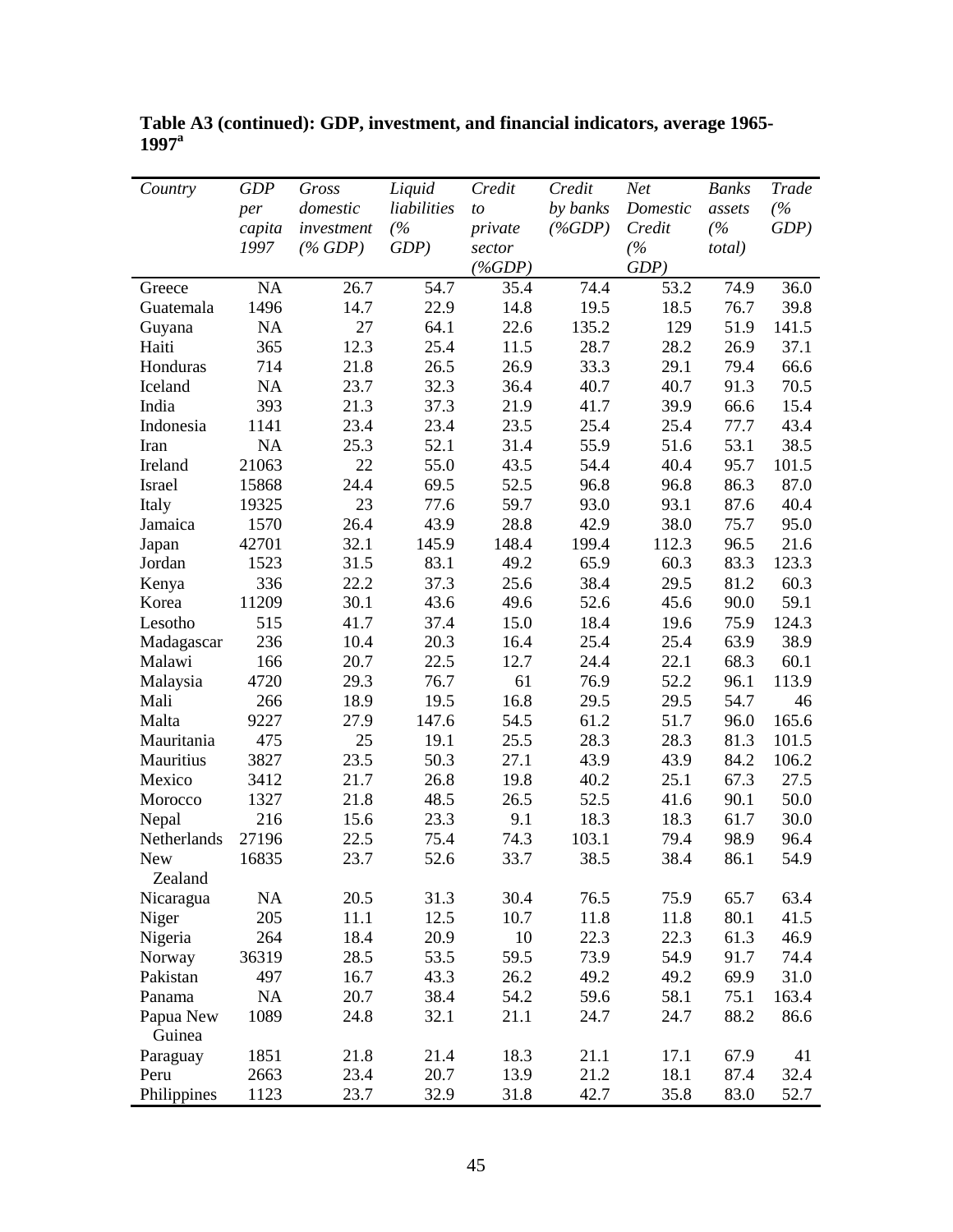| Country       | <b>GDP</b> | Gross      | Liquid      | Credit    | Credit    | <b>Net</b> | <b>Banks</b> | Trade   |
|---------------|------------|------------|-------------|-----------|-----------|------------|--------------|---------|
|               | per        | domestic   | liabilities | to        | by banks  | Domestic   | assets       | (%      |
|               | capita     | investment | (%          | private   | $(\%GDP)$ | Credit     | (%           | $GDP$ ) |
|               | 1997       | $(\%$ GDP) | $GDP$ )     | sector    |           | $(\%$ GDP) | total)       |         |
|               |            |            |             | $(\%GDP)$ |           |            |              |         |
| Portugal      | 11295      | 27.2       | 89.3        | 63.8      | 84.0      | 84.0       | <b>NA</b>    | 60.6    |
| Rwanda        | 209        | 12.2       | 14.4        | 5.3       | 11.1      | 11.1       | 57.2         | 30.8    |
| Senegal       | 569        | 13.1       | 22.6        | 26.3      | 31.4      | 31.4       | 84.4         | 64.6    |
| Seychelles    | 7145       | 30.0       | 39.4        | 13.7      | 35.5      | 35.5       | 84.6         | 131.8   |
| Singapore     | 31600      | 37.3       | 90.8        | 78.9      | 55.8      | 46.5       | NA           | 329.6   |
| South         | 3454       | 23.7       | 53.7        | 77.4      | 98.4      | 61.3       | 94.9         | 51.9    |
| Africa        |            |            |             |           |           |            |              |         |
| Spain         | 15089      | 24         | 76.7        | 72.1      | 95.2      | 90.2       | 71.8         | 34.6    |
| Sri Lanka     | 775        | 22.6       | 34.0        | 17.6      | 35.2      | 35.2       | 60.2         | 67.4    |
| Sudan         | 292        | 14.4       | 21.7        | 8.9       | 25.8      | 25.8       | 54.8         | 28.9    |
| Swaziland     | 1425       | 26.3       | 30.9        | 21.1      | 10.9      | 10.9       | 96.2         | 149.7   |
| Sweden        | 26786      | 20.3       | 53.1        | 82.2      | 102.8     | 69.4       | 89.3         | 57.8    |
| Switzerland   | 44108      | 26.6       | 127.2       | 126.2     | 139.2     | 139.2      | 99           | 65.5    |
| Syria         | 1181       | 21.3       | 47.1        | 8.3       | 57.6      | 57.0       | 45.6         | 49.8    |
| Thailand      | 2915       | 30.1       | 51.4        | 55.8      | 66.0      | 52.7       | 87.1         | 54.6    |
| Togo          | 344        | 20.5       | 29.4        | 19.6      | 19.6      | 19.6       | 82.3         | 86.6    |
| Trinidad      | 4337       | 22.5       | 42.2        | 34.4      | 32.4      | 24.2       | 91.3         | 82.8    |
| and           |            |            |             |           |           |            |              |         |
| Tobago        |            |            |             |           |           |            |              |         |
| Tunisia       | 2203       | 26.8       | 44.5        | 50.3      | 57.7      | 51.2       | 94           | 69.6    |
| Turkey        | 3054       | 19.2       | 25.1        | 18.1      | 33.4      | 31.2       | 70.7         | 25.4    |
| United        | 19867      | 18.4       | <b>NA</b>   | 57.8      | 72.2      | 72.2       | 86.8         | 51.0    |
| Kingdom       |            |            |             |           |           |            |              |         |
| United        | 29094      | 19.0       | 65.9        | 84.9      | 105.1     | 81.7       | 89.6         | 17.3    |
| <b>States</b> |            |            |             |           |           |            |              |         |
| Uruguay       | 6110       | 16.6       | 39.1        | 31.1      | 45.0      | 45.0       | 60.0         | 37.7    |
| Venezuela     | 3549       | 25.0       | 37.9        | 32.2      | 34.2      | 22.1       | 89.7         | 47.1    |
| Zambia        | 408        | 21.8       | 28.2        | 15.9      | 44.8      | 42.8       | 54.5         | 78.9    |
| Zimbabwe      | 689        | 18.5       | 35.8        | 22.9      | 39.8      | 27.6       | 60.6         | 51.2    |

**Table A3 (end): GDP, investment, and financial indicators, average 1965-1997a**

Note: NA = not available.

Sources: Author's computations using data from: World Bank, *World Development Indicators* 1999; IMF, *International Financial Statistics,* December 1999.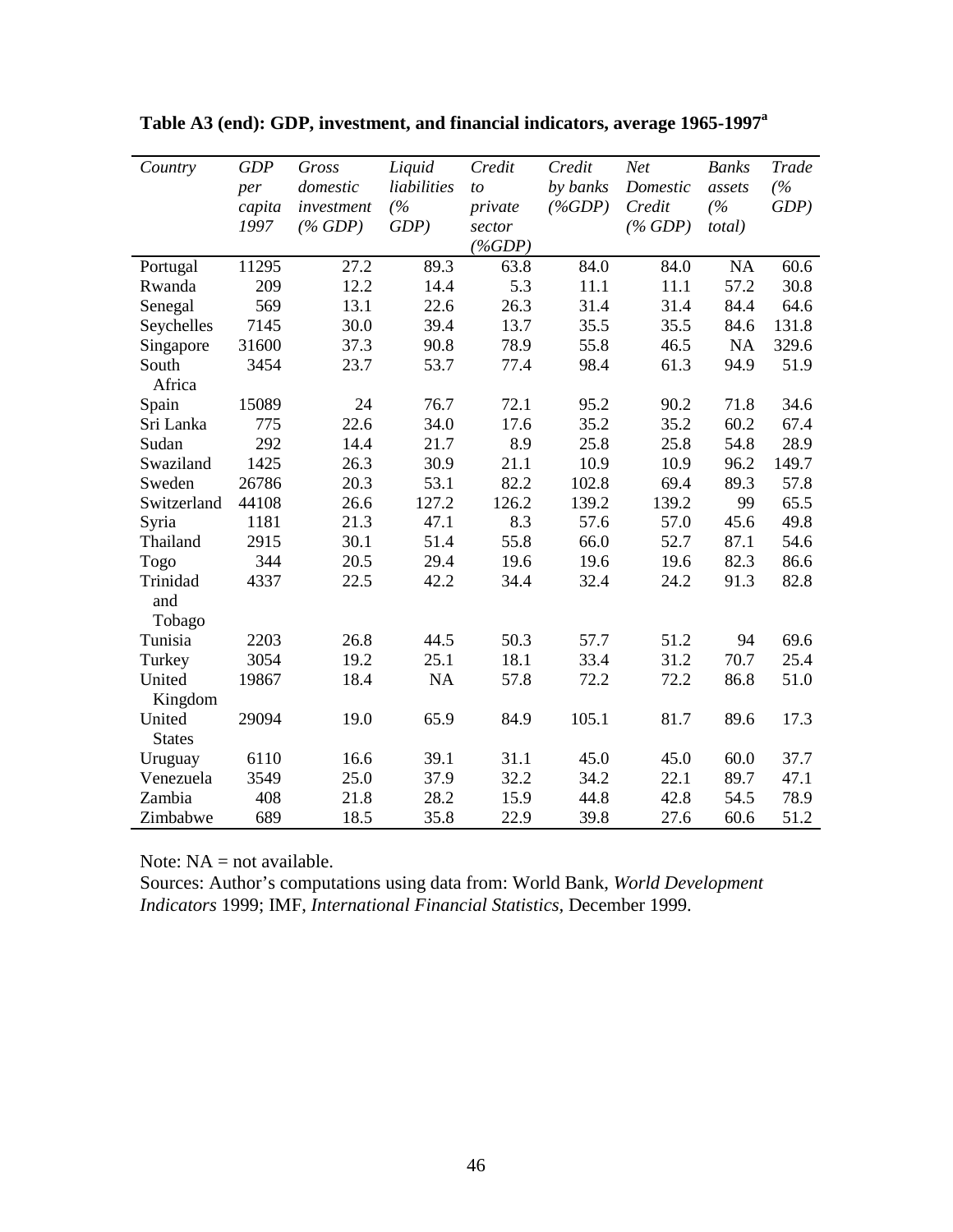**Table A4: Full results for Table 6: Effects of financial structure vs. financial development** 

| <b>Explanatory variables</b> | <i>No fixed effects <math>(OLS)</math></i> |             |             | With fixed effects (LSDV) |  |  |
|------------------------------|--------------------------------------------|-------------|-------------|---------------------------|--|--|
|                              | Without                                    | With liquid | Without     | With liquid               |  |  |
|                              | liquid                                     | liabilities | liquid      | liabilities               |  |  |
|                              | liabilities                                |             | liabilities |                           |  |  |
| FD_DUMMY*growth              | 0.0057                                     | 0.0036      | 0.0073      | 0.0089                    |  |  |
|                              | (0.002)                                    | (0.058)     | (0.003)     | (0.003)                   |  |  |
| Liquid liabilities           |                                            | 0.032       |             | 0.344                     |  |  |
|                              |                                            | (0.0001)    |             | (0.001)                   |  |  |
| Lagged investment            | 0.828                                      | 0.811       | 0.667       | 0.543                     |  |  |
|                              | (0.0001)                                   | (0.0001)    | (0.0001)    | (0.0001)                  |  |  |
| Output growth                | 0.0038                                     | 0.0041      | 0.0032      | 0.0064                    |  |  |
|                              | (0.0001)                                   | (0.0001)    | (0.0004)    | (0.0001)                  |  |  |
| Trade                        | 0.0297                                     | 0.0237      | 0.365       | 0.451                     |  |  |
|                              | (0.0001)                                   | (0.0007)    | (0.0001)    | (0.0001)                  |  |  |
| Intercept                    | 0.395                                      | 0.357       |             |                           |  |  |
|                              | (0.0001)                                   | (0.0001)    |             |                           |  |  |
| Adj. R2                      | 0.76                                       | 0.77        | 0.45        | 0.36                      |  |  |
| Observations                 | 2925                                       | 2860        | 2918        | 2845                      |  |  |

*Panel a (corresponding to row [1] in Table 6): Financially developed dummy\*growth* 

**Note**: FD\_DUMMY = 1 if the country is "financially developed" and 0 otherwise.

| $\sqrt{2}$<br>$\sim$ $\sim$ $\sim$ $\sim$ $\sim$ |                        |             |                           |             |  |  |  |
|--------------------------------------------------|------------------------|-------------|---------------------------|-------------|--|--|--|
| Explanatory variables                            | No fixed effects (OLS) |             | With fixed effects (LSDV) |             |  |  |  |
|                                                  | Without                | With liquid | Without                   | With liquid |  |  |  |
|                                                  | liquid                 | liabilities | liquid                    | liabilities |  |  |  |
|                                                  | liabilities            |             | liabilities               |             |  |  |  |
| SMB_DUMMY*growth                                 | 0.0033                 | 0.0032      | 0.0038                    | 0.0018      |  |  |  |
|                                                  | (0.017)                | (0.023)     | (0.041)                   | (0.442)     |  |  |  |
| Liquid liabilities                               |                        | 0.0103      |                           | 0.268       |  |  |  |
|                                                  |                        | (0.12)      |                           | (0.04)      |  |  |  |
| Lagged investment                                | 0.0818                 | 0.810       | 0.668                     | 0.525       |  |  |  |
|                                                  | (0.0001)               | (0.0001)    | (0.0001)                  | (0.0001)    |  |  |  |
| Output growth                                    | 0.0059                 | 0.006       | 0.0072                    | 0.012       |  |  |  |
|                                                  | (0.0001)               | (0.0001)    | (0.0001)                  | (0.0001)    |  |  |  |
| Trade                                            | 0.0161                 | 0.0126      | 0.265                     | 0.286       |  |  |  |
|                                                  | (0.001)                | (0.017)     | (0.0005)                  | (0.0005)    |  |  |  |
| Intercept                                        | 0.4889                 | 0.490       |                           |             |  |  |  |
|                                                  | (0.0001)               | (0.0001)    |                           |             |  |  |  |
| Adj. R2                                          | 0.79                   | 0.79        | 0.59                      | 0.50        |  |  |  |
| Observations                                     | 1604                   | 1562        | 1602                      | 1557        |  |  |  |

| Panel b (corresponding to row [2] in Table 6): stock-market based dummy*growth |  |  |  |  |  |  |
|--------------------------------------------------------------------------------|--|--|--|--|--|--|
|--------------------------------------------------------------------------------|--|--|--|--|--|--|

**Note**: SMB\_DUMMY = 1 if the country has a stock-market based system and 0 if it has a bank-based system.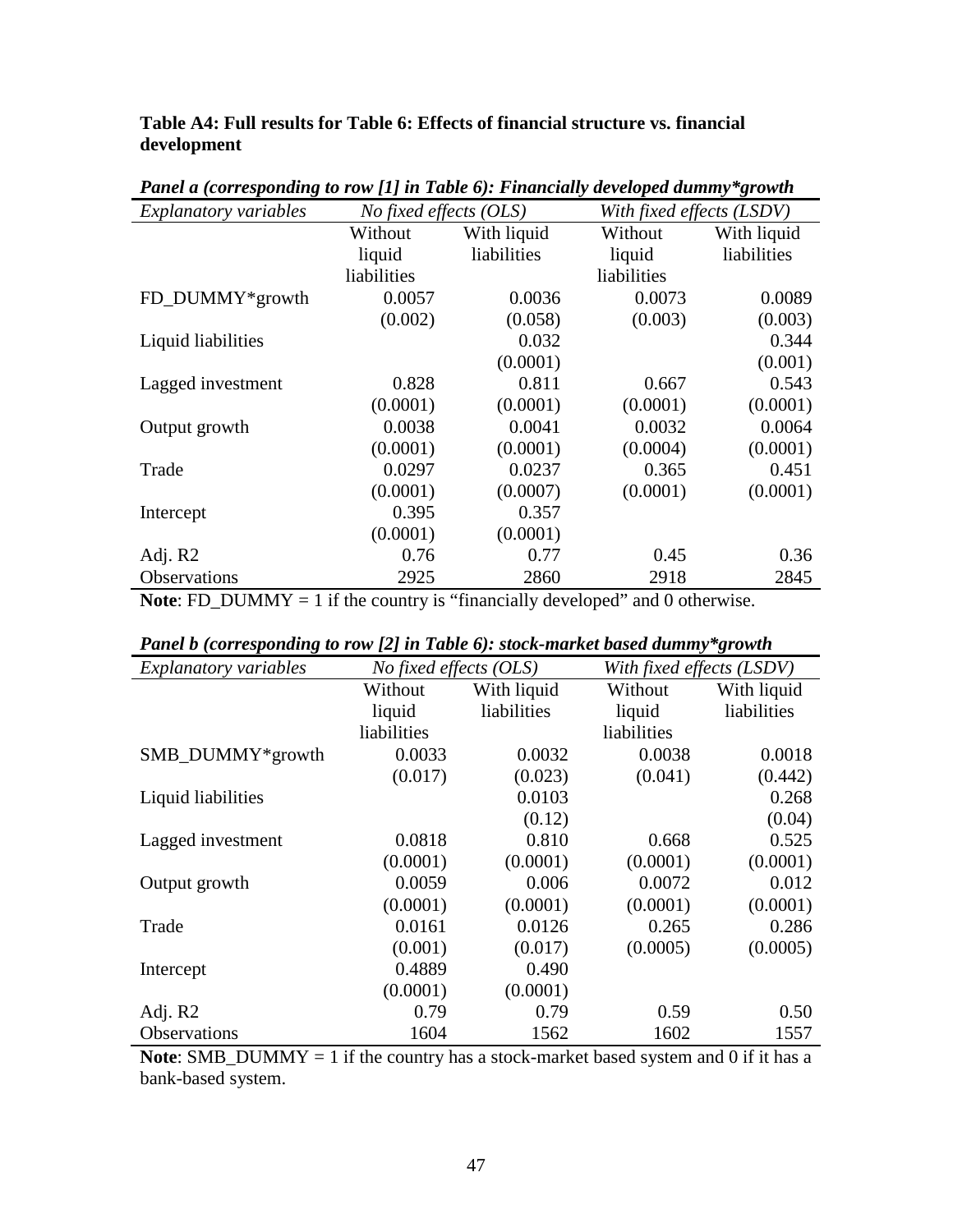| <b>Explanatory variables</b> | No fixed effects (OLS) |             | With fixed effects (LSDV) |             |
|------------------------------|------------------------|-------------|---------------------------|-------------|
|                              | Without                | With liquid | Without                   | With liquid |
|                              | liquid                 | liabilities | liquid                    | liabilities |
|                              | liabilities            |             | liabilities               |             |
| DEVMB_DUMMY*growth           | 0.0038                 | 0.0047      | 0.0013                    | 0.0012      |
|                              | (0.022)                | (0.006)     | (0.303)                   | (0.333)     |
| Liquid liabilities           |                        | 0.027       |                           | 0.035       |
|                              |                        | (0.009)     |                           | (0.06)      |
| Lagged investment            | 0.859                  | 0.836       | 0.717                     | 0.7222      |
|                              | (0.0001)               | (0.0001)    | (0.0001)                  | (0.0001)    |
| Output growth                | 0.0067                 | 0.0069      | 0.0085                    | 0.0082      |
|                              | (0.0001)               | (0.0001)    | (0.0001)                  | (0.0001)    |
| Trade                        | 0.0104                 | 0.0099      | 0.128                     | 0.0039      |
|                              | (0.09)                 | (0.11)      | (0.39)                    | (0.87)      |
| Intercept                    | 0.381                  | 0.344       |                           |             |
|                              | (0.0001)               | (0.0001)    |                           |             |
| Adj. R2                      | 0.83                   | 0.82        | 0.59                      | 0.59        |
| Observations                 | 780                    | 746         | 780                       | 744         |

*Panel c (corresponding to row [3] in Table 6): developed stock-market based dummy\*growth* 

**Note**: DEVMB\_DUMMY = 1 if the country has a developed stock-market based system and 0 otherwise.

| Panel d (corresponding to row [4] in Table 6): underdeveloped stock-market based |  |  |
|----------------------------------------------------------------------------------|--|--|
| $d$ ummy*growth                                                                  |  |  |

| aanony sivirin<br>Explanatory variables | <i>No fixed effects (OLS)</i> |             | With fixed effects (LSDV) |             |
|-----------------------------------------|-------------------------------|-------------|---------------------------|-------------|
|                                         | Without                       | With liquid | Without                   | With liquid |
|                                         | liquid                        | liabilities | liquid                    | liabilities |
|                                         | liabilities                   |             | liabilities               |             |
|                                         |                               |             |                           |             |
| UNDEVMB_DUMMY*growth                    | 0.0024                        | 0.0011      | 0.0027                    | 0.0013      |
|                                         | (0.306)                       | (0.631)     | (0.292)                   | (0.596)     |
| Liquid liabilities                      |                               | 0.0435      |                           | 0.0277      |
|                                         |                               | (0.22)      |                           | (0.13)      |
| Lagged investment                       | 0.786                         | 0.797       | 0.796                     | 0.776       |
|                                         | (0.0001)                      | (0.0001)    | (0.0001)                  | (0.0001)    |
| Output growth                           | 0.0052                        | 0.0064      | 0.0055                    | 0.0071      |
|                                         | (0.0004)                      | (0.0001)    | (0.0005)                  | (0.0001)    |
| Trade                                   | 0.0198                        | 0.1175      | 0.136                     | 0.114       |
|                                         | (0.013)                       | (0.004)     | (0.0009)                  | (0.004)     |
| Intercept                               | 0.574                         | 0.612       |                           |             |
|                                         | (0.0001)                      | (0.0001)    |                           |             |
| Adj. R2                                 | 0.73                          | 0.73        | 0.62                      | 0.64        |
| Observations                            | 823                           | 813         | 823                       | 813         |

**Note:** UNDEVMB\_DUMMY = 1 if the country has an underdeveloped stock-market based system and 0 otherwise.